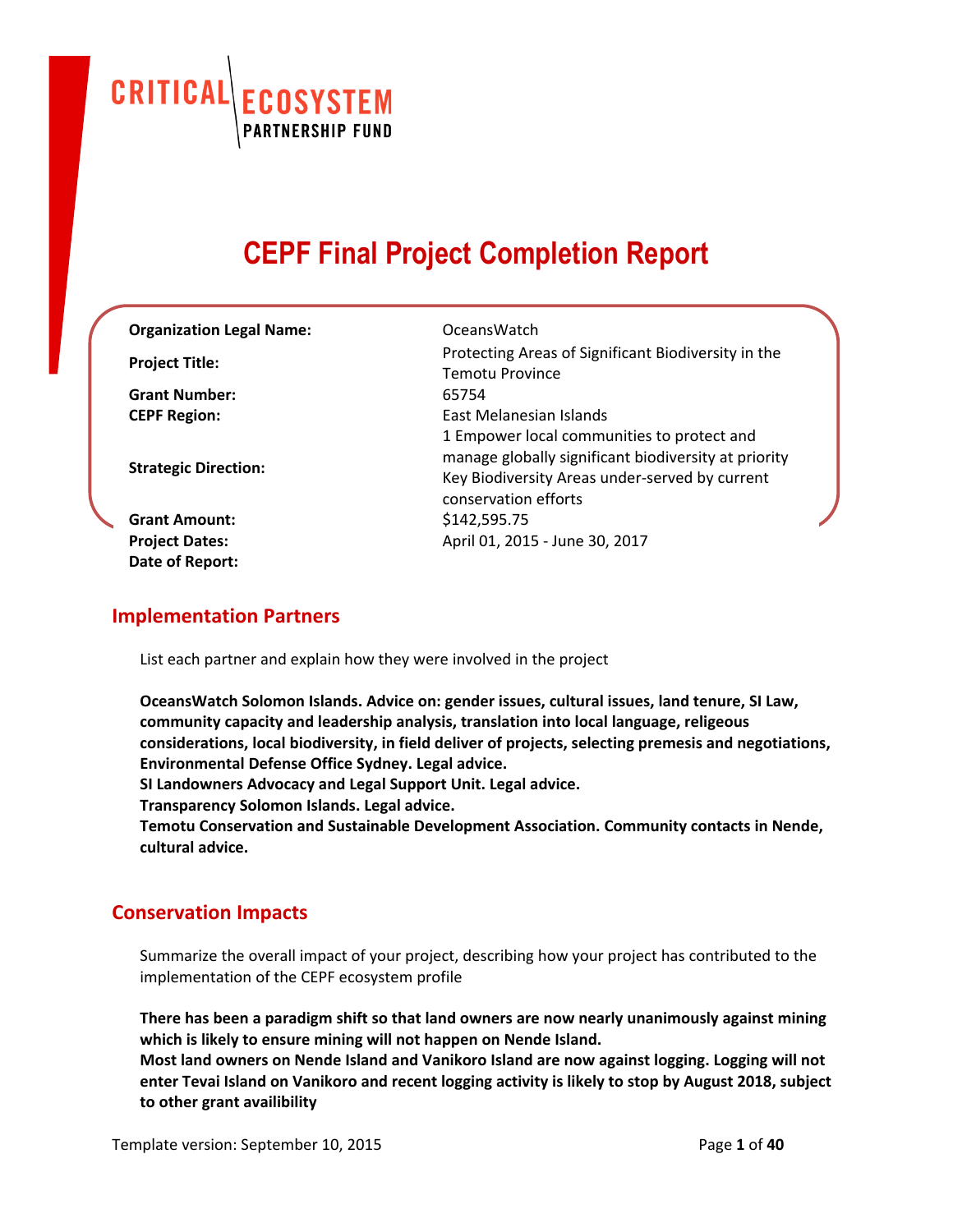**Land owners on Tevai island wish to protect their land long term. They wish to provide protection through the Protected Areas Act**

**Land owners of Tinakula island wish to protect their land long term. They wish to provide protection through the Protected Areas Act.**

**Land owners representing 21,171ha of land on KBA Nende wish to do Carbon Trading instead of logging or mining.**

Planned Long-term Impacts - 3+ years (as stated in the approved proposal)

| <b>Impact Description</b>                                                                                                                                                    | <b>Impact Summary</b>                                                                                                                                                                                                                                                                                                                                                                                                                                                                                                                                                                                                                                                                                                                                                                                                                                                                                       |
|------------------------------------------------------------------------------------------------------------------------------------------------------------------------------|-------------------------------------------------------------------------------------------------------------------------------------------------------------------------------------------------------------------------------------------------------------------------------------------------------------------------------------------------------------------------------------------------------------------------------------------------------------------------------------------------------------------------------------------------------------------------------------------------------------------------------------------------------------------------------------------------------------------------------------------------------------------------------------------------------------------------------------------------------------------------------------------------------------|
| 1 Conservation of three tropical forest habitats<br>in Temotu province vulnerable to being lost                                                                              | Vulnerability reduced in the long term due to most<br>land owners understanding the negative impacts of<br>extractive industry. In spite of this corruption is<br>allowing illegal logging on Nende, however we think we<br>can stop this through empowering and educating<br>landowners how to have "stop notices" issued.                                                                                                                                                                                                                                                                                                                                                                                                                                                                                                                                                                                 |
| 2 Avoided extinction of 5 IUCN registered red<br>list species.                                                                                                               | Status of species has not changed in fact status of the<br>Santa Cruz Ground Dove is more precarious due to the<br>Tinakula volcano on which they live erupting and many<br>birds being illegally caught and exported. Some birds<br>have survived on the Island and are being cared for in<br>Honiara whilst a recovery plan is designed.                                                                                                                                                                                                                                                                                                                                                                                                                                                                                                                                                                  |
| 3 Aware and supportive communities that are<br>empowered to conserve the biodiversity of their<br>custodial lands                                                            | 25 communities have all presented Expressions of<br>Interest for Carbon Trading to conserve their forests                                                                                                                                                                                                                                                                                                                                                                                                                                                                                                                                                                                                                                                                                                                                                                                                   |
| 4 Locally owned conservation management<br>plans for three areas in the Temotu Province (to<br>be gazetted under the Solomon Islands<br>Protected Areas act in 2016 or 2017) | Incomplete but will be implemented in conjunction<br>with a Carbon Trading project in 2018-19                                                                                                                                                                                                                                                                                                                                                                                                                                                                                                                                                                                                                                                                                                                                                                                                               |
| 5 Sustainable livelihoods for the communities at<br>the three sites 6 OceansWatch Solomon<br>Islands able to oversee conservation activities<br>in the Solomon Islands       | We have not at this stage been able to achieve the<br>Sustainable Livelihoods part of this program. Temotu<br>people seem reluctant to work for an income, unless<br>it's quite a large one. Our VCO buying price for example<br>is the same as competitors elsewhere in the country<br>yet production remains low. We think that Cacao and<br>Kava could be better options but a major issue for<br>Temotu is transport costs. We are researching the<br>option for Organic Pacifika registration for all growers<br>in Temotu. The increased profit margin will counteract<br>the high transport costs. OceansWatch Solomon<br>Islands has the capability to oversee conservation<br>activities in the Solomon Islands but not the capacity at<br>this stage. OWNZ would like to hand over responsibility<br>to OWSI for all activities in the Solomon Islands and<br>anticipates this taking ~2-3 years. |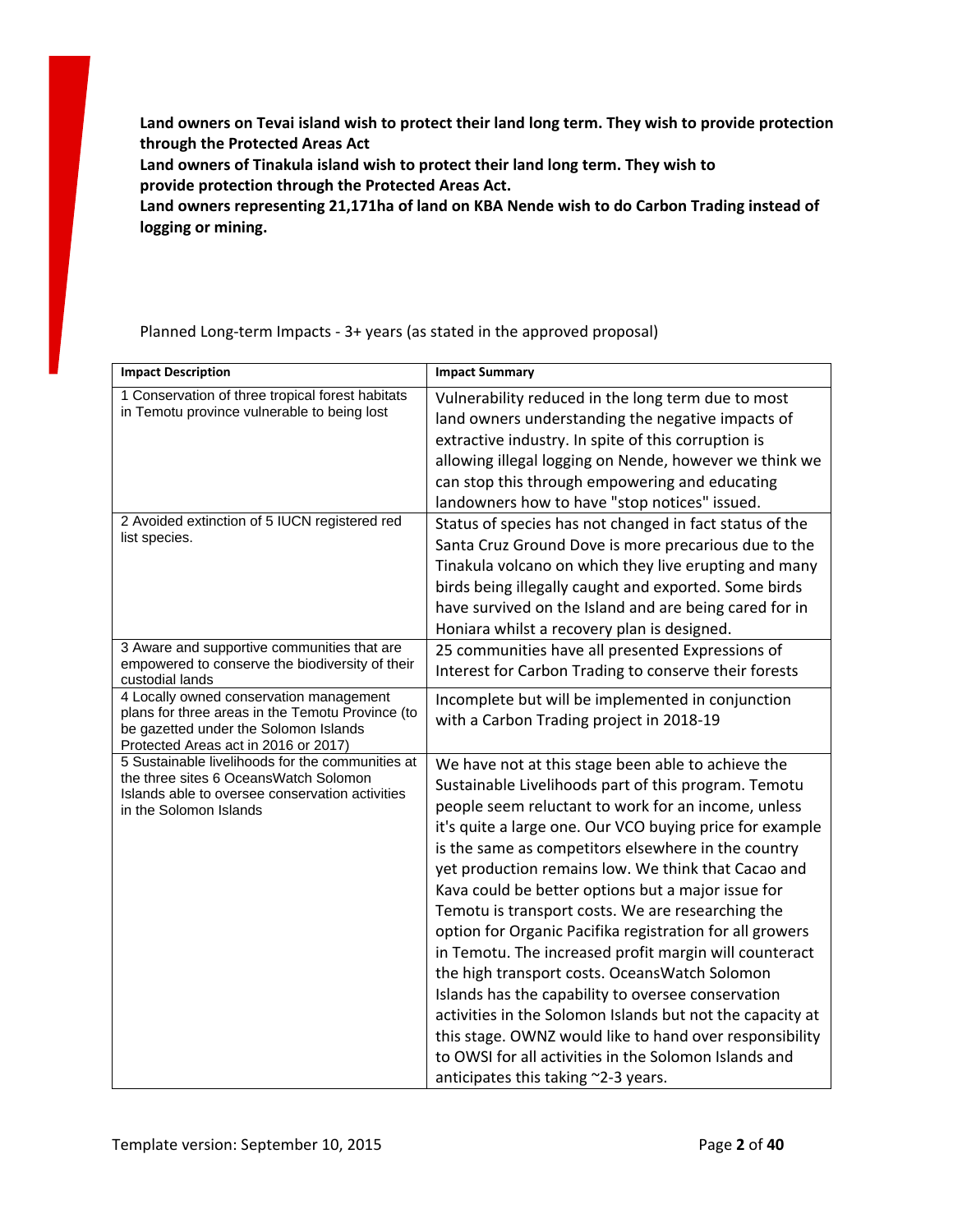| Planned Short-term Impacts - 1 to 3 years (as stated in the approved proposal)                                                                                                                                                                                                                                                       |                                                                                                                                                                                                                                                                                                                                                                                                                                                                                                                                                                                                                                                          |
|--------------------------------------------------------------------------------------------------------------------------------------------------------------------------------------------------------------------------------------------------------------------------------------------------------------------------------------|----------------------------------------------------------------------------------------------------------------------------------------------------------------------------------------------------------------------------------------------------------------------------------------------------------------------------------------------------------------------------------------------------------------------------------------------------------------------------------------------------------------------------------------------------------------------------------------------------------------------------------------------------------|
| <b>Impact Description</b>                                                                                                                                                                                                                                                                                                            | <b>Impact Summary</b>                                                                                                                                                                                                                                                                                                                                                                                                                                                                                                                                                                                                                                    |
| 1 Draft management plans developed for<br>Teavai Island and adjacent Teanau land on<br>Benie Island and Tinakula Island in 2015.                                                                                                                                                                                                     | Incomplete but communities have had awareness about<br>this and are very interested. We feel now that it would<br>be best to incorporate producing draft management<br>plans together with a REDD+ Project Information Note<br>and this has been statred in early 2018.                                                                                                                                                                                                                                                                                                                                                                                  |
| 10. An Association of Landowners will<br>have been formed on Nende to<br>collectively make decisions that will affect<br>the Nende environment.                                                                                                                                                                                      | The Temotu Conservation and Sustainable<br>Development Association is formed and undertaking<br>awareness in communities.                                                                                                                                                                                                                                                                                                                                                                                                                                                                                                                                |
| 11. The Temotu Provincial Government<br>(TPG) will be better informed about<br>possible environmental and socio-<br>economic impacts of mining and logging.                                                                                                                                                                          | Some of their members of The Temotu Provincial<br>Government (TPG) are now better informed but they<br>consider short term financial gain to be far more<br>important than the environment. Our community<br>awareness about these issues to the Temotu<br>communities means that some existing members of<br>TPG are unlikely to voted back in at April 2019<br>elections. Many good new environmentally conscious<br>candidates are standing for these elections. The new<br>Green Party Solomon Islands has heard about the shift<br>in attitudes in Temotu so is targeting Temotu as one of<br>2 provinces where it will present candidates in 2019. |
| 12. The Landowners Advocacy Support<br>Unit, Ministry Environment, Climate<br>Change and Disaster Management and<br>Ministry of Forests (MOF) will be fully<br>informed about the actions of the mining<br>and logging companies in Temotu and will<br>have sufficient information with which to<br>act on behalf of the landowners. | The Landowners Advocacy Support Unit is well aware<br>but does not have capacity to take any action. Ministry<br>of Environment, Climate Change and Disaster<br>Management (MECCDM)are also aware but lack<br>capacity and willpower to take action unless pressured<br>by landowners. The do not have sufficient officers to<br>carry out any inspections and Temotu is so remote that<br>transport logistics and costs make it very hard for them.<br>Ministry of Forests (MOF) is informed but is in the same<br>situation as MECCDM.                                                                                                                 |
| 13. Logging and mining activities will be<br>reduced or stopped on Nende Island (SLB<br>18), Temotu Province, Solomon Islands,<br>thus maintaining viable habitat for<br>endangered species                                                                                                                                          | We expect mining to be stopped by the end of 2018.<br>There is currently a moratorium on prospecting until<br>the end of 2018. We expect logging to be stopped by<br>the end of 2018.                                                                                                                                                                                                                                                                                                                                                                                                                                                                    |
| 6. Community members will understand<br>basic laws regarding logging and mining.                                                                                                                                                                                                                                                     | Most people now have a very basic understanding but<br>these concepts are hard to elucidate to uneducated<br>subsistence farmers. The more educated do have a very<br>good grasp now and are taking responsibility to educate<br>others. The problem is that the loggers and miners pay<br>"big men" to promote logging and mining in the<br>villages. They are outrageous in their promotions,<br>accusing OceansWatch for example of just making<br>personal money from grant agencies, accusing us of<br>trying to steal the resources of land owners by tricking                                                                                     |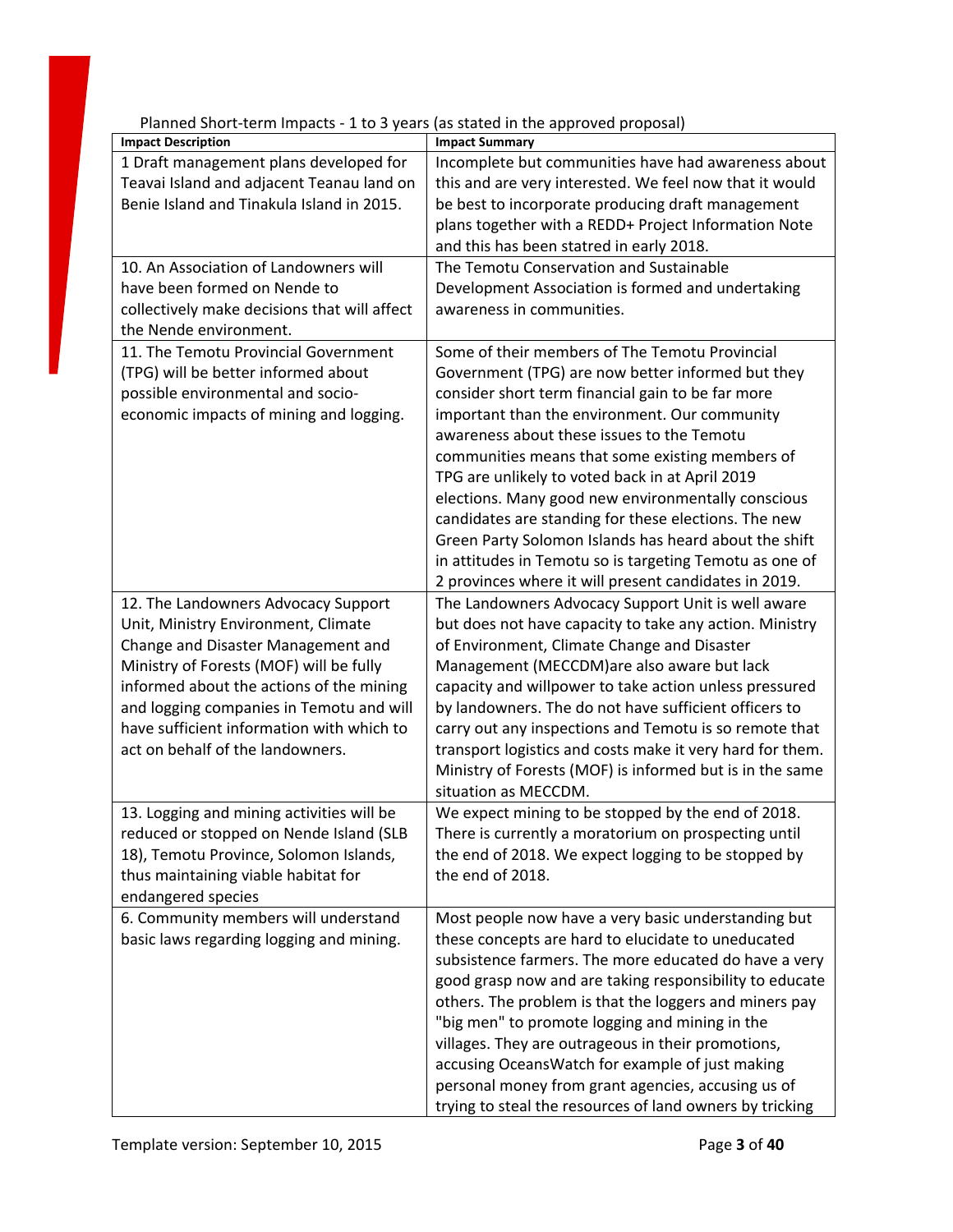|                                                                     | them and preventing land owners accessing their                                                                      |
|---------------------------------------------------------------------|----------------------------------------------------------------------------------------------------------------------|
|                                                                     | resources and so on. Accusing us of trying to impose                                                                 |
|                                                                     | "white mans law" (I.E. Solomon Islands Law) on their                                                                 |
|                                                                     | Custom.                                                                                                              |
| 7. Communities shall be able to make                                | This has been achieved for mining in areas where we                                                                  |
| informed decisions regarding mining and                             | have done sufficient awareness about mining. This has                                                                |
| logging license and access applications on                          | been achieved in many villages re logging but we need                                                                |
| their land.                                                         | to do more awareness in other villages.                                                                              |
| 8. Community members will desist from                               | We think this has been achieved. Now that many land                                                                  |
| signing documents they are unable to                                | owners understand FPIC they are taking steps to revoke                                                               |
| understand                                                          | agreements that they signed when they did not                                                                        |
|                                                                     | understand the document.                                                                                             |
| 9. Community members will understand                                | Many community have a basic understanding of this but                                                                |
| the process of legally protecting their land                        | we need to follow through by completing a PA                                                                         |
| under the SI Protected Areas Act 2010.                              | Management plan.                                                                                                     |
| 14. Logging on Vanikoro Island will have                            | It did not stop due to complete inaction by the                                                                      |
| stopped. AMENDMENT JANUARY 2017                                     | Landowners Advocacy and Legal Support Unit who will                                                                  |
|                                                                     | not take a case to court on behalf of landowners. We                                                                 |
|                                                                     | now have to apply for funding for legal advice. Many                                                                 |
|                                                                     | lawyers in the Solomon Islands are corrupt so it's very                                                              |
|                                                                     | hard to get legal action initiated.                                                                                  |
| 15. Temotu Provincial Government (TPG)                              | Communities of Banapa and Noipe on the island of                                                                     |
| and Customary land owners in the                                    | Nende in Temotu have rejected logging and mining                                                                     |
| communities of Banapa and Noipe on the                              | concessions. Temotu Provincial Government (TPG) is                                                                   |
| island of Nende in Temotu reject logging                            | only interested in short term financial gain and supports                                                            |
| and mining concessions on ~16,300                                   | logging and mining.                                                                                                  |
| hectares of their land.                                             |                                                                                                                      |
| 16. Areas of customary land of Banapa                               | Incomplete                                                                                                           |
| and Noipe mapped, providing the land                                |                                                                                                                      |
| owners with clear boundaries and                                    |                                                                                                                      |
| knowledge of area owned (ha) enabling                               |                                                                                                                      |
| access to and equitable division of                                 |                                                                                                                      |
| financial benefits from sustainable                                 |                                                                                                                      |
| development and carbon credit programs.                             |                                                                                                                      |
| 17. Communities of Banapa and Noipe                                 | Communities of Banapa and Noipe and ~30 other                                                                        |
| wish to implement sustainable                                       | communities wish to implement sustainable                                                                            |
| development and carbon credit projects,                             | development and carbon credit projects but designing                                                                 |
| designed under this grant.                                          | these projects is incomplete.                                                                                        |
| 18. Understanding of and support for<br>sustainable development and | Complete for Banepa and communities started working                                                                  |
| conservation in Banapa and Noipe                                    | on a Virgin Coconut Oil project but lack of reliable water<br>has meant this project is on hold until a better water |
| increased from project outset to                                    | supply can be organised. Noipe incomplete as we now                                                                  |
| conclusion, based on baseline awareness                             | realise that Cacao is more suitable for that community                                                               |
| surveys.                                                            | and we have not designed a Cacao program yet.                                                                        |
| 19. Financial recording and reporting by                            | It has not been during the project however we now                                                                    |
| Oceans Watch New Zealand to CEPF on                                 | have a very good system using spreadsheets and Xero                                                                  |
| time and accurate.                                                  | accounting software that will enable on time financial                                                               |
|                                                                     |                                                                                                                      |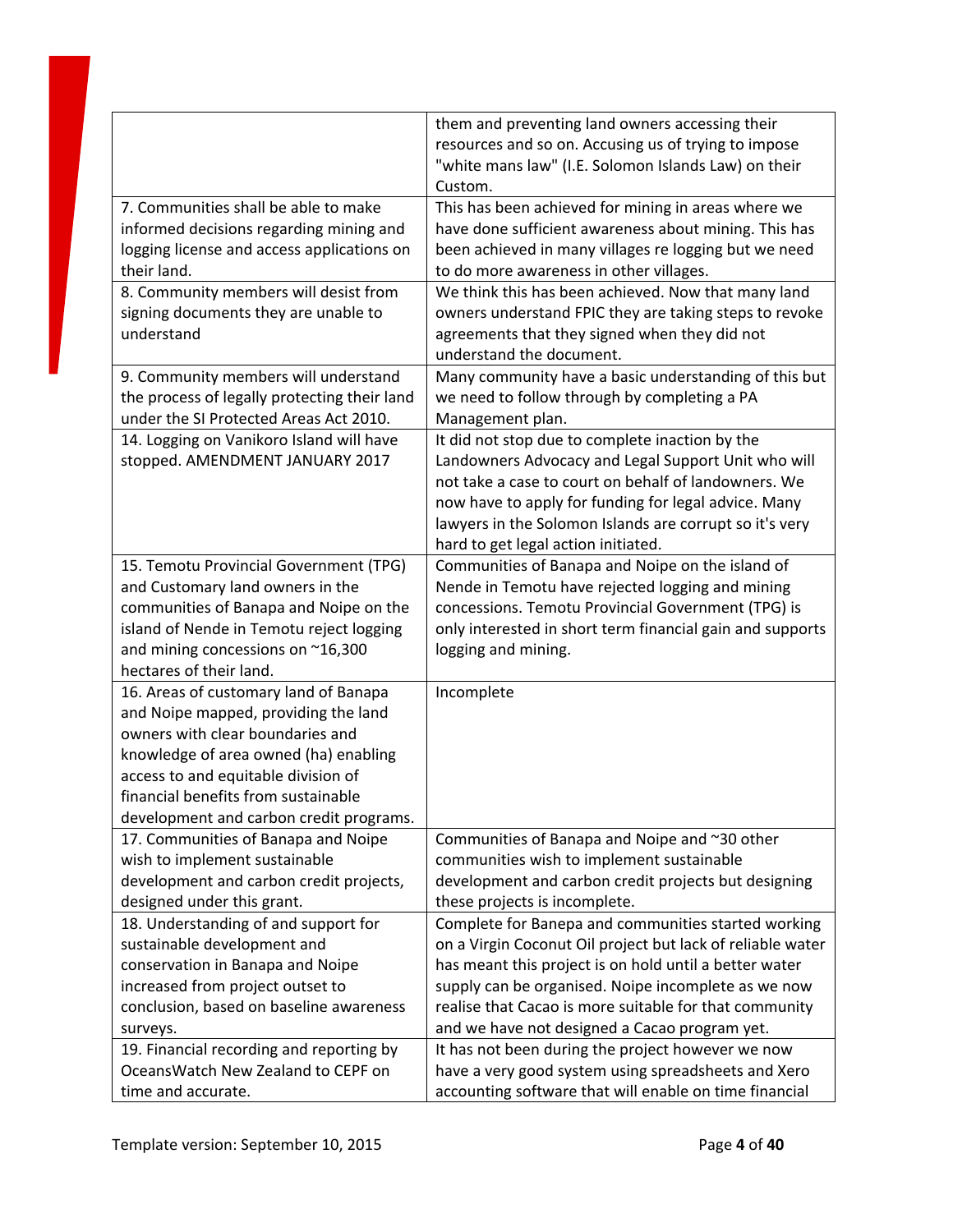|                                                                                                                                                                                                                                                                                                                                                                                                                            | reporting.                                                                                                                                                                                                                                                                                                                                                                                                                                                                                                                                                                                                |
|----------------------------------------------------------------------------------------------------------------------------------------------------------------------------------------------------------------------------------------------------------------------------------------------------------------------------------------------------------------------------------------------------------------------------|-----------------------------------------------------------------------------------------------------------------------------------------------------------------------------------------------------------------------------------------------------------------------------------------------------------------------------------------------------------------------------------------------------------------------------------------------------------------------------------------------------------------------------------------------------------------------------------------------------------|
| 2 Three communities empowered and<br>local people trained to manage their local<br>habitat to conserve biodiversity (Buma<br>(teavai), Minivi (Tinakula) and Bala                                                                                                                                                                                                                                                          | All communities are far more empowered to conserve<br>their local habitat as evidenced by the fact that they<br>now all want to start Carbon Trading rather than<br>logging or mining. In Buma Edward Pae and Joseph                                                                                                                                                                                                                                                                                                                                                                                      |
| (Graciosa Bay, Nendo) in 2015. In Buma, 3<br>men fully trained to monitor and the<br>entire community of ~50 men and ~50<br>women empowered to manage their local<br>habitat. In Tinakula (Minivi community)<br>and Bala (Graciosa Bay) ~3 men fully<br>trained and ~25 women and ~50 men in<br>each community empowered to manage<br>their local habitat (based on community<br>members attending talks in 2014) in 2015. | Gamou are trained. In Bala it's Titus Meoblir and Jerry<br>and for Tinakula Steven Lepi. Nelson Nyieda, who is<br>from the Reef Islands is fully trained and works in all<br>these villages.                                                                                                                                                                                                                                                                                                                                                                                                              |
| 3 Communities in Buma (Teavai), Bala<br>(Graciosa Bay) and Minivi with increased<br>income and welbeing due to sustainable<br>livelihood projects. Total of 60 women<br>being direct benificeries and 150 men and<br>150 women being indirect benificeries<br>(the families of the direct benificeries).                                                                                                                   | Achieved in Buma then the woman's group was "told"<br>by the Deputy Premier of Temotu not to do anymore<br>work on the coconut Oil project. The Deputy Premier is<br>also the director of the logging company that's logging<br>Vanikoro. Bala community started a Coconut Oil project<br>but we need to do more work in that community to<br>ensure a better water supply to enable ongoing<br>production. Minive it transpires has a major water<br>problem and the equipment has been moved to<br>another village (with approval from Minevi). We hope<br>to help Minevi with a Cacao project instead. |
| 4 OceansWatch Solomon Islands<br>empowered and with increased capacity<br>to deliver projects. Strengthened capacity<br>of OceansWatch Solomon Islands, as<br>demonstrated by a comparison of Civil<br>Society Tracking Tools completed at<br>project start and end, 2015.                                                                                                                                                 | Increased but not as much as we hoped. Ideally OWSI<br>needs 2 more full time employees.                                                                                                                                                                                                                                                                                                                                                                                                                                                                                                                  |
| 5. 16 communities will be well informed<br>about possible environmental and socio-<br>economic impacts of mining and logging.<br>The communities are Lata (the capitol of<br>Temotu Province), and communities in<br>Graciosa bay (6 villages), Carly Bay,<br>Nemba, Noipe, Nea, Noole, Nangu, Taipe,<br>Matu and Luisalepo on the Island on<br>Nende.                                                                     | This has undoubtedly been achieved. Land owners are<br>now strong activists and advocates for each other and<br>taking independent action. We estimate 80% clearly<br>against mining, 65-75% against logging overall but ~80%<br>where we have done awareness.                                                                                                                                                                                                                                                                                                                                            |

Describe the success or challenges of the project toward achieving its short-term and long-term impact objectives

**This project has been hugely challenging. There is widespread corruption throughout the Solomon Islands Government, the Temotu Provincial Government, public service and society. This has made the**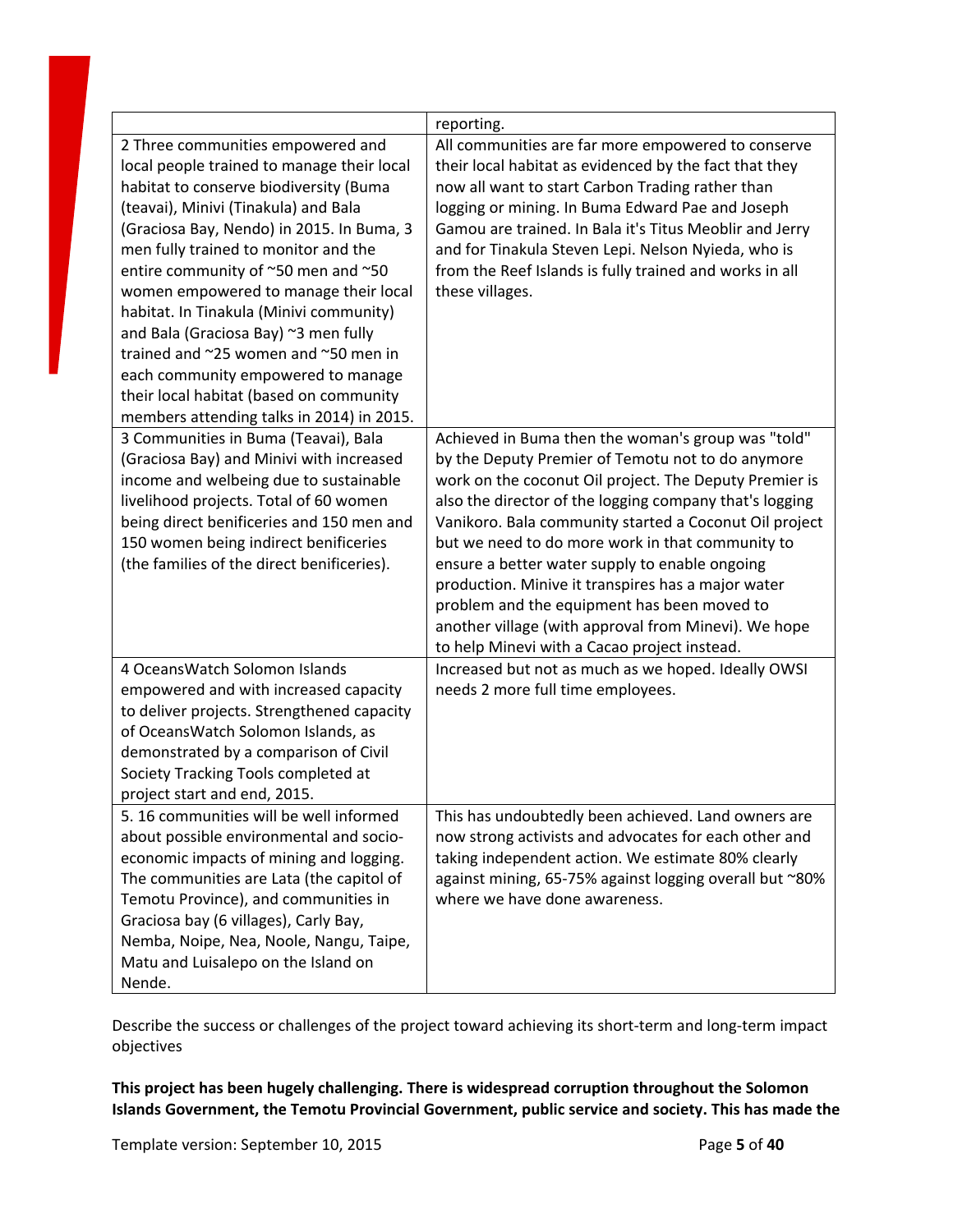**operating environment extremely challenging for OceansWatch and has constantly slowed progress. Several activities are incomplete because of this but can be completed to deliver the desired outcomes as our understanding of how to manage corruption in the operating environment has grown.**

**Another major challenge has been that many land owners have developed an "Aid mentality" and rather than enthusiastically taking up opportunities for sustainable development, they do not** feel empowered to do so unless returns are high. This Aid mentality is largely the fault of political **corruption. For example the Taiwanese government provides every member of parliament in the Solomon Islands with large sums of money annually (called the RCDF grans scheme). This is to ensure Taiiwanese influence rather than Chinese in the Solomon Islands. This money is used by MPs to buy loyalty. Constituants are frequently gifted items such as boats, outboards, trucks, chainsaws, ecotourism lodges (never used for tourism, just as private residences). At the time of writing ships are** delivering what locals term "political rice" 25kg rice = your vote. This is an ongoing issue in the **Solomon Islands but we note that the Green Party Solomon Islands has chosen to support candidates in Temotu for the 2019 elections, which if successful could change the political environment.**

Were there any unexpected impacts (positive or negative)?

During the term of this project we have learnt a lot about Carbon Trading and have discussed it freely **with communities. It was unexpected that the oppotruinty that Carbon Trading [resents would have such a positive impact in this project.**

**We were naive and did not realise how much corruption was happening in the Solomon Islands so the negative impact of corruption was unexpected.**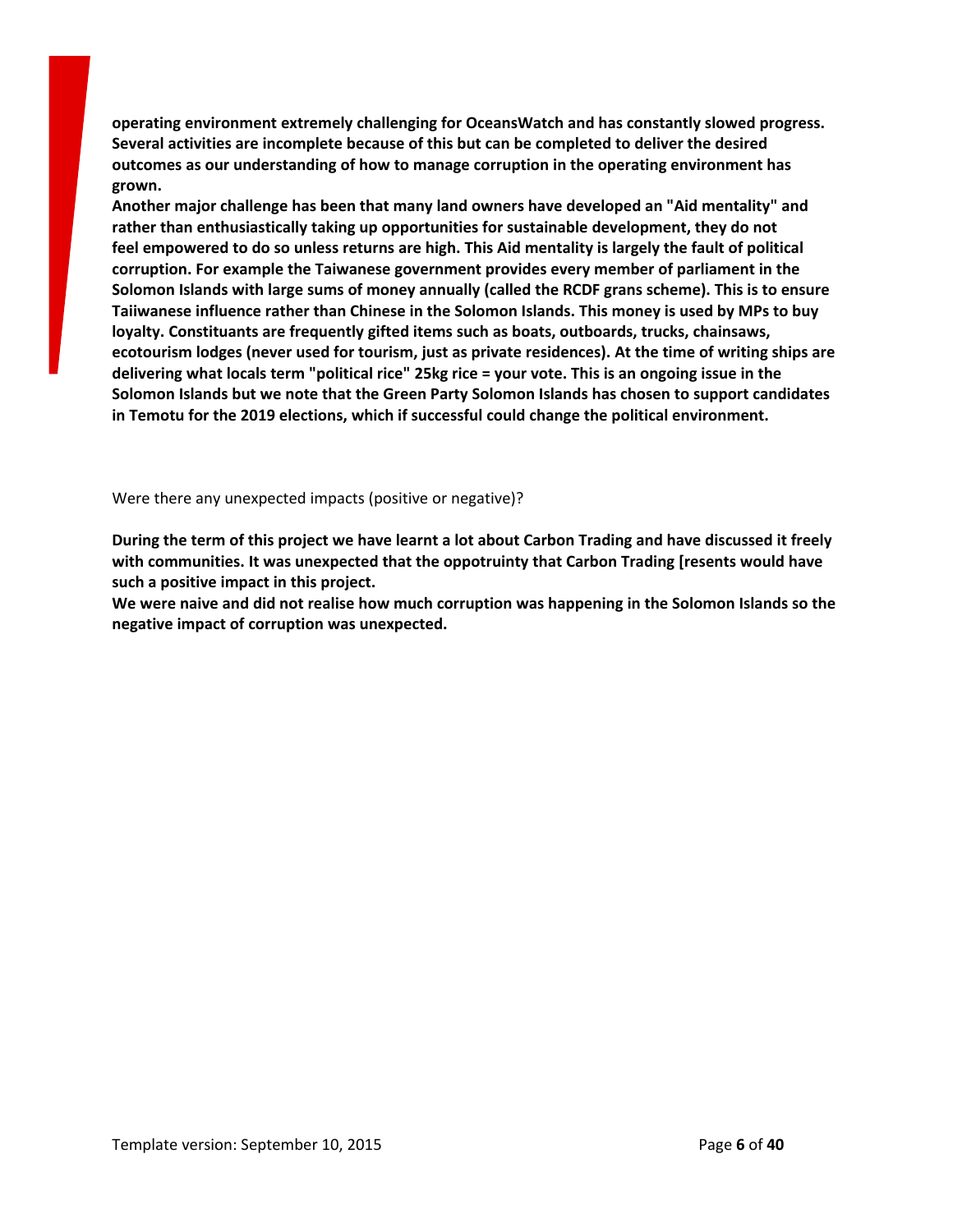# **Project Components and Products/Deliverables**

|              | Component          | <b>Deliverable</b> |                    |                                                            |
|--------------|--------------------|--------------------|--------------------|------------------------------------------------------------|
| #            | <b>Description</b> | #                  | <b>Description</b> | <b>Results for Deliverable</b>                             |
| 15           | AMENDMENT          | 15.6               | Training of        | Cancelled on advice from CEPF due to SICCP lacking         |
|              | JANUARY 2017       |                    | TCSDA, OWSI        | capacity to undertake this training                        |
|              | Temotu             |                    | and local LO in    |                                                            |
|              | Conservation       |                    | Governance         |                                                            |
|              | and Sustainable    |                    | and Financial      |                                                            |
|              | Development        |                    | Management         |                                                            |
|              | Association        |                    | by Solomon         |                                                            |
|              | (TCSDA)            |                    | Islands            |                                                            |
|              | effective in grass |                    | Community          |                                                            |
|              | roots              |                    | Conservation       |                                                            |
|              | conservation and   |                    | Partnership        |                                                            |
|              | sustainable        |                    | (SICCP).           |                                                            |
|              | development        |                    |                    |                                                            |
|              | advocacy in        |                    |                    |                                                            |
|              | Temotu             |                    |                    |                                                            |
| 16           | AMENDMENT          | 16.1               | <b>Baseline</b>    | In the local context of people arriving from on time to    |
|              | JANUARY 2017       |                    | survey results     | very late and because most of the people we present        |
|              | Understanding      |                    | for all            | awareness being illiterate these surveys are not feasible. |
|              | of and support     |                    | meetings on        |                                                            |
|              | for sustainable    |                    | knowledge          |                                                            |
|              | development        |                    | about effects      |                                                            |
|              | and conservation   |                    | of logging,        |                                                            |
|              | in Banapa and      |                    | effects of         |                                                            |
|              | Noipe increased    |                    | mining, REDD+      |                                                            |
|              | from project       |                    | and                |                                                            |
|              | outset to          |                    | sustainable        |                                                            |
|              | conclusion,        |                    | milling before     |                                                            |
|              | based on           |                    | and after all      |                                                            |
|              | baseline           |                    | meetings.          |                                                            |
|              | awareness          |                    |                    |                                                            |
|              | surveys.           |                    |                    |                                                            |
| $\mathbf{1}$ | Project planning   | $1.1\,$            | Timeline           | Completed                                                  |
|              | and preparation    |                    | spreadsheet        |                                                            |
|              |                    |                    | completed          |                                                            |
| $\mathbf{1}$ | Project planning   | 1.2                | Equipment          | Completed                                                  |
|              | and preparation    |                    | assembled at       |                                                            |
|              |                    |                    | OceansWatch        |                                                            |
|              |                    |                    | New Zealand        |                                                            |
|              |                    |                    | office packed      |                                                            |

Describe the results from each product/deliverable: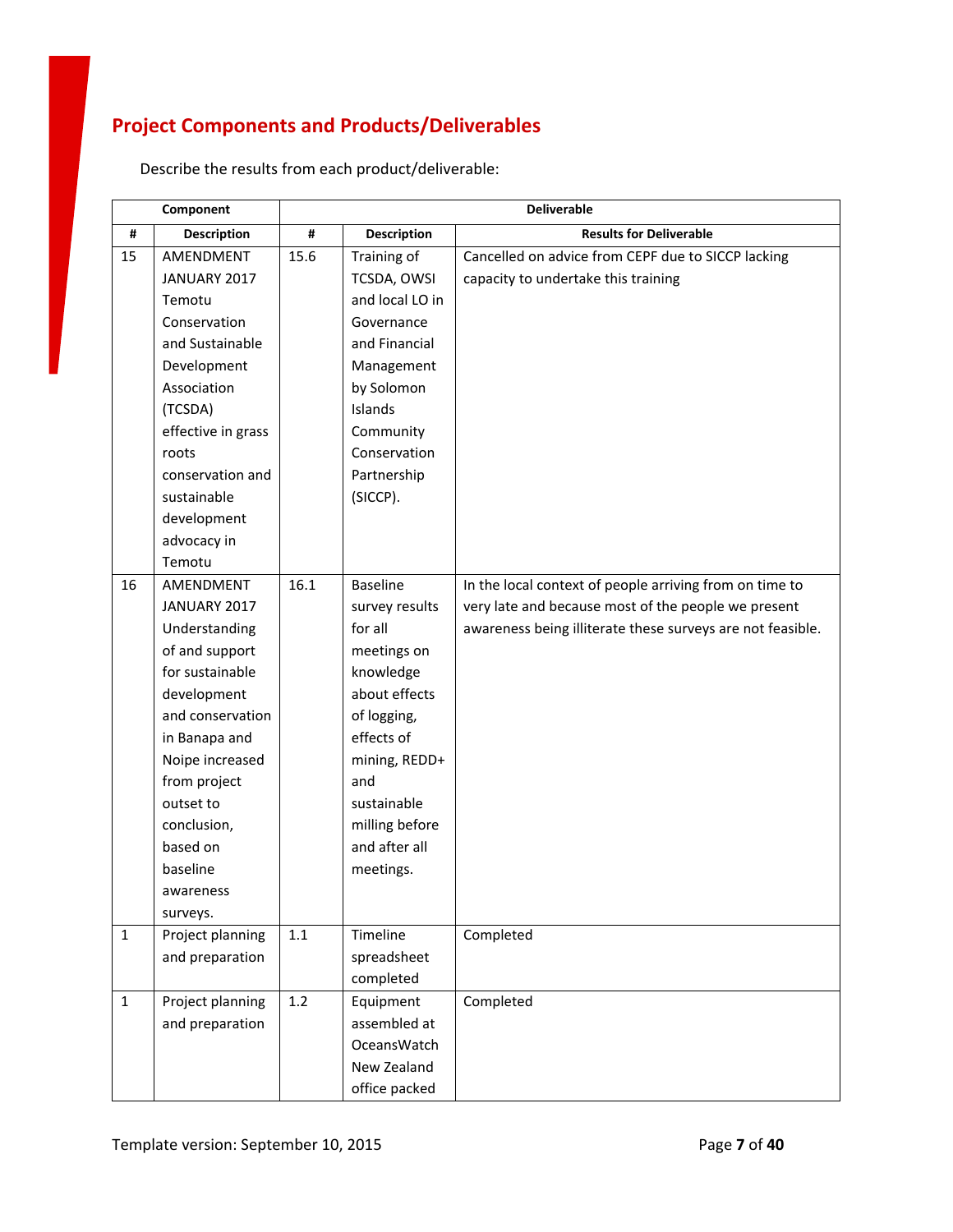|                |                           |     | for safe                  |                                                                            |
|----------------|---------------------------|-----|---------------------------|----------------------------------------------------------------------------|
|                |                           |     | transport                 |                                                                            |
| $\mathbf{1}$   | Project planning          | 1.3 | Yacht NZ                  | Completed                                                                  |
|                | and preparation           |     | Catergory 1               |                                                                            |
|                |                           |     | safety check              |                                                                            |
|                |                           |     | list completed            |                                                                            |
| $\mathbf{1}$   | Project planning          | 1.4 | Successful sea            | Completed                                                                  |
|                | and preparation           |     | trial of project          |                                                                            |
|                |                           |     | yacht                     |                                                                            |
| $\overline{2}$ | Conserving                | 2.1 | Draft                     | Incomplete due to political interference by Temotu                         |
|                | habitat and               |     | conservation              | Provincial Government Deputy Premier, who is also                          |
|                | endangered                |     | management                | Vanikoro Lumber Limited director (a conflict of interest                   |
|                | species Teanu             |     | plan for Teanu            | that does not seem to trouble the Temotu Provincial                        |
|                | Tribal lands,             |     | tribal lands              | Government). We had a representative at Teanu from                         |
|                | $(*6,375$ ha),            |     |                           | 18/12/2017 to late July 2018 trying or sort this situation                 |
|                | Vanikoro                  |     |                           | out but cannot communicate with him at all as the Short                    |
|                |                           |     |                           | Wave radio has broken and there's no mobile phone on                       |
| $\overline{2}$ |                           | 2.2 |                           | that Island.<br>See previous deliverable, our representative is working in |
|                | Conserving<br>habitat and |     | Project report<br>stating | Buma (Teanu) now but cannot communicate.                                   |
|                | endangered                |     | number of                 |                                                                            |
|                | species Teanu             |     | education                 |                                                                            |
|                | Tribal lands,             |     | sessions held             |                                                                            |
|                | $(*6,375$ ha),            |     | and number of             |                                                                            |
|                | Vanikoro                  |     | attendees                 |                                                                            |
|                |                           |     | (men and                  |                                                                            |
|                |                           |     | women)                    |                                                                            |
| $\overline{2}$ | Conserving                | 2.3 | Follow-up                 | We have been unable to obtain genetic samples due to                       |
|                | habitat and               |     | surveying -               | the political issues mentioned previously. We have not                     |
|                | endangered                |     | report with               | been able to send our chief scientist there due to threats                 |
|                | species Teanu             |     | photographs               | from the deputy premier but another grantee (VESS) is                      |
|                | Tribal lands,             |     | of endangered             | currently visiting and may have better luck as they are not                |
|                | $(*6,375$ ha),            |     | species and               | associated with our anti logging activities. We have had                   |
|                | Vanikoro                  |     | genetic                   | our local agents ascertain the Vanikoro Flying Fox are still               |
|                |                           |     | samples sent              | present.                                                                   |
|                |                           |     | for testing.              |                                                                            |
| $\overline{2}$ | Conserving                | 2.4 | Habitat map               | As above. Vanikoro Flying Fox have been sighted                            |
|                | habitat and               |     | produced,                 | everywhere our local representatives have been on Tevai                    |
|                | endangered                |     | Tevai                     | (Teanu)                                                                    |
|                | species Teanu             |     |                           |                                                                            |
|                | Tribal lands,             |     |                           |                                                                            |
|                | $(*6,375$ ha),            |     |                           |                                                                            |
|                | Vanikoro                  |     |                           |                                                                            |
| $\overline{2}$ | Conserving                | 2.5 | Report on                 | Completed, report by R Pierce submitted                                    |
|                | habitat and               |     | village                   |                                                                            |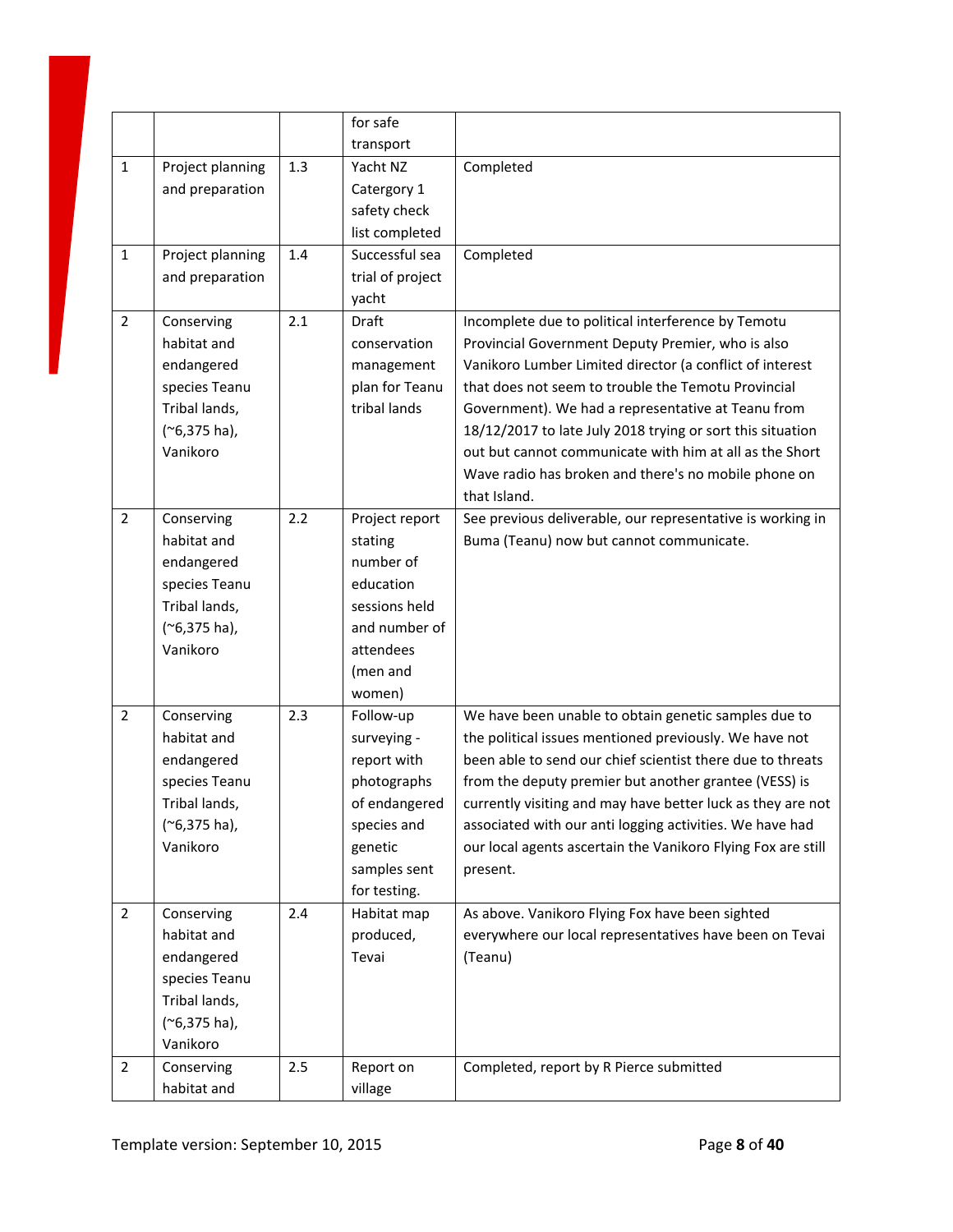|                | endangered         |     | meetings.            |                                                            |
|----------------|--------------------|-----|----------------------|------------------------------------------------------------|
|                | species Teanu      |     | Number of            |                                                            |
|                | Tribal lands,      |     | villages visited,    |                                                            |
|                | $(*6,375$ ha),     |     | number of            |                                                            |
|                | Vanikoro           |     | male and             |                                                            |
|                |                    |     | female               |                                                            |
|                |                    |     | attendees            |                                                            |
| $\overline{2}$ | Conserving         | 2.6 | Survey report        | Completed, report by R Pierce submitted                    |
|                | habitat and        |     |                      |                                                            |
|                | endangered         |     |                      |                                                            |
|                | species Teanu      |     |                      |                                                            |
|                | Tribal lands,      |     |                      |                                                            |
|                | $(*6,375$ ha),     |     |                      |                                                            |
|                | Vanikoro           |     |                      |                                                            |
| 3              | Sustainable        | 3.1 | >100 ltr food        | Completed. Production constrained due to political         |
|                | livelihood for the |     | grade Virgin         | interference by deputy Premier who see's the VCO           |
|                | women of Buma      |     | Coconut oil          | project as a threat to his power because if people are     |
|                | village            |     | produced,            | making money from VCO they have no need for logging        |
|                |                    |     | receipt for          | royalties. He is the director of a logging company.        |
|                |                    |     | payment and          |                                                            |
|                |                    |     | short film           |                                                            |
| $\overline{4}$ | Conserving         | 4.1 | Habitat map          | Note this is an error it's the SANTA CRUZ SHRIKEBILL (SCS, |
|                | habitat and        |     | for Vanikoro         | Clytorhynchus sanctaecrucis). We have surveyed areas       |
|                | Endangered         |     | shrikebill           | known to support SCS and completed line surveys within.    |
|                | species on         |     | produced             | A report has been submitted by R Pierce to CEPF. Pierce's  |
|                | Nendo              |     |                      | conclusion was that SCS are only present in old growth     |
|                |                    |     |                      | forest and maps of old growth forests are available in the |
|                |                    |     |                      | Solomon Islands and are included in the report.            |
| $\overline{4}$ | Conserving         | 4.2 | Customary            | We conclude that mapping customary land would be very      |
|                | habitat and        |     | land                 | time consuming and expensive for funders and the           |
|                | Endangered         |     | ownership            | benefit to the SCS from doing so would be minimal,         |
|                | species on         |     | map of known         | therefore not viable. However we are now working on        |
|                | Nendo              |     | Shrikebill           | introducing a REDD+ Carbon Trading program and this will   |
|                |                    |     | habitat.             | require customary land mapping for benefit sharing so we   |
|                |                    |     |                      | shall do SCS surveys for this project at the same time as  |
|                |                    |     |                      | the customary land mapping.                                |
| 4              | Conserving         | 4.3 | A trained            | Titus has the capacity to undertake basic endangered       |
|                | habitat and        |     | ranger for the       | species surveying if given a clear methodology, however,   |
|                | Endangered         |     | area. Training       | as he has not been taught to read and write at school,     |
|                | species on         |     | needs                | reporting is very hard for him. He needs help with this    |
|                | Nendo              |     | assesment of         | from our other Ranger Nelson Nyieda                        |
|                |                    |     | <b>Titus Godfrey</b> |                                                            |
|                |                    |     | at the               |                                                            |
|                |                    |     | beginning of         |                                                            |
|                |                    |     | the project          |                                                            |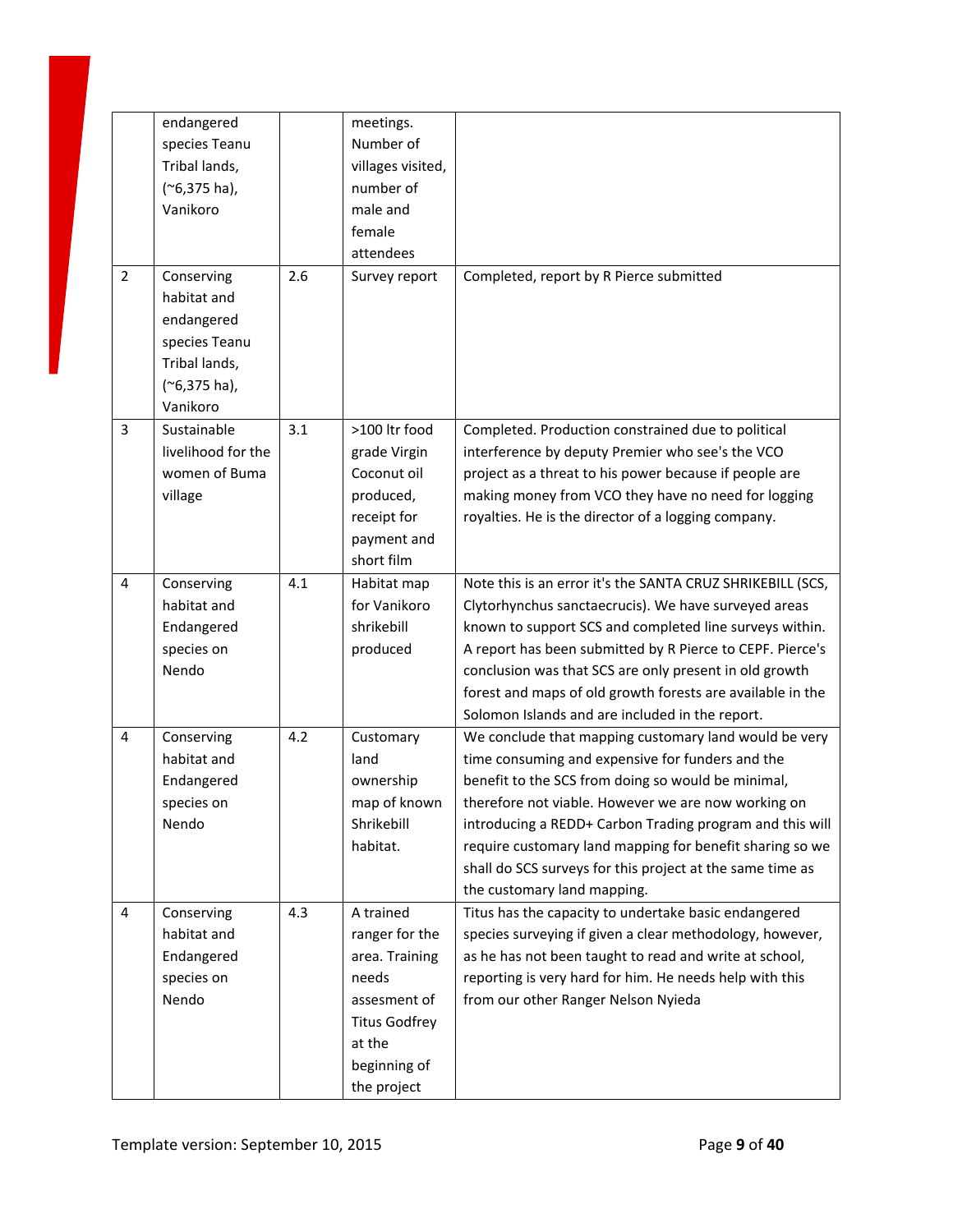|                |                                                                   |     | and capacity<br>assessment at<br>end of project<br>demonstrating<br>increased<br>capability,<br>especially in<br>endangered<br>species<br>monitoring. |                                                                                                                                                                                                                                                                                                                                                                                                                                                                                                                                                                                                                                                                                                                 |
|----------------|-------------------------------------------------------------------|-----|-------------------------------------------------------------------------------------------------------------------------------------------------------|-----------------------------------------------------------------------------------------------------------------------------------------------------------------------------------------------------------------------------------------------------------------------------------------------------------------------------------------------------------------------------------------------------------------------------------------------------------------------------------------------------------------------------------------------------------------------------------------------------------------------------------------------------------------------------------------------------------------|
| $\overline{4}$ | Conserving<br>habitat and<br>Endangered<br>species on<br>Nendo    | 4.4 | List of<br>landowners<br>and minutes of<br>first meeting<br>with view to<br>management<br>plan in 2016                                                | Very few people in these villages showed serious interest<br>other that about 5 conservation minded individuals.<br>However over repeated awareness the communities have<br>realised the importance of these endangered species and<br>are now sharing their concerns with each other and in<br>social media. These communities are now saying that<br>they must not allow logging to protect the Shrikebill.<br>OceansWatch is currently arranging a group of<br>birdwatchers to come to see SCS in 2019. As in Tevai, the<br>management plan shall be done during initial work<br>towards REDD+                                                                                                               |
| 5              | Sustainable<br>livelihood trial<br>Bala village,<br>Nendo         | 5.1 | Livelihood<br>project<br>income<br>received,<br>receipt for first<br>payment and<br>short film                                                        | Livelihood income received. We have all the film<br>available but we have not completed editing yet. With so<br>much pressure from loggers and miners we are unable to<br>prioritise this but will do so once we get the opportunity.                                                                                                                                                                                                                                                                                                                                                                                                                                                                           |
| 6              | Protecting<br>Tinakula's<br>biodiversity from<br>invasive species | 6.1 | <b>Report listing</b><br>number of<br>male and<br>female<br>attendees at<br>talks.                                                                    | We are having a great deal of difficulty getting our local<br>field staff to record numbers in all meeting. This is<br>because they do not really appreciate the need and also<br>many of our talks are held at night. Another exacerbating<br>factor is that women tend to sit at the back in the<br>shadows. We have brought a woman into our team that<br>has had gender training and given her the specific task of<br>counting by gender and youth/adult. Her role is also to<br>run break out meetings for women, who often sit too far<br>away to hear the speaker. We have also taken on a<br>volunteer social scientist at our New Zealand office to<br>develop our capacity in this area of our work. |
| 6              | Protecting<br>Tinakula's<br>biodiversity from<br>invasive species | 6.2 | Ridge to Reef<br>management<br>plan for<br>Tinakula<br>signed by                                                                                      | Delayed due to Tinakula eruption and illegal export of<br>Santa Cruz Ground Doves. Other issues re Tinakula has<br>been land disputes between parties, making the<br>socio/political landscape very hard to work in.                                                                                                                                                                                                                                                                                                                                                                                                                                                                                            |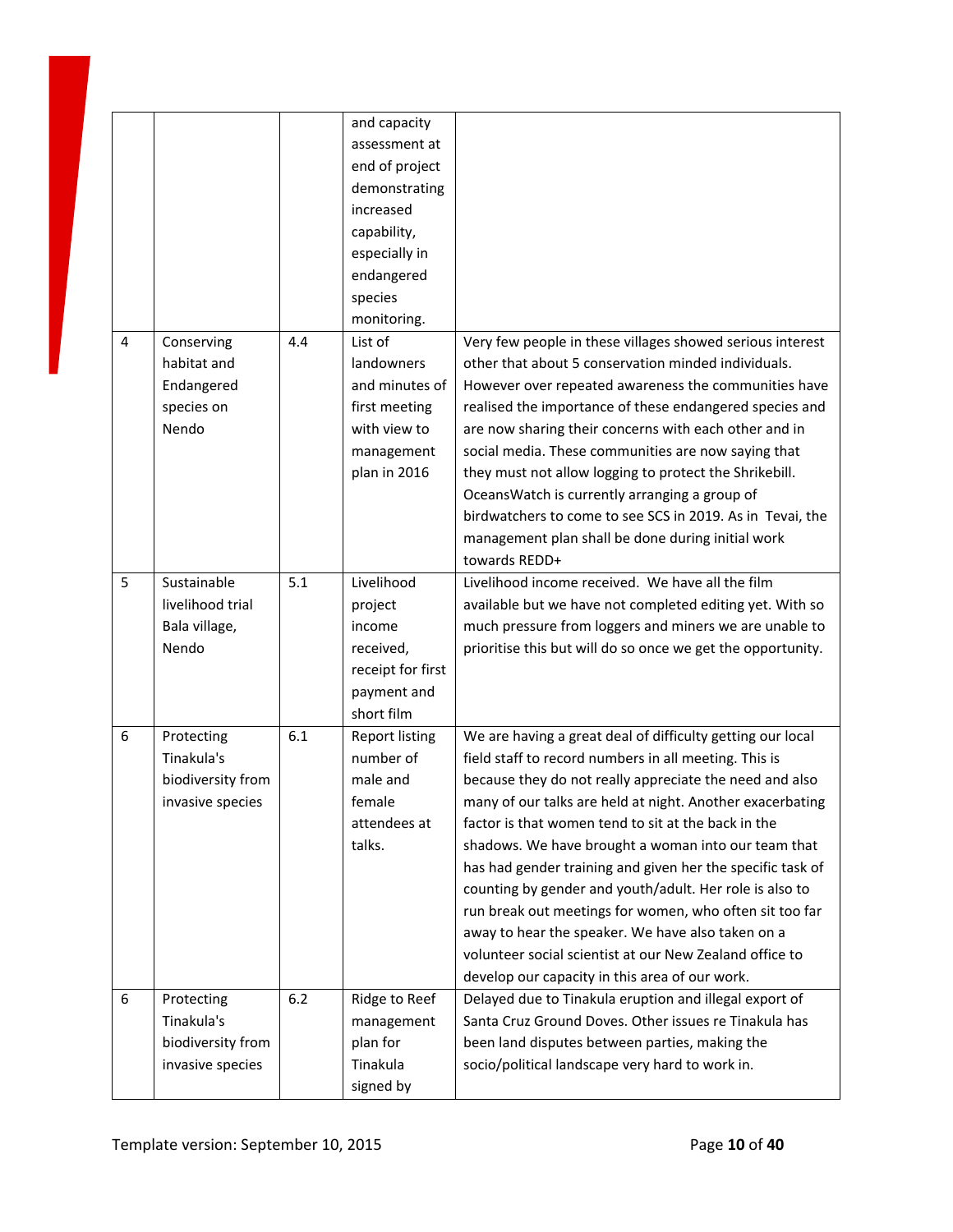|                |                   |          | paramount<br>chief of village. |                                                             |
|----------------|-------------------|----------|--------------------------------|-------------------------------------------------------------|
| $\overline{7}$ | Sustainable       | 7.1      | Livelihood                     | As per 5.1                                                  |
|                | livelihood trial  |          | project                        |                                                             |
|                | Minivi village    |          | income                         |                                                             |
|                |                   |          | received,                      |                                                             |
|                |                   |          | receipt for first              |                                                             |
|                |                   |          | payment and                    |                                                             |
|                |                   |          | short film                     |                                                             |
| 8              | "Compliance       | 8.1      | Reports                        | Reports have been delayed. All our work has been            |
|                | with CEPF Social  |          | submitted                      | delayed by many issues, #1 being corruption, others being   |
|                | Safeguard         |          |                                | our CEO's mother needed moving to a care facility then      |
|                | Policies          |          |                                | passed away so OceansWatch had no active CEO for ~6         |
|                | monitored and     |          |                                | months.                                                     |
|                | reported to       |          |                                |                                                             |
|                | CEPF".            |          |                                |                                                             |
| 9              | Assisting project | 9.1      | Aid gap                        | Completed, this caused us to send urgent rice supplies to   |
|                | villages recover  |          | assessment                     | 2 villages prior to our assistance mentioned above.         |
|                | from the effects  |          | reports for                    |                                                             |
|                | of Cyclone Pam    |          | three                          |                                                             |
|                |                   |          | communities                    |                                                             |
|                |                   |          | in Temotu                      |                                                             |
|                |                   |          | province                       |                                                             |
| 9              | Assisting project | 9.2      | Inventory of                   | Completed. Our work focused on assisting communities        |
|                | villages recover  |          | supplies                       | to clear fallen trees and milling them for building lumber. |
|                | from the effects  |          | delivered to                   | We also provided, emergency rations, tools and seeds.       |
|                | of Cyclone Pam    |          | individuals in                 | We did not give ourselves long enough in each               |
|                |                   |          | affected                       | community to photograph replanted gardens but through       |
|                |                   |          | communities,                   | word of mouth we understand that replanted gardens          |
|                |                   |          | photos of                      | were successful.                                            |
|                |                   |          | gardens                        |                                                             |
|                |                   |          | replanted                      |                                                             |
| $10\,$         | AMENDMENT         | $10.1\,$ | Stakeholders,                  | Completed.                                                  |
|                | Awareness         |          | consultants                    |                                                             |
|                | campaign on       |          | and staff will                 |                                                             |
|                | Nende Island,     |          | be consulted                   |                                                             |
|                | Temotu and        |          | and an                         |                                                             |
|                | background        |          | awareness                      |                                                             |
|                | research into     |          | campaign                       |                                                             |
|                | logging and       |          | project plan                   |                                                             |
|                | prospecting       |          | completed,                     |                                                             |
|                | licenses in       |          | equipment                      |                                                             |
|                | Honiara.          |          | purchased.                     |                                                             |
| 10             | AMENDMENT         | 10.2     | Letters sent to                | Completed by phone, Radio and personal meetings.            |
|                | Awareness         |          | communities                    |                                                             |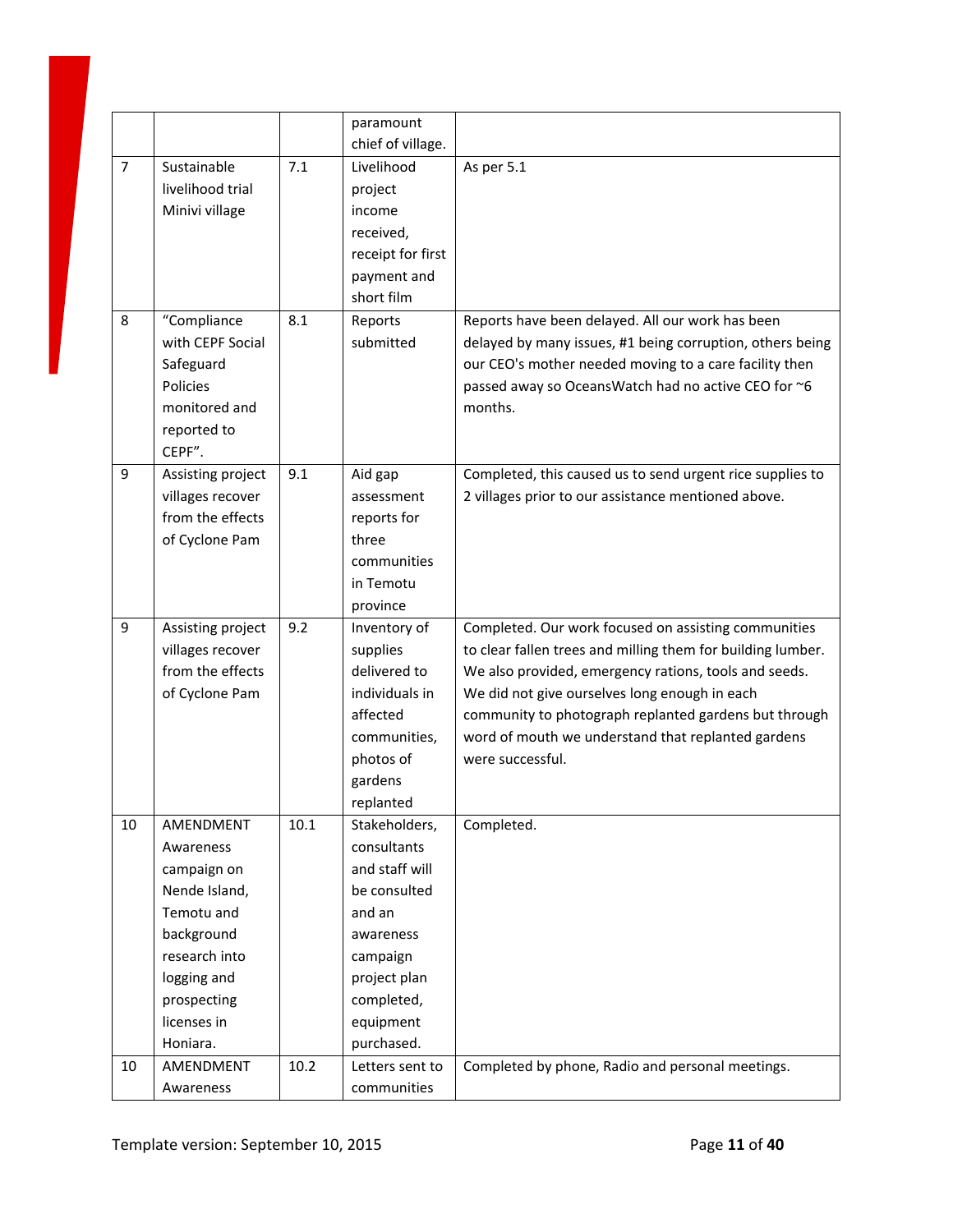|    | campaign on   |      | and local       |                                                           |
|----|---------------|------|-----------------|-----------------------------------------------------------|
|    | Nende Island, |      | government      |                                                           |
|    | Temotu and    |      | informing       |                                                           |
|    | background    |      | them of dates   |                                                           |
|    | research into |      | of meetings     |                                                           |
|    | logging and   |      | and             |                                                           |
|    | prospecting   |      | accommodatio    |                                                           |
|    | licenses in   |      | n               |                                                           |
|    | Honiara.      |      | requirements    |                                                           |
| 10 | AMENDMENT     | 10.3 | Copies of       | Completed. Note that this was incredibly time consuming   |
|    | Awareness     |      | prospecting,    | and that public servants did their best to prevent us     |
|    | campaign on   |      | mining and      | obtaining this information. In some cases information was |
|    | Nende Island, |      | logging         | not released without a lawyers letter.                    |
|    | Temotu and    |      | licenses        |                                                           |
|    | background    |      | obtained        |                                                           |
|    | research into |      |                 |                                                           |
|    | logging and   |      |                 |                                                           |
|    | prospecting   |      |                 |                                                           |
|    | licenses in   |      |                 |                                                           |
|    | Honiara.      |      |                 |                                                           |
| 10 | AMENDMENT     | 10.4 | Presentations   | Completed but most meetings are completed in the dark     |
|    | Awareness     |      | to 16 villages  | so proper counts are impossible                           |
|    | campaign on   |      | (some jointly). |                                                           |
|    | Nende Island, |      | Number of       |                                                           |
|    | Temotu and    |      | attendees       |                                                           |
|    | background    |      | (adult male,    |                                                           |
|    | research into |      | adult female    |                                                           |
|    |               |      | and youth)      |                                                           |
|    | logging and   |      |                 |                                                           |
|    | prospecting   |      | noted at each   |                                                           |
|    | licenses in   |      | meeting         |                                                           |
|    | Honiara.      |      |                 |                                                           |
| 10 | AMENDMENT     | 10.5 | Awareness       | We created an awareness flyer in English, working with    |
|    | Awareness     |      | flyer in SI     | OceansWatch Solomon ISlands representatives and           |
|    | campaign on   |      | pidgin          | Temotu students at USP. We were advised that people       |
|    | Nende Island, |      | designed and    | get taught to read English at school and that people who  |
|    | Temotu and    |      | printed         | only spoke pidgin were unlikely to be able to read it,    |
|    | background    |      |                 | therefore a flyer in pidgin was a waste of time.          |
|    | research into |      |                 |                                                           |
|    | logging and   |      |                 |                                                           |
|    | prospecting   |      |                 |                                                           |
|    | licenses in   |      |                 |                                                           |
|    | Honiara.      |      |                 |                                                           |
| 10 | AMENDMENT     | 10.6 | Awareness       | Awareness flyers have now been distributed throughout     |
|    | Awareness     |      | flyers given to | Temotu.                                                   |
|    | campaign on   |      | all meeting     |                                                           |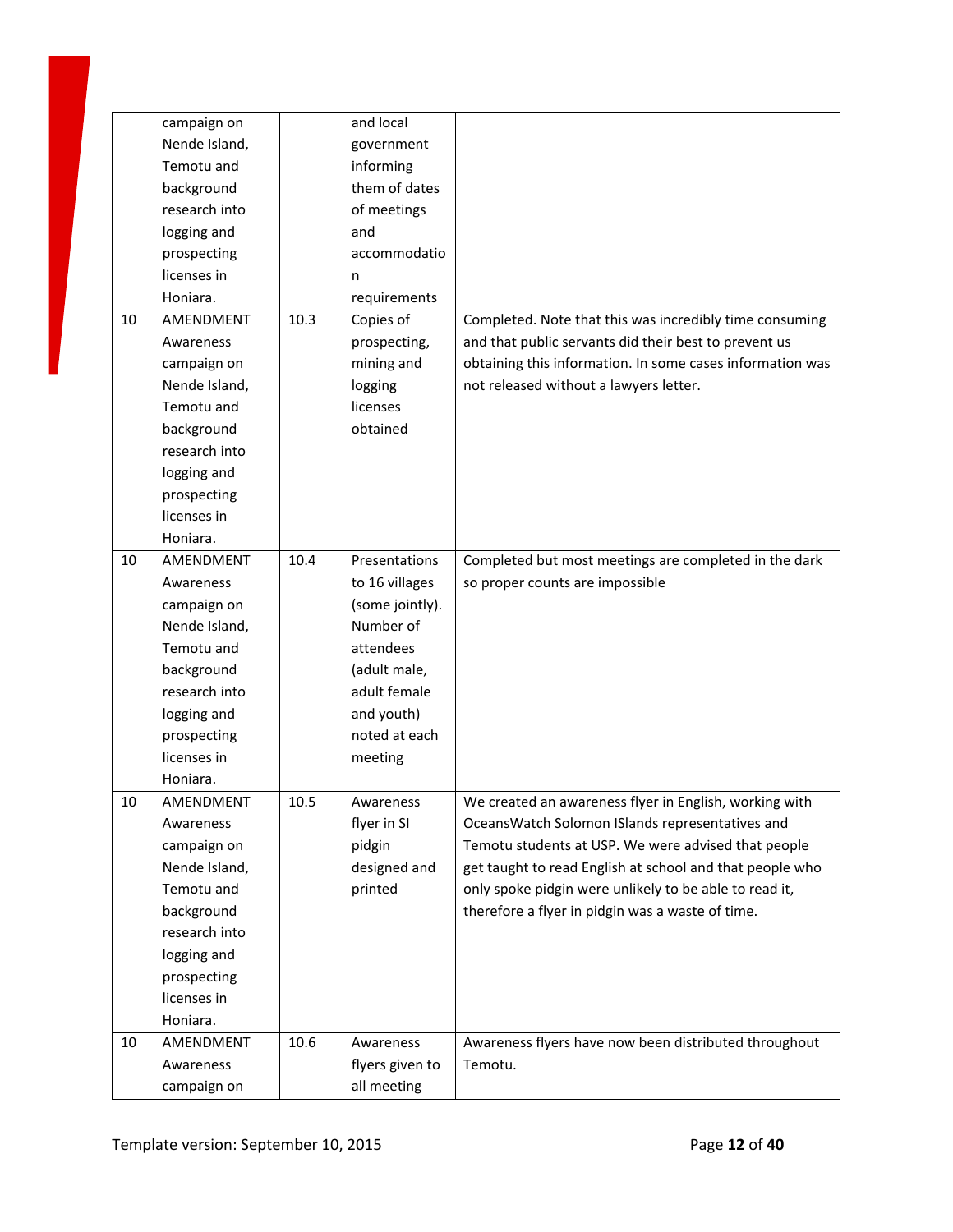|    | Nende Island, |      | participants    |                                                         |
|----|---------------|------|-----------------|---------------------------------------------------------|
|    | Temotu and    |      | for further     |                                                         |
|    | background    |      | distribution to |                                                         |
|    | research into |      | families and    |                                                         |
|    | logging and   |      | more remote     |                                                         |
|    | prospecting   |      | villages.       |                                                         |
|    | licenses in   |      |                 |                                                         |
|    | Honiara.      |      |                 |                                                         |
| 10 | AMENDMENT     | 10.7 | Affidavits      | Completed, 125 obtained                                 |
|    | Awareness     |      | obtained from   |                                                         |
|    | campaign on   |      | land owners     |                                                         |
|    | Nende Island, |      | that may have   |                                                         |
|    | Temotu and    |      | signed          |                                                         |
|    | background    |      | documents       |                                                         |
|    | research into |      | that they       |                                                         |
|    | logging and   |      | could not       |                                                         |
|    | prospecting   |      | read, were      |                                                         |
|    | licenses in   |      | coerced into    |                                                         |
|    | Honiara.      |      | signing or      |                                                         |
|    |               |      | bribed to sign  |                                                         |
|    |               |      | and passed on   |                                                         |
|    |               |      | to appropriate  |                                                         |
|    |               |      | authorities for |                                                         |
|    |               |      | possible legal  |                                                         |
|    |               |      | action.         |                                                         |
| 10 | AMENDMENT     | 10.8 | Final meeting   | Completed many meetings with land owners however        |
|    | Awareness     |      | of village      | Temotu Provincial Government is corrupt and not really  |
|    | campaign on   |      | leaders at      | interested in listening to its constituency so we have  |
|    | Nende Island, |      | wrap up         | worked with less corrupt members on a one to one basis. |
|    | Temotu and    |      | meeting in      |                                                         |
|    | background    |      | Lata to air     |                                                         |
|    | research into |      | concerns with   |                                                         |
|    | logging and   |      | government      |                                                         |
|    | prospecting   |      |                 |                                                         |
|    | licenses in   |      |                 |                                                         |
|    | Honiara.      |      |                 |                                                         |
| 10 | AMENDMENT     | 10.9 | Constitution of | Completed                                               |
|    | Awareness     |      | Nende           |                                                         |
|    | campaign on   |      | Conservation    |                                                         |
|    | Nende Island, |      | and             |                                                         |
|    | Temotu and    |      | Sustainable     |                                                         |
|    | background    |      | Development     |                                                         |
|    | research into |      | Committee or    |                                                         |
|    | logging and   |      | Association     |                                                         |
|    | prospecting   |      | drawn up at     |                                                         |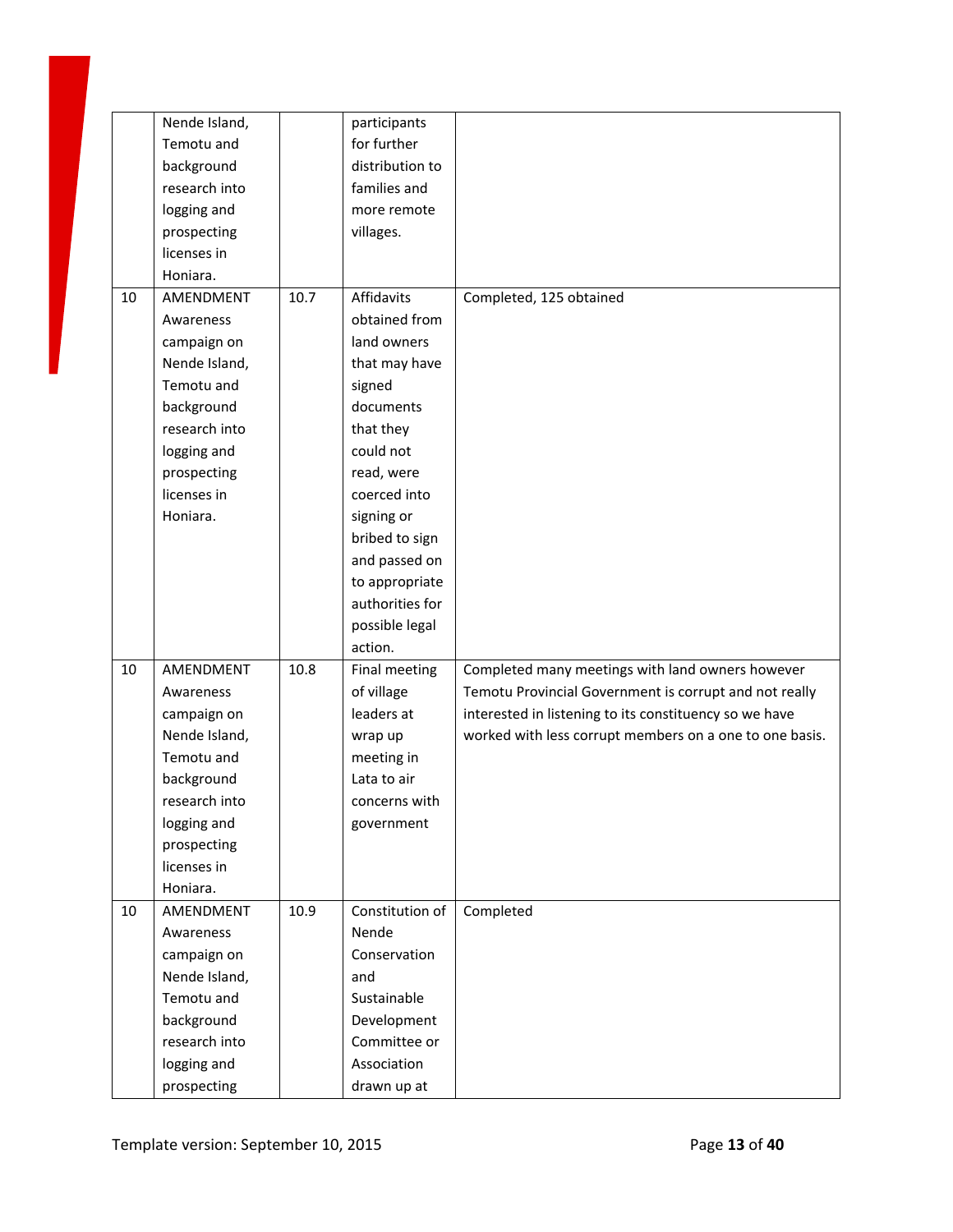|    | licenses in                |       | wrap up         |                                                             |
|----|----------------------------|-------|-----------------|-------------------------------------------------------------|
|    | Honiara.                   |       | meeting.        |                                                             |
| 10 | AMENDMENT                  | 10.10 | Meeting in      | Completed.                                                  |
|    | Awareness                  |       | Honiara to      |                                                             |
|    | campaign on                |       | present         |                                                             |
|    | Nende Island,              |       | findings and    |                                                             |
|    | Temotu and                 |       | undertake       |                                                             |
|    | background                 |       | awareness to    |                                                             |
|    | research into              |       | people from     |                                                             |
|    | logging and                |       | Temotu who      |                                                             |
|    | prospecting                |       | live in Honiara |                                                             |
|    | licenses in                |       |                 |                                                             |
|    | Honiara.                   |       |                 |                                                             |
| 10 | AMENDMENT                  | 10.11 | Report written  | Report by Eddie Pae and Nelson Nyieda submitted             |
|    | Awareness                  |       | covering all    |                                                             |
|    | campaign on                |       | deliverables in |                                                             |
|    | Nende Island,              |       | component 10    |                                                             |
|    | Temotu and                 |       | and submitted   |                                                             |
|    | background                 |       | to CEPF,        |                                                             |
|    | research into              |       | partner         |                                                             |
|    | logging and                |       | organisations   |                                                             |
|    | prospecting                |       | and             |                                                             |
|    | licenses in                |       | stakeholders    |                                                             |
|    | Honiara.                   |       |                 |                                                             |
| 11 | AMENDMENT                  | 11.1  | Stakeholders    | Completed                                                   |
|    | Assessment of              |       | will be         |                                                             |
|    | logging practices          |       | consulted with  |                                                             |
|    | on Vanikoro                |       | and final       |                                                             |
|    | Island and                 |       | planning        |                                                             |
|    | background                 |       | completed       |                                                             |
|    | research into              |       |                 |                                                             |
|    | logging and                |       |                 |                                                             |
|    | prospecting<br>licenses in |       |                 |                                                             |
|    | Honiara.                   |       |                 |                                                             |
| 11 | AMENDMENT                  | 11.2  | Desktop         | Completed. The Pacific Kauri is protected under Solomon     |
|    | Assessment of              |       | research done   | Islands law but the director of the Environment             |
|    | logging practices          |       | on              | Conservation Division just issues permits to log it anyway. |
|    | on Vanikoro                |       | conservation    | Otherwise in Nende for example the Pacific Kauri is being   |
|    | Island and                 |       | status of       | logged in a completely illegal operation.                   |
|    | background                 |       | Pacific Kauri   |                                                             |
|    | research into              |       | and relevant    |                                                             |
|    | logging and                |       | regulations in  |                                                             |
|    | prospecting                |       | Solomon         |                                                             |
|    | licenses in                |       | Islands         |                                                             |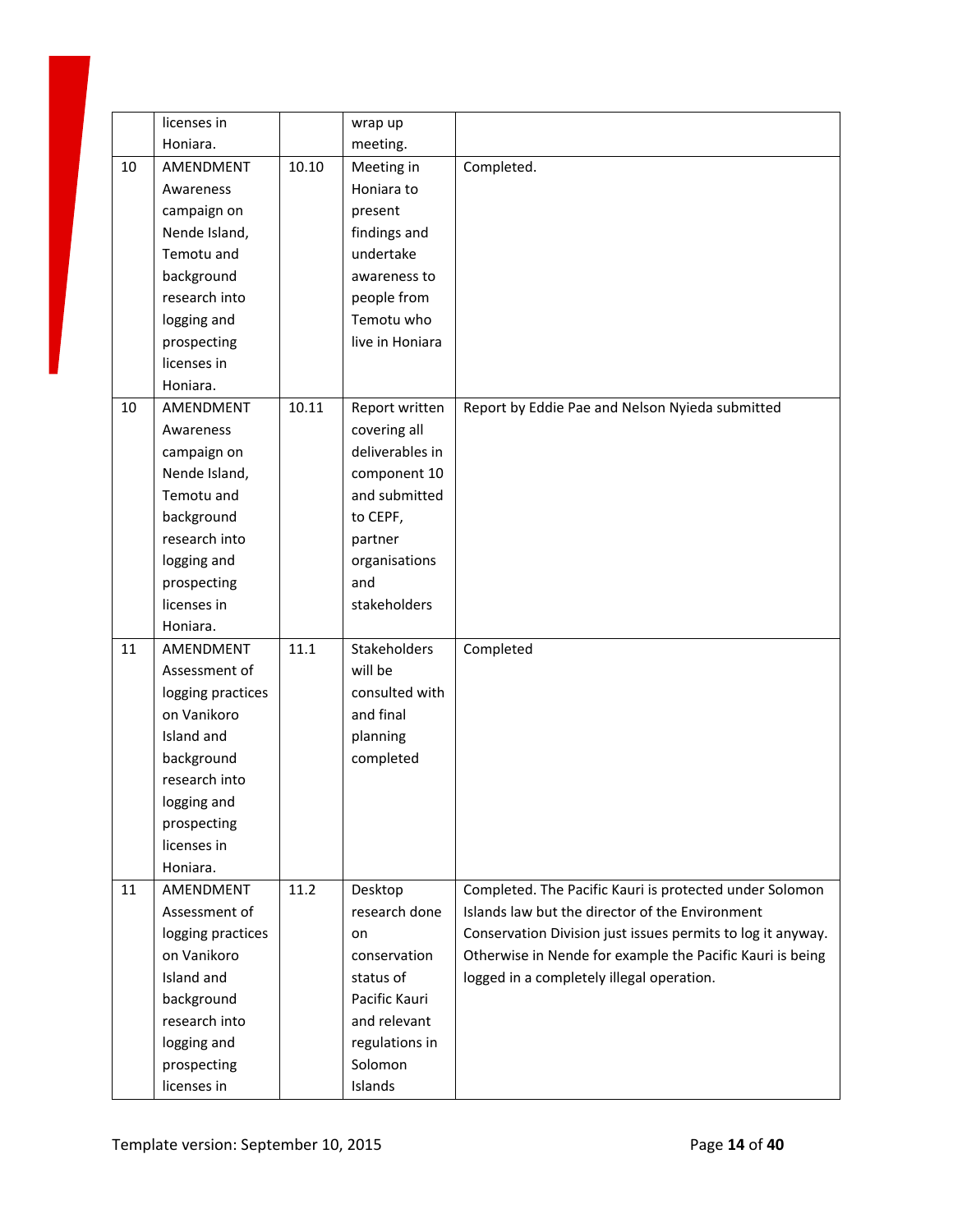|    | Honiara.          |      | legislation    |                                                           |
|----|-------------------|------|----------------|-----------------------------------------------------------|
| 11 | AMENDMENT         | 11.3 | Research into  | Completed. All research passed to Environmental Defense   |
|    | Assessment of     |      | logging        | Office in Sydney, legal brief prepared but the Landowners |
|    | logging practices |      | licences,      | Advocacy and Legal Support Unit of the Public Solicitors  |
|    | on Vanikoro       |      | background     | office will not proceed the case for reasons that are     |
|    | Island and        |      | research on    | unclear but could be associated with corruption.          |
|    | background        |      | companies      |                                                           |
|    | research into     |      | and directors, |                                                           |
|    | logging and       |      | EIAs and       |                                                           |
|    | prospecting       |      | logging plans  |                                                           |
|    | licenses in       |      | for Vanikoro   |                                                           |
|    | Honiara.          |      | completed in   |                                                           |
|    |                   |      | Honiara.       |                                                           |
| 11 | AMENDMENT         | 11.4 | Field trip to  | Completed although our team had some difficulties         |
|    | Assessment of     |      | logging site   | geotagging, so we are trying to train them to use         |
|    | logging practices |      | undertaken,    | smartphones with a geotagging app called Solocator.       |
|    | on Vanikoro       |      | Logging site   |                                                           |
|    | Island and        |      | surveyed and   |                                                           |
|    | background        |      | geotagged      |                                                           |
|    | research into     |      | photographic   |                                                           |
|    | logging and       |      | evidence       |                                                           |
|    | prospecting       |      | obtained.      |                                                           |
|    | licenses in       |      |                |                                                           |
|    | Honiara.          |      |                |                                                           |
| 11 | AMENDMENT         | 11.5 | Findings       | The Solomon Islands Environment Advisory Committee        |
|    | Assessment of     |      | presented to   | had not been formed in time however was shall submit      |
|    | logging practices |      | Solomon        | findings to them once formed and when our field staff     |
|    | on Vanikoro       |      | Islands        | Eddie Pae next returns from Vanikoro.                     |
|    | Island and        |      | Environment    |                                                           |
|    | background        |      | Advisory       |                                                           |
|    | research into     |      | Committee      |                                                           |
|    | logging and       |      | and Solomon    |                                                           |
|    | prospecting       |      | Islands media  |                                                           |
|    | licenses in       |      |                |                                                           |
|    | Honiara.          |      |                |                                                           |
| 11 | AMENDMENT         | 11.6 | Findings       | Not completed, we discovered Mr Nabu was corrupt and      |
|    | Assessment of     |      | presented to   | just wanted assistance for an internal case within the    |
|    | logging practices |      | John Wesley    | logging company.                                          |
|    | on Vanikoro       |      | Nabu to assist |                                                           |
|    | Island and        |      | his private    |                                                           |
|    | background        |      | court case     |                                                           |
|    | research into     |      | against the    |                                                           |
|    | logging and       |      | logging        |                                                           |
|    | prospecting       |      | company.       |                                                           |
|    | licenses in       |      |                |                                                           |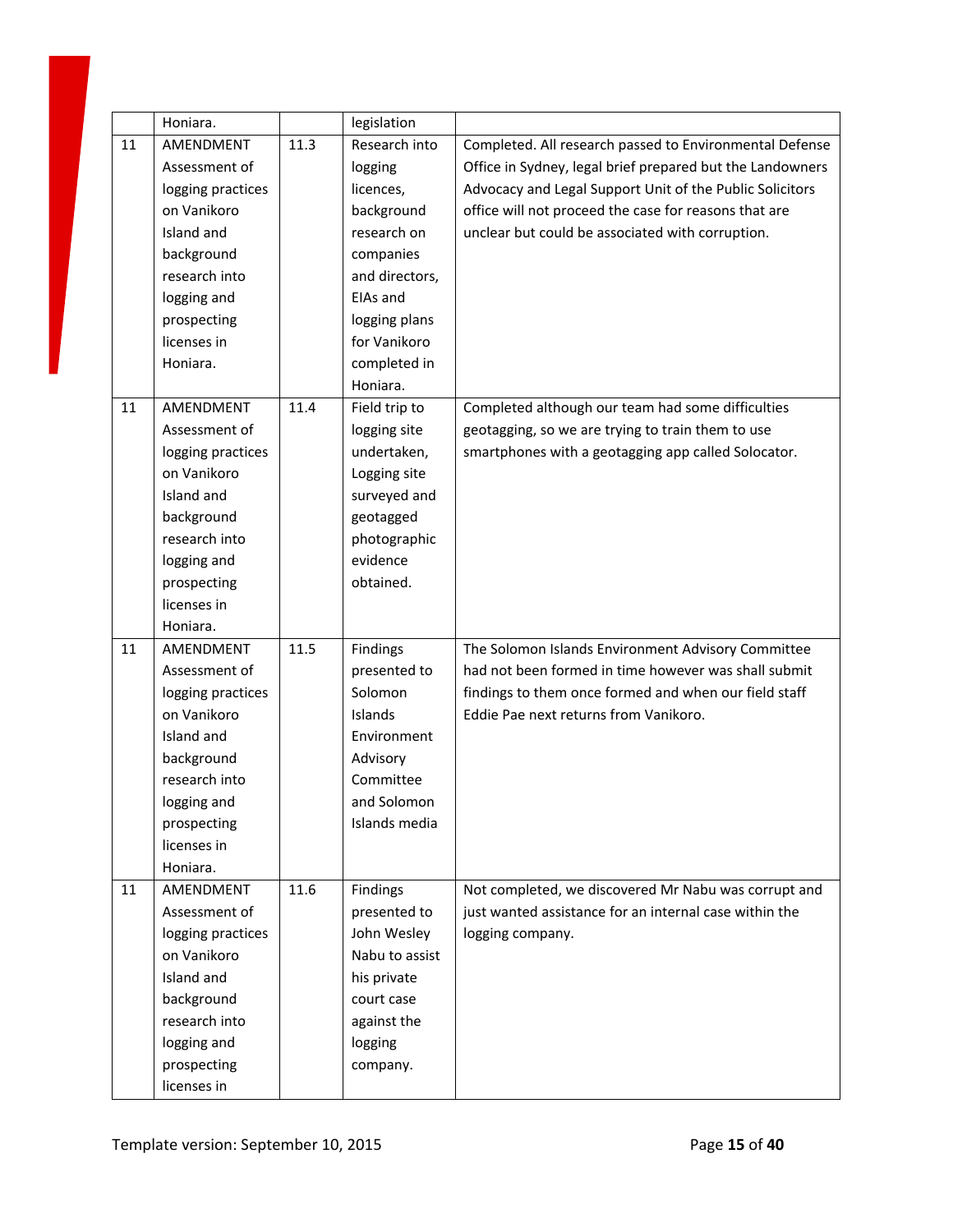|    | Honiara.           |      |                 |                                                             |
|----|--------------------|------|-----------------|-------------------------------------------------------------|
| 12 | AMENDMENT          | 12.1 | Film maker      | Completed                                                   |
|    | JANUARY 2017       |      | selected and    |                                                             |
|    | Temotu             |      | briefed (signed |                                                             |
|    | Provincial         |      | contract)       |                                                             |
|    | Government and     |      |                 |                                                             |
|    | all customary      |      |                 |                                                             |
|    | land owners in     |      |                 |                                                             |
|    | Banapa and         |      |                 |                                                             |
|    | Noipe fully        |      |                 |                                                             |
|    | aware of the       |      |                 |                                                             |
|    | detrimental        |      |                 |                                                             |
|    | effects of logging |      |                 |                                                             |
|    | and mining and     |      |                 |                                                             |
|    | the alternatives   |      |                 |                                                             |
|    | from Carbon        |      |                 |                                                             |
|    | Credit payments    |      |                 |                                                             |
|    | and sustainable    |      |                 |                                                             |
|    | milling.           |      |                 |                                                             |
| 12 | AMENDMENT          | 12.2 | Study tour of   | Completed, much was learnt and we have decided that         |
|    | JANUARY 2017       |      | mapping         | milling is too complex and difficult to manage.             |
|    | Temotu             |      | program run     |                                                             |
|    | Provincial         |      | by ESSI and     |                                                             |
|    | Government and     |      | sustainable     |                                                             |
|    | all customary      |      | milling run by  |                                                             |
|    | land owners in     |      | NRDC in         |                                                             |
|    | Banapa and         |      | Western         |                                                             |
|    | Noipe fully        |      | Province.       |                                                             |
|    | aware of the       |      | Ruddy Oti       |                                                             |
|    | detrimental        |      |                 |                                                             |
|    | effects of logging |      |                 |                                                             |
|    | and mining and     |      |                 |                                                             |
|    | the alternatives   |      |                 |                                                             |
|    | from Carbon        |      |                 |                                                             |
|    | Credit payments    |      |                 |                                                             |
|    | and sustainable    |      |                 |                                                             |
|    | milling.           |      |                 |                                                             |
| 12 | AMENDMENT          | 12.3 | Film on the     | Film was shot but as we soon learnt that milling was not a  |
|    | JANUARY 2017       |      | positive        | viable option for the people of Temotu we did not edit      |
|    | Temotu             |      | opportunities   | this footage, instead concentrating on the next phase of    |
|    | Provincial         |      | of sustainable  | this deliverable, filming the impacts of mining in Rennell. |
|    | Government and     |      | milling in      |                                                             |
|    | all customary      |      | Western         |                                                             |
|    | land owners in     |      | Province made   |                                                             |
|    | Banapa and         |      | in              |                                                             |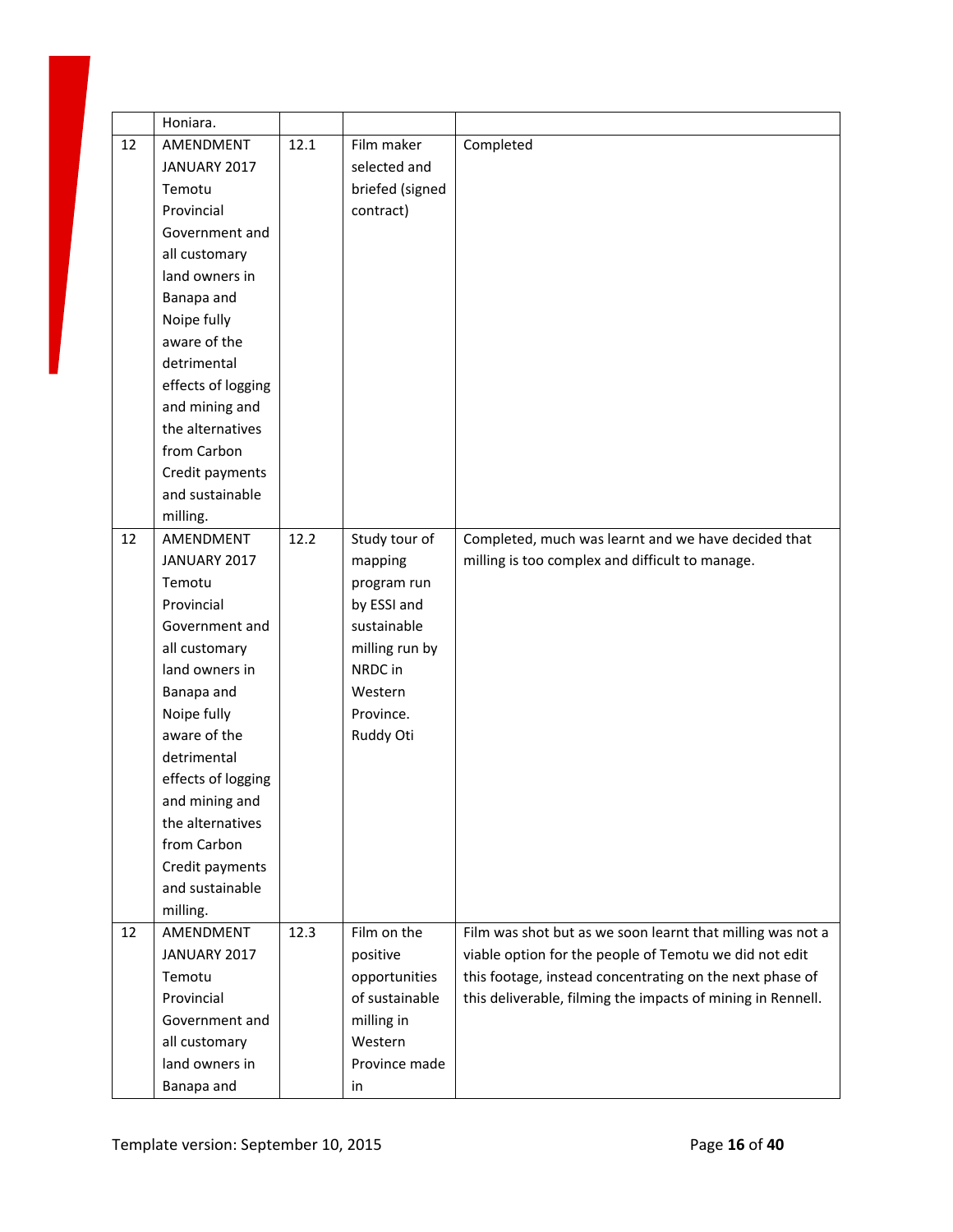|    | Noipe fully        |      | collaboration   |                                                        |
|----|--------------------|------|-----------------|--------------------------------------------------------|
|    | aware of the       |      | with NRDC.      |                                                        |
|    | detrimental        |      | Ruddy Oti to    |                                                        |
|    | effects of logging |      | lead with       |                                                        |
|    | and mining and     |      | Adam Hogg to    |                                                        |
|    | the alternatives   |      | film            |                                                        |
|    | from Carbon        |      |                 |                                                        |
|    | Credit payments    |      |                 |                                                        |
|    | and sustainable    |      |                 |                                                        |
|    | milling.           |      |                 |                                                        |
| 12 | AMENDMENT          | 12.4 | Study tour of   | Completed although TPG representatives could not       |
|    | JANUARY 2017       |      | Rennel.         | attend                                                 |
|    | Temotu             |      | Mining and      |                                                        |
|    | Provincial         |      | logging sites   |                                                        |
|    | Government and     |      | visited,        |                                                        |
|    | all customary      |      | stakeholders    |                                                        |
|    | land owners in     |      | interviewed.    |                                                        |
|    | Banapa and         |      | Ruddy Oti to    |                                                        |
|    | Noipe fully        |      | lead for        |                                                        |
|    | aware of the       |      | OceansWatch.    |                                                        |
|    | detrimental        |      |                 |                                                        |
|    |                    |      | Rennel host     |                                                        |
|    | effects of logging |      | Willie Sau      |                                                        |
|    | and mining and     |      | Kaitu'u. Guests |                                                        |
|    | the alternatives   |      | from TPG and    |                                                        |
|    | from Carbon        |      | Nende LO        |                                                        |
|    | Credit payments    |      | representative  |                                                        |
|    | and sustainable    |      | (TBC).          |                                                        |
|    | milling.           |      |                 |                                                        |
| 12 | AMENDMENT          | 12.5 | Film on the     | Completed and has been very effective in our community |
|    | JANUARY 2017       |      | detrimental     | engagement                                             |
|    | Temotu             |      | effects of      |                                                        |
|    | Provincial         |      | logging and     |                                                        |
|    | Government and     |      | mining on       |                                                        |
|    | all customary      |      | Rennell made    |                                                        |
|    | land owners in     |      | during study    |                                                        |
|    | Banapa and         |      | tour. Adam      |                                                        |
|    | Noipe fully        |      | Hogg to film.   |                                                        |
|    | aware of the       |      |                 |                                                        |
|    | detrimental        |      |                 |                                                        |
|    | effects of logging |      |                 |                                                        |
|    | and mining and     |      |                 |                                                        |
|    | the alternatives   |      |                 |                                                        |
|    | from Carbon        |      |                 |                                                        |
|    | Credit payments    |      |                 |                                                        |
|    | and sustainable    |      |                 |                                                        |
|    | milling.           |      |                 |                                                        |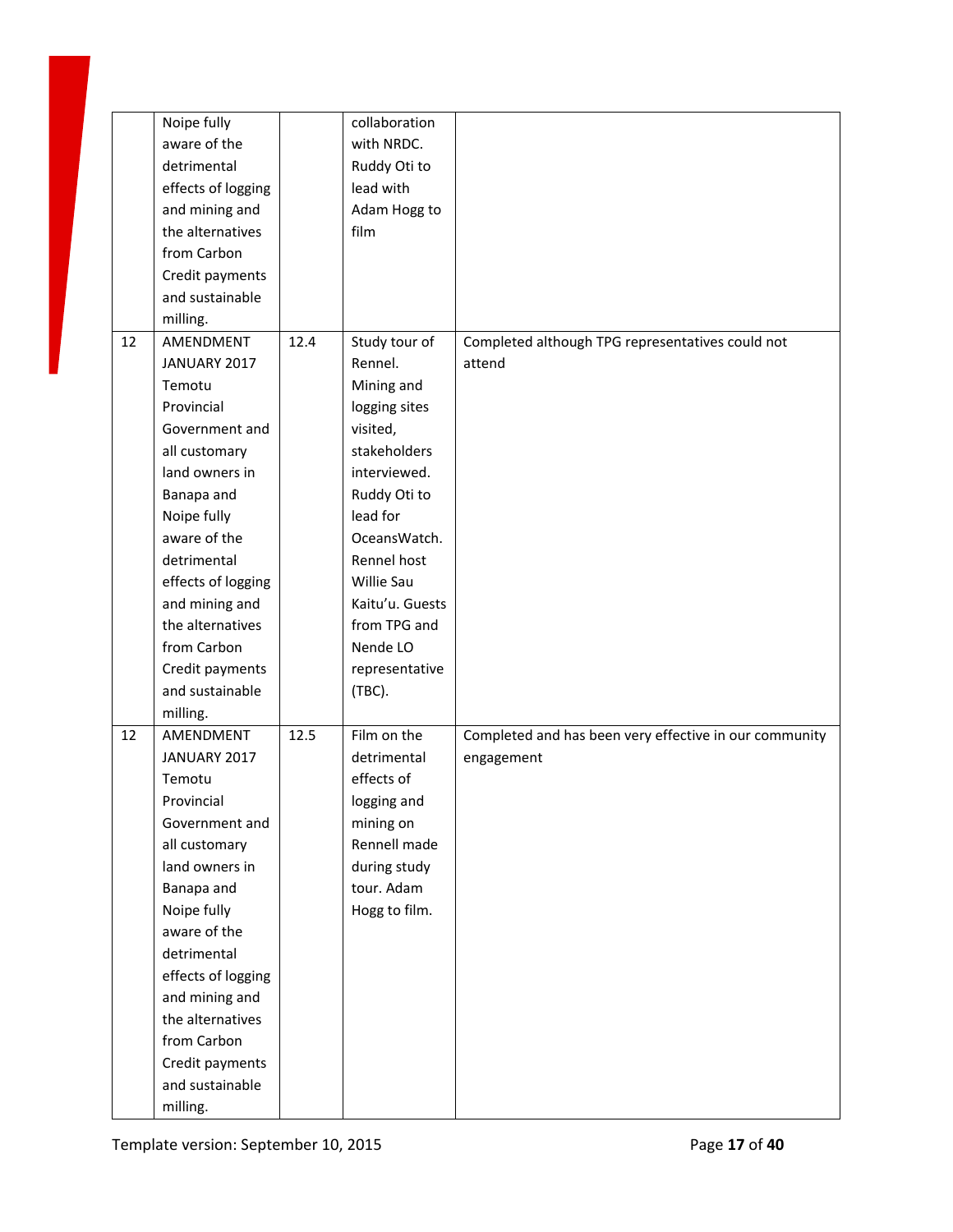| 12 | AMENDMENT          | 12.6 | Awareness       | Completed and these engagements have had a very large  |
|----|--------------------|------|-----------------|--------------------------------------------------------|
|    | JANUARY 2017       |      | meeting held    | impact on these communities who are now very           |
|    | Temotu             |      | in 1 village in | empowered and determined not to allow mining.          |
|    | Provincial         |      | Banapa and 3    |                                                        |
|    | Government and     |      | villages in     |                                                        |
|    | all customary      |      | Noipe to show   |                                                        |
|    | land owners in     |      | films, be       |                                                        |
|    | Banapa and         |      | informed        |                                                        |
|    | Noipe fully        |      | about REDD+     |                                                        |
|    | aware of the       |      | scheme obtain   |                                                        |
|    | detrimental        |      | initial         |                                                        |
|    | effects of logging |      | feedback on     |                                                        |
|    | and mining and     |      | Mapping         |                                                        |
|    | the alternatives   |      | project         |                                                        |
|    | from Carbon        |      | (number         |                                                        |
|    | Credit payments    |      | attending)      |                                                        |
|    | and sustainable    |      |                 |                                                        |
|    | milling.           |      |                 |                                                        |
| 12 | AMENDMENT          | 12.7 | Meeting with    | Completed but TPG support mining as it brings in quick |
|    | JANUARY 2017       |      | <b>TPG</b>      | cash                                                   |
|    | Temotu             |      | representative  |                                                        |
|    | Provincial         |      | s to show and   |                                                        |
|    | Government and     |      | discuss films   |                                                        |
|    | all customary      |      | (agenda)        |                                                        |
|    | land owners in     |      |                 |                                                        |
|    | Banapa and         |      |                 |                                                        |
|    | Noipe fully        |      |                 |                                                        |
|    | aware of the       |      |                 |                                                        |
|    | detrimental        |      |                 |                                                        |
|    | effects of logging |      |                 |                                                        |
|    | and mining and     |      |                 |                                                        |
|    | the alternatives   |      |                 |                                                        |
|    | from Carbon        |      |                 |                                                        |
|    | Credit payments    |      |                 |                                                        |
|    | and sustainable    |      |                 |                                                        |
|    | milling.           |      |                 |                                                        |
| 12 | AMENDMENT          | 12.8 | Film shown in   | Completed. We showed the film 4 times in Honiara and   |
|    | JANUARY 2017       |      | Honiara at      | it's been seen by several people via Youtube           |
|    | Temotu             |      | public showing  |                                                        |
|    | Provincial         |      | (key            |                                                        |
|    | Government and     |      | stakeholders    |                                                        |
|    | all customary      |      | personally      |                                                        |
|    | land owners in     |      | invited)        |                                                        |
|    |                    |      |                 |                                                        |
|    | Banapa and         |      |                 |                                                        |
|    | Noipe fully        |      |                 |                                                        |
|    | aware of the       |      |                 |                                                        |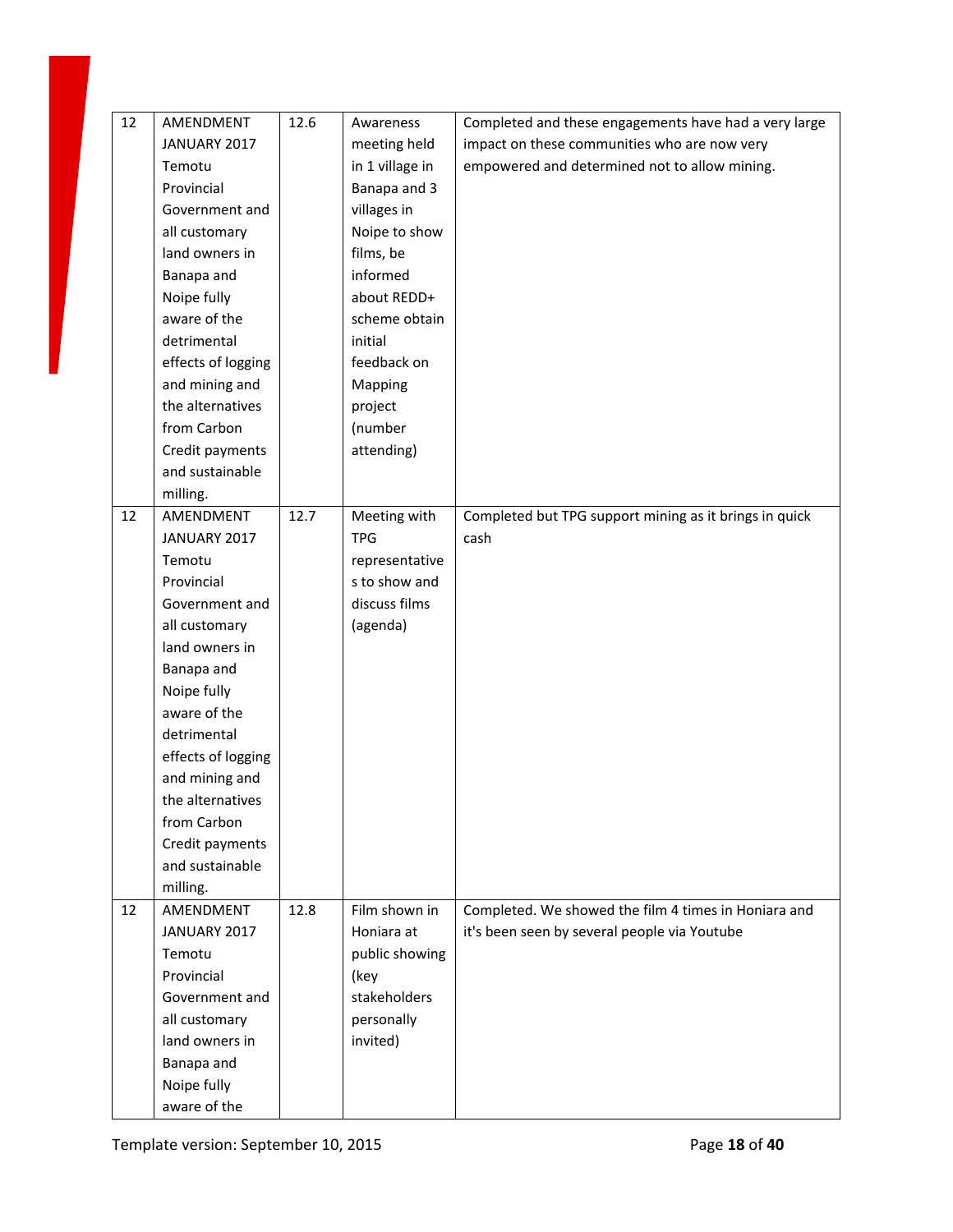|    | detrimental              |      |               |                                                        |
|----|--------------------------|------|---------------|--------------------------------------------------------|
|    | effects of logging       |      |               |                                                        |
|    | and mining and           |      |               |                                                        |
|    | the alternatives         |      |               |                                                        |
|    | from Carbon              |      |               |                                                        |
|    | Credit payments          |      |               |                                                        |
|    | and sustainable          |      |               |                                                        |
|    | milling.                 |      |               |                                                        |
| 12 | AMENDMENT                | 12.9 | Simple        | We think that these questionnaires are rather          |
|    | JANUARY 2017             |      | questionnaire | patronising. Instead we use extended question and      |
|    | Temotu                   |      | filled in at  | answer sessions and have some of our team amongst the  |
|    | Provincial               |      | beginning of  | audience to directly solicit questions from people who |
|    | Government and           |      | each meeting  | may be shy in public forums, especially women.         |
|    | all customary            |      | and end of    |                                                        |
|    | land owners in           |      | each meeting  |                                                        |
|    | Banapa and               |      | or show of    |                                                        |
|    | Noipe fully              |      | hands if      |                                                        |
|    | aware of the             |      | deemed more   |                                                        |
|    | detrimental              |      | appropriate   |                                                        |
|    |                          |      |               |                                                        |
|    | effects of logging       |      | (numbers      |                                                        |
|    | and mining and           |      | showing       |                                                        |
|    | the alternatives         |      | change of     |                                                        |
|    | from Carbon              |      | knowledge)    |                                                        |
|    | Credit payments          |      |               |                                                        |
|    | and sustainable          |      |               |                                                        |
|    | milling.                 |      |               |                                                        |
| 13 | AMENDMENT                | 13.1 | Simple flyer  | Completed and has had 3 print runs and has been        |
|    | JANUARY 2017             |      | about         | distributed to several other civil society groups and  |
|    | Temotu land              |      | alternative   | individuals in the Solomon Islands.                    |
|    | owners and               |      | options to    |                                                        |
|    | Temotu                   |      | logging and   |                                                        |
|    | Provincial               |      | mining        |                                                        |
|    | Government               |      | produced.     |                                                        |
|    | briefed about            |      |               |                                                        |
|    | Carbon Credit            |      |               |                                                        |
|    | program                  |      |               |                                                        |
|    | (REDD+) and              |      |               |                                                        |
|    | sustainable              |      |               |                                                        |
|    | milling so they          |      |               |                                                        |
|    | can make                 |      |               |                                                        |
|    | informed                 |      |               |                                                        |
|    | economic                 |      |               |                                                        |
|    | decisions about          |      |               |                                                        |
|    | logging and              |      |               |                                                        |
|    |                          |      |               |                                                        |
|    | mining using<br>economic |      |               |                                                        |
|    |                          |      |               |                                                        |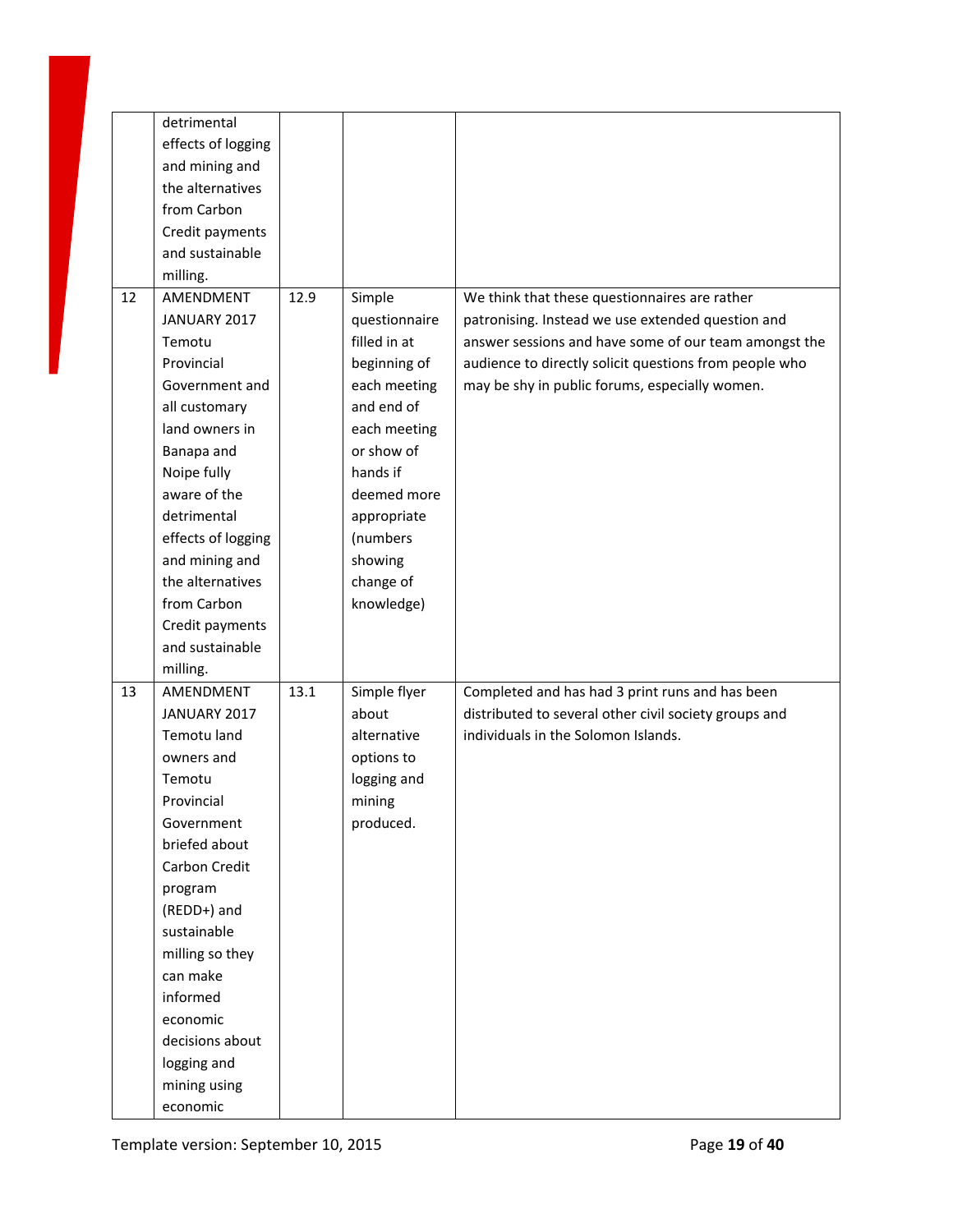|    | information     |      |                |                                                        |
|----|-----------------|------|----------------|--------------------------------------------------------|
| 13 | AMENDMENT       | 13.2 | REDD +         | Completed but just for one deliverable at this stage   |
|    | JANUARY 2017    |      | specialist     | (scoping document).                                    |
|    | Temotu land     |      | selected       |                                                        |
|    | owners and      |      | (signed        |                                                        |
|    | Temotu          |      | contract)      |                                                        |
|    | Provincial      |      |                |                                                        |
|    | Government      |      |                |                                                        |
|    | briefed about   |      |                |                                                        |
|    | Carbon Credit   |      |                |                                                        |
|    | program         |      |                |                                                        |
|    | (REDD+) and     |      |                |                                                        |
|    | sustainable     |      |                |                                                        |
|    | milling so they |      |                |                                                        |
|    | can make        |      |                |                                                        |
|    | informed        |      |                |                                                        |
|    | economic        |      |                |                                                        |
|    | decisions about |      |                |                                                        |
|    | logging and     |      |                |                                                        |
|    | mining using    |      |                |                                                        |
|    | economic        |      |                |                                                        |
|    | information     |      |                |                                                        |
| 13 | AMENDMENT       | 13.3 | Survey results | Desktop survey completed                               |
|    | JANUARY 2017    |      | showing forest |                                                        |
|    | Temotu land     |      | biomass for    |                                                        |
|    | owners and      |      | REDD+          |                                                        |
|    | Temotu          |      | program        |                                                        |
|    | Provincial      |      | (report)       |                                                        |
|    | Government      |      |                |                                                        |
|    | briefed about   |      |                |                                                        |
|    | Carbon Credit   |      |                |                                                        |
|    | program         |      |                |                                                        |
|    | (REDD+) and     |      |                |                                                        |
|    | sustainable     |      |                |                                                        |
|    | milling so they |      |                |                                                        |
|    | can make        |      |                |                                                        |
|    | informed        |      |                |                                                        |
|    | economic        |      |                |                                                        |
|    | decisions about |      |                |                                                        |
|    | logging and     |      |                |                                                        |
|    | mining using    |      |                |                                                        |
|    | economic        |      |                |                                                        |
|    | information     |      |                |                                                        |
| 13 | AMENDMENT       | 13.4 | Survey results | Delayed as we have decided that milling is not         |
|    | JANUARY 2017    |      | showing        | appropriate so will survey to calculate carbon per ton |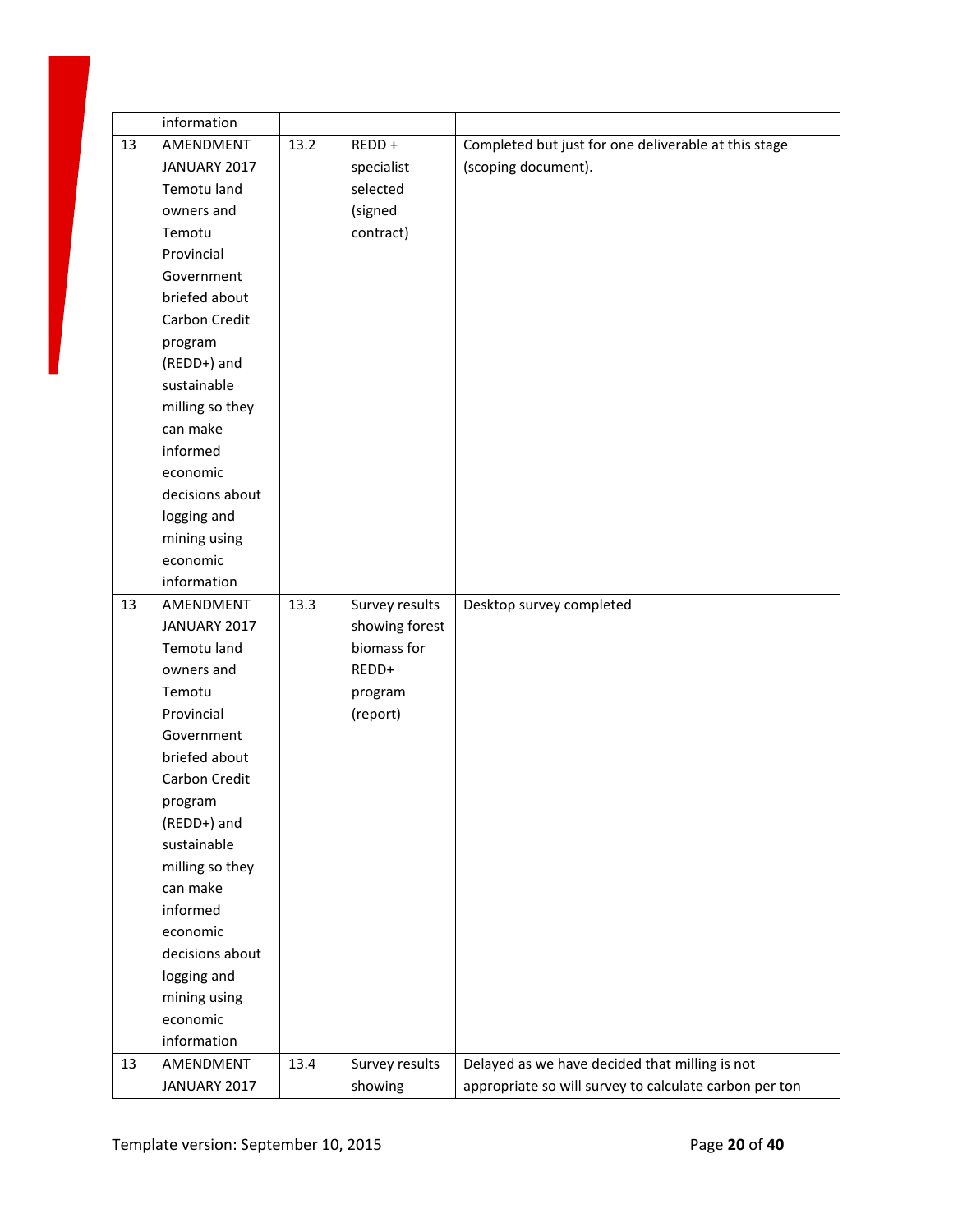|    | Temotu land          |      | numbers and                | sequestered instead                                |
|----|----------------------|------|----------------------------|----------------------------------------------------|
|    | owners and           |      | size of                    |                                                    |
|    | Temotu               |      | commercial                 |                                                    |
|    | Provincial           |      | timber species             |                                                    |
|    | Government           |      | for assessment             |                                                    |
|    | briefed about        |      | of Milling                 |                                                    |
|    | Carbon Credit        |      | feasibility                |                                                    |
|    | program              |      | (report)                   |                                                    |
|    | (REDD+) and          |      |                            |                                                    |
|    | sustainable          |      |                            |                                                    |
|    | milling so they      |      |                            |                                                    |
|    | can make             |      |                            |                                                    |
|    | informed             |      |                            |                                                    |
|    | economic             |      |                            |                                                    |
|    | decisions about      |      |                            |                                                    |
|    | logging and          |      |                            |                                                    |
|    | mining using         |      |                            |                                                    |
|    | economic             |      |                            |                                                    |
|    | information          |      |                            |                                                    |
| 13 | AMENDMENT            | 13.5 | Survey of                  | Delayed                                            |
|    | JANUARY 2017         |      | biomass and                |                                                    |
|    | Temotu land          |      | commercial                 |                                                    |
|    | owners and           |      | timber species             |                                                    |
|    | Temotu               |      | by Forest                  |                                                    |
|    | Provincial           |      | Rangers                    |                                                    |
|    | Government           |      | completed and              |                                                    |
|    | briefed about        |      | assessed by                |                                                    |
|    | Carbon Credit        |      | REDD+                      |                                                    |
|    | program              |      | specialist                 |                                                    |
|    | (REDD+) and          |      |                            |                                                    |
|    | sustainable          |      |                            |                                                    |
|    | milling so they      |      |                            |                                                    |
|    | can make             |      |                            |                                                    |
|    | informed             |      |                            |                                                    |
|    | economic             |      |                            |                                                    |
|    | decisions about      |      |                            |                                                    |
|    | logging and          |      |                            |                                                    |
|    | mining using         |      |                            |                                                    |
|    | economic             |      |                            |                                                    |
|    | information          |      |                            |                                                    |
| 13 | AMENDMENT            | 13.6 | Awareness                  | Completed and effective in that these villages now |
|    |                      |      |                            |                                                    |
|    |                      |      |                            |                                                    |
|    | JANUARY 2017         |      | program                    | strongly against logging and mining.               |
|    | Temotu land          |      | presented in 1             |                                                    |
|    | owners and<br>Temotu |      | village in<br>Banapa and 3 |                                                    |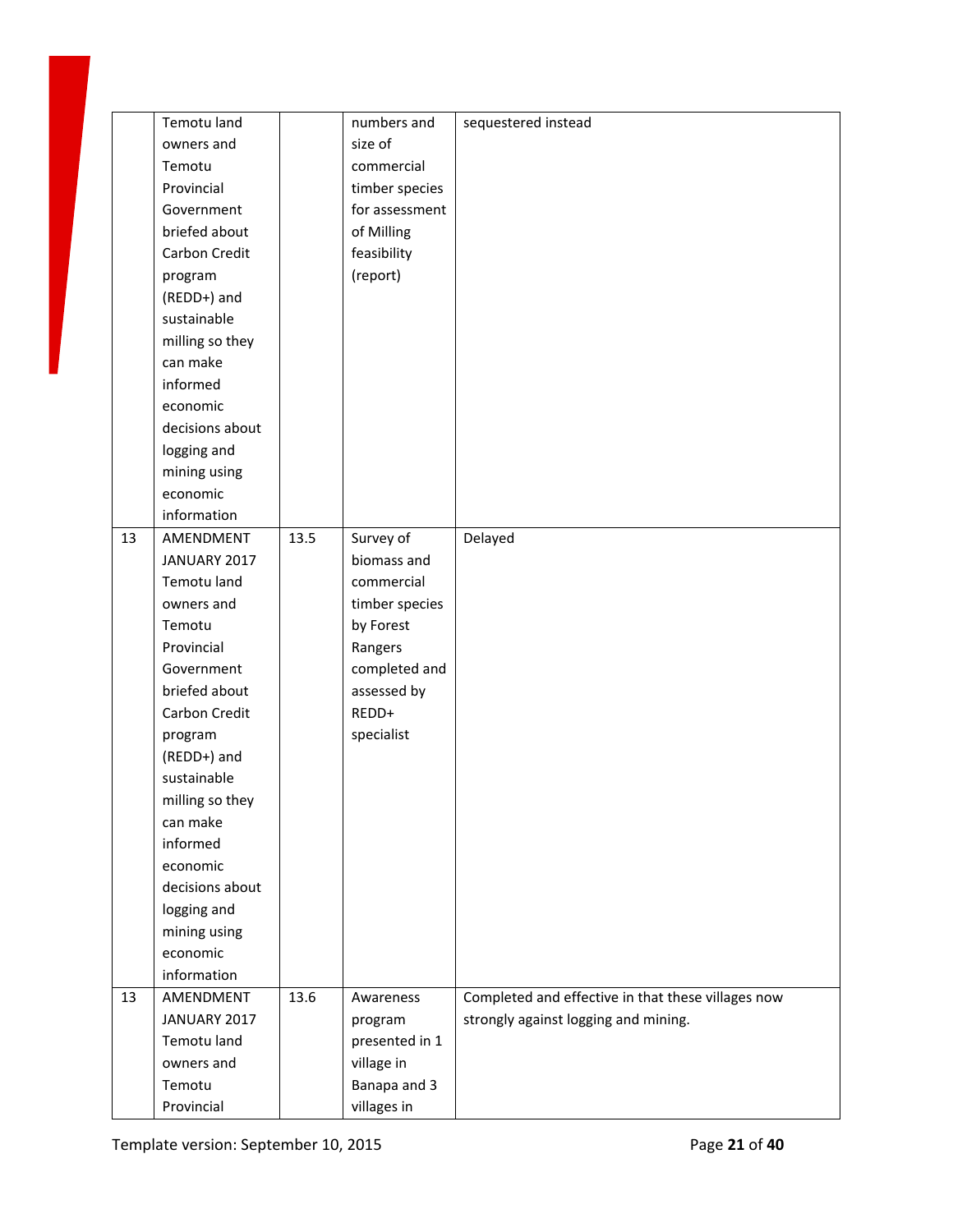|    | Government      |      | Noipe showing  |                                         |
|----|-----------------|------|----------------|-----------------------------------------|
|    | briefed about   |      | the economic   |                                         |
|    | Carbon Credit   |      | and other      |                                         |
|    | program         |      | advantages of  |                                         |
|    | (REDD+) and     |      | REDD+ in       |                                         |
|    | sustainable     |      | comparison to  |                                         |
|    | milling so they |      | logging and    |                                         |
|    | can make        |      | mining.        |                                         |
|    | informed        |      | (numbers       |                                         |
|    | economic        |      | present)       |                                         |
|    | decisions about |      |                |                                         |
|    | logging and     |      |                |                                         |
|    | mining using    |      |                |                                         |
|    | economic        |      |                |                                         |
|    | information     |      |                |                                         |
| 13 | AMENDMENT       | 13.7 | Names of       | Completed (List NOT FOR PUBLIC RELEASE) |
|    | JANUARY 2017    |      | Communities    | Birmelu                                 |
|    | Temotu land     |      | expressing     | <b>Banepa Community</b>                 |
|    | owners and      |      | interest in    | Banua                                   |
|    | Temotu          |      | joining REDD + | Bulo, Noole Farm                        |
|    | Provincial      |      |                | Luesalo                                 |
|    |                 |      | program.       |                                         |
|    | Government      |      |                | Lvepe                                   |
|    | briefed about   |      |                | Lvepe                                   |
|    | Carbon Credit   |      |                | Mamawa                                  |
|    | program         |      |                | Manoputi Village                        |
|    | (REDD+) and     |      |                | Mateboi                                 |
|    | sustainable     |      |                | Mateone                                 |
|    | milling so they |      |                | Meneu & Bvakayo                         |
|    | can make        |      |                | Monao                                   |
|    | informed        |      |                | <b>MZTQ</b>                             |
|    | economic        |      |                | Nangu (Blue Carbon)                     |
|    | decisions about |      |                | Napir                                   |
|    | logging and     |      |                | Nea Village                             |
|    | mining using    |      |                | Nebime Village                          |
|    | economic        |      |                | Nep/Malve                               |
|    | information     |      |                | New Matema                              |
|    |                 |      |                | Noipe Village                           |
|    |                 |      |                | Noipe Village (NNC)                     |
|    |                 |      |                | Nonia Village                           |
|    |                 |      |                | Noóka                                   |
|    |                 |      |                | Nooka (Kala Bay)                        |
|    |                 |      |                | Noole Farm                              |
|    |                 |      |                | Nrrle                                   |
|    |                 |      |                | Pala Village                            |
|    |                 |      |                | Pala Village B                          |
|    |                 |      |                | Venga                                   |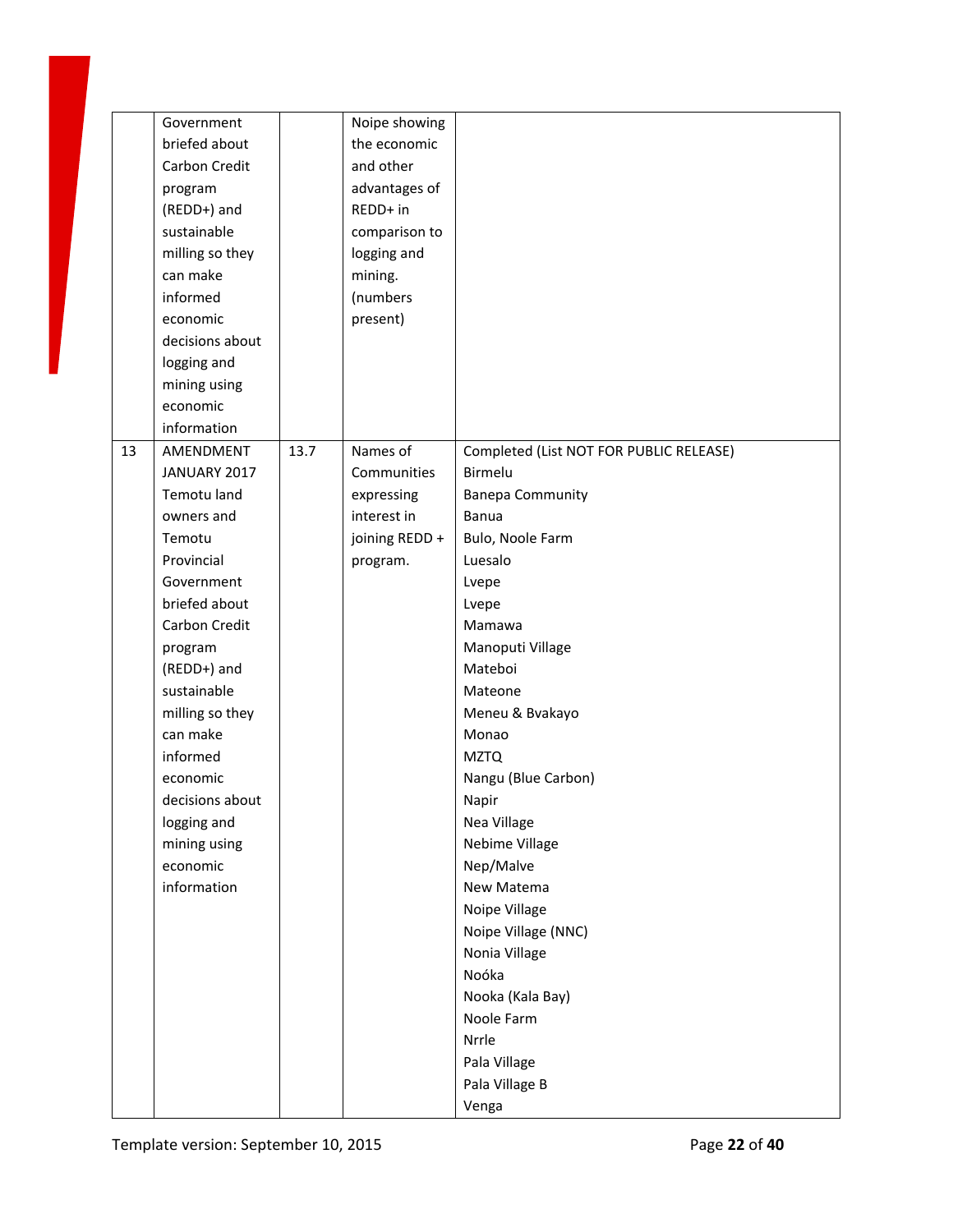|    |                               |      |                       | Yo'o /Nep                    |
|----|-------------------------------|------|-----------------------|------------------------------|
|    |                               |      |                       | Yo'o Village                 |
| 14 | AMENDMENT                     | 14.1 | <b>GIS specialist</b> | Complete (Eryn Hooper)       |
|    | JANUARY 2017                  |      | selected              |                              |
|    | Customary land                |      | (signed               |                              |
|    | of Banapa and                 |      | contract)             |                              |
|    | Noipe will be                 |      |                       |                              |
|    | mapped                        |      |                       |                              |
|    | providing tribes              |      |                       |                              |
|    | with clear                    |      |                       |                              |
|    | boundaries and                |      |                       |                              |
|    | area owned (ha),              |      |                       |                              |
|    | enabling access               |      |                       |                              |
|    | to and equitable              |      |                       |                              |
|    | division of                   |      |                       |                              |
|    | financial benefits            |      |                       |                              |
|    | from sustainable              |      |                       |                              |
|    | development                   |      |                       |                              |
|    | and carbon                    |      |                       |                              |
|    | credit programs.              |      |                       |                              |
| 14 | AMENDMENT                     | 14.2 | Flyer to inform       | Completed                    |
|    | JANUARY 2017                  |      | communities           |                              |
|    | Customary land                |      | of program            |                              |
|    | of Banapa and                 |      | produced              |                              |
|    | Noipe will be                 |      |                       |                              |
|    | mapped                        |      |                       |                              |
|    | providing tribes              |      |                       |                              |
|    | with clear                    |      |                       |                              |
|    | boundaries and                |      |                       |                              |
|    | area owned (ha),              |      |                       |                              |
|    | enabling access               |      |                       |                              |
|    | to and equitable              |      |                       |                              |
|    | division of                   |      |                       |                              |
|    | financial benefits            |      |                       |                              |
|    | from sustainable              |      |                       |                              |
|    | development<br>and carbon     |      |                       |                              |
|    |                               |      |                       |                              |
| 14 | credit programs.<br>AMENDMENT | 14.3 | Flyer                 | ~7,000 have been distributed |
|    | JANUARY 2017                  |      | distributed           |                              |
|    | Customary land                |      |                       |                              |
|    | of Banapa and                 |      |                       |                              |
|    | Noipe will be                 |      |                       |                              |
|    | mapped                        |      |                       |                              |
|    | providing tribes              |      |                       |                              |
|    |                               |      |                       |                              |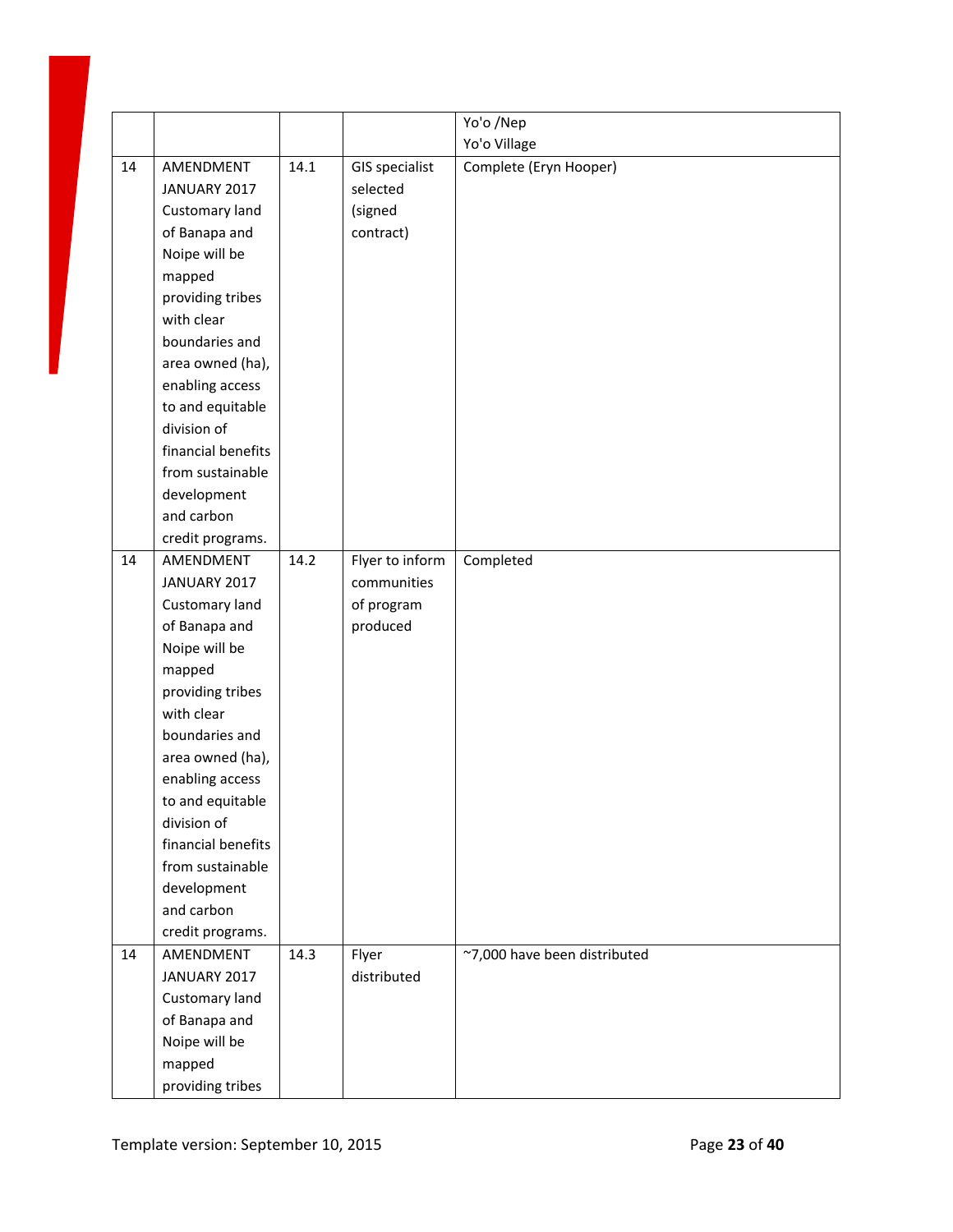|    | with clear         |      |                 |         |
|----|--------------------|------|-----------------|---------|
|    | boundaries and     |      |                 |         |
|    | area owned (ha),   |      |                 |         |
|    | enabling access    |      |                 |         |
|    | to and equitable   |      |                 |         |
|    | division of        |      |                 |         |
|    | financial benefits |      |                 |         |
|    | from sustainable   |      |                 |         |
|    | development        |      |                 |         |
|    | and carbon         |      |                 |         |
|    | credit programs.   |      |                 |         |
| 14 | AMENDMENT          | 14.4 | Meetings held   | Delayed |
|    | JANUARY 2017       |      | in 1 village in |         |
|    |                    |      |                 |         |
|    | Customary land     |      | Banapa and 3    |         |
|    | of Banapa and      |      | villages in     |         |
|    | Noipe will be      |      | Noipe to        |         |
|    | mapped             |      | obtain input    |         |
|    | providing tribes   |      | into mapping    |         |
|    | with clear         |      | project.        |         |
|    | boundaries and     |      | (number of      |         |
|    | area owned (ha),   |      | attendees)      |         |
|    | enabling access    |      |                 |         |
|    | to and equitable   |      |                 |         |
|    | division of        |      |                 |         |
|    | financial benefits |      |                 |         |
|    | from sustainable   |      |                 |         |
|    | development        |      |                 |         |
|    | and carbon         |      |                 |         |
|    | credit programs.   |      |                 |         |
| 14 | AMENDMENT          | 14.5 | Second round    | Delayed |
|    | JANUARY 2017       |      | of meetings to  |         |
|    | Customary land     |      | finalise        |         |
|    | of Banapa and      |      | program after   |         |
|    | Noipe will be      |      | all community   |         |
|    | mapped             |      | input. Program  |         |
|    | providing tribes   |      | outline         |         |
|    | with clear         |      | approve         |         |
|    | boundaries and     |      |                 |         |
|    |                    |      |                 |         |
|    | area owned (ha),   |      |                 |         |
|    | enabling access    |      |                 |         |
|    | to and equitable   |      |                 |         |
|    | division of        |      |                 |         |
|    | financial benefits |      |                 |         |
|    | from sustainable   |      |                 |         |
|    | development        |      |                 |         |
|    | and carbon         |      |                 |         |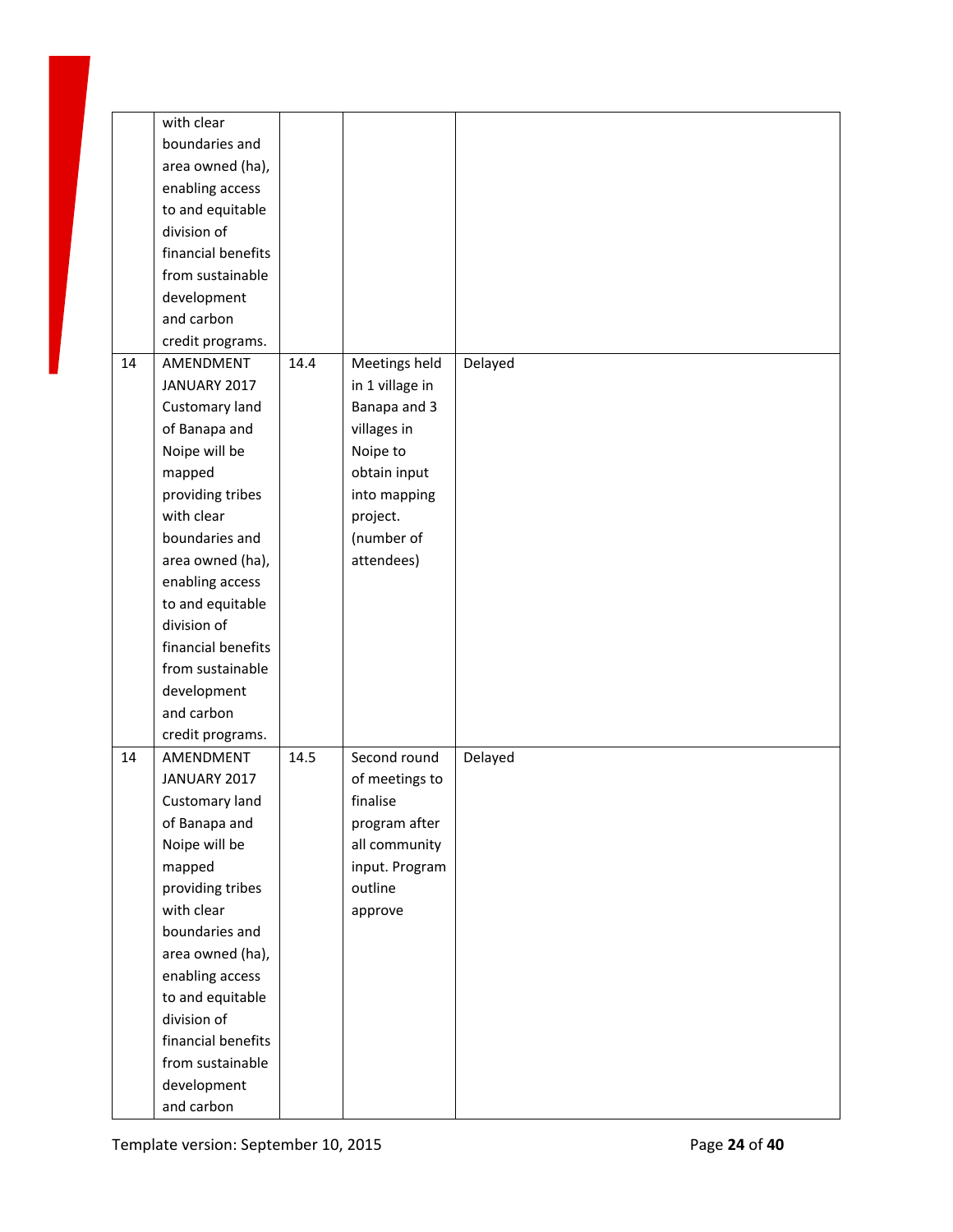|    | credit programs.   |      |                     |                                                 |
|----|--------------------|------|---------------------|-------------------------------------------------|
| 14 | AMENDMENT          | 14.6 | Map showing         | Delayed                                         |
|    | JANUARY 2017       |      | clan                |                                                 |
|    | Customary land     |      | boundaries of       |                                                 |
|    | of Banapa and      |      | Banapa and          |                                                 |
|    | Noipe will be      |      | Noipe showing       |                                                 |
|    | mapped             |      | hectares            |                                                 |
|    | providing tribes   |      | owned by            |                                                 |
|    | with clear         |      | each tribe          |                                                 |
|    | boundaries and     |      | within the          |                                                 |
|    | area owned (ha),   |      | village owned       |                                                 |
|    | enabling access    |      | lands.              |                                                 |
|    | to and equitable   |      |                     |                                                 |
|    | division of        |      |                     |                                                 |
|    | financial benefits |      |                     |                                                 |
|    | from sustainable   |      |                     |                                                 |
|    | development        |      |                     |                                                 |
|    | and carbon         |      |                     |                                                 |
|    | credit programs.   |      |                     |                                                 |
| 15 | AMENDMENT          | 15.1 | <b>TCSDA</b>        | Completed                                       |
|    | JANUARY 2017       |      | registration        |                                                 |
|    | Temotu             |      | document            |                                                 |
|    | Conservation       |      |                     |                                                 |
|    | and Sustainable    |      |                     |                                                 |
|    | Development        |      |                     |                                                 |
|    | Association        |      |                     |                                                 |
|    | (TCSDA)            |      |                     |                                                 |
|    | effective in grass |      |                     |                                                 |
|    | roots              |      |                     |                                                 |
|    | conservation and   |      |                     |                                                 |
|    | sustainable        |      |                     |                                                 |
|    | development        |      |                     |                                                 |
|    | advocacy in        |      |                     |                                                 |
|    | Temotu             |      |                     |                                                 |
| 15 | AMENDMENT          | 15.2 | <b>TCSDA</b> office | TCSDA are using office space on an ad hoc basis |
|    | JANUARY 2017       |      | lease (signed       |                                                 |
|    | Temotu             |      | document)           |                                                 |
|    | Conservation       |      |                     |                                                 |
|    | and Sustainable    |      |                     |                                                 |
|    | Development        |      |                     |                                                 |
|    | Association        |      |                     |                                                 |
|    | (TCSDA)            |      |                     |                                                 |
|    | effective in grass |      |                     |                                                 |
|    | roots              |      |                     |                                                 |
|    | conservation and   |      |                     |                                                 |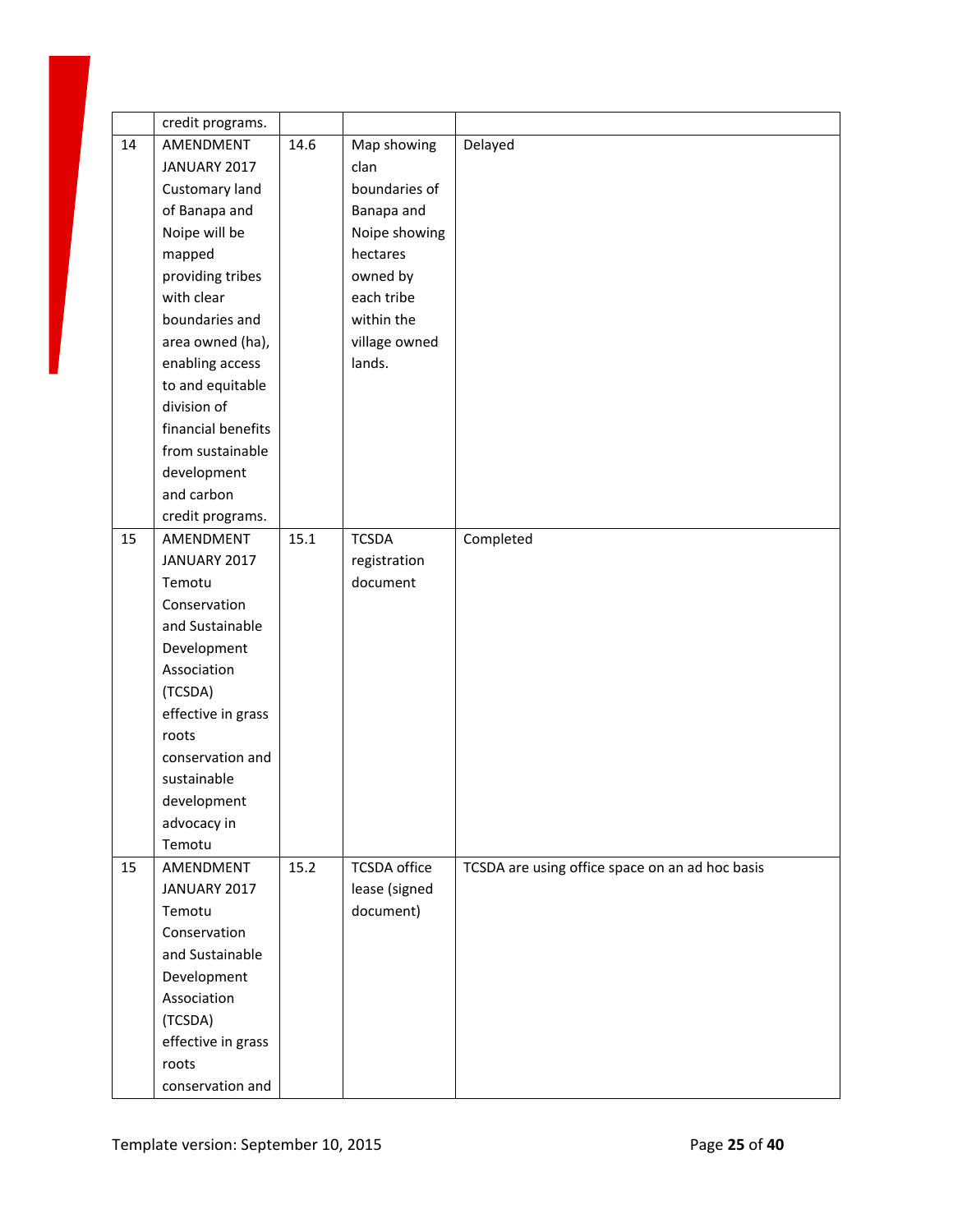|    | sustainable        |      |                      |                                                     |
|----|--------------------|------|----------------------|-----------------------------------------------------|
|    | development        |      |                      |                                                     |
|    | advocacy in        |      |                      |                                                     |
|    | Temotu             |      |                      |                                                     |
| 15 | AMENDMENT          | 15.3 | Bank account         | Completed and > SBD10,000 in account (confidential) |
|    | JANUARY 2017       |      | opened to            |                                                     |
|    | Temotu             |      | deposit money        |                                                     |
|    | Conservation       |      | from                 |                                                     |
|    | and Sustainable    |      | fundraising          |                                                     |
|    | Development        |      | activities           |                                                     |
|    | Association        |      |                      |                                                     |
|    | (TCSDA)            |      |                      |                                                     |
|    | effective in grass |      |                      |                                                     |
|    | roots              |      |                      |                                                     |
|    | conservation and   |      |                      |                                                     |
|    | sustainable        |      |                      |                                                     |
|    | development        |      |                      |                                                     |
|    | advocacy in        |      |                      |                                                     |
|    | Temotu             |      |                      |                                                     |
| 15 | AMENDMENT          | 15.4 | TCSDA have a         | Administrator being employed on an As needs basis   |
|    | JANUARY 2017       |      | paid                 |                                                     |
|    | Temotu             |      | administrator        |                                                     |
|    | Conservation       |      | 1 day a week         |                                                     |
|    | and Sustainable    |      | (signed              |                                                     |
|    | Development        |      | contract)            |                                                     |
|    | Association        |      |                      |                                                     |
|    | (TCSDA)            |      |                      |                                                     |
|    |                    |      |                      |                                                     |
|    | effective in grass |      |                      |                                                     |
|    | roots              |      |                      |                                                     |
|    | conservation and   |      |                      |                                                     |
|    | sustainable        |      |                      |                                                     |
|    | development        |      |                      |                                                     |
|    | advocacy in        |      |                      |                                                     |
|    | Temotu             |      |                      |                                                     |
| 15 | AMENDMENT          | 15.5 | Administration       | ongoing                                             |
|    | JANUARY 2017       |      | of the CEPF          |                                                     |
|    | Temotu             |      | Civil Society        |                                                     |
|    | Conservation       |      | <b>Tracking Tool</b> |                                                     |
|    | and Sustainable    |      | and Gender           |                                                     |
|    | Development        |      | Tool.                |                                                     |
|    | Association        |      |                      |                                                     |
|    | (TCSDA)            |      |                      |                                                     |
|    | effective in grass |      |                      |                                                     |
|    | roots              |      |                      |                                                     |
|    | conservation and   |      |                      |                                                     |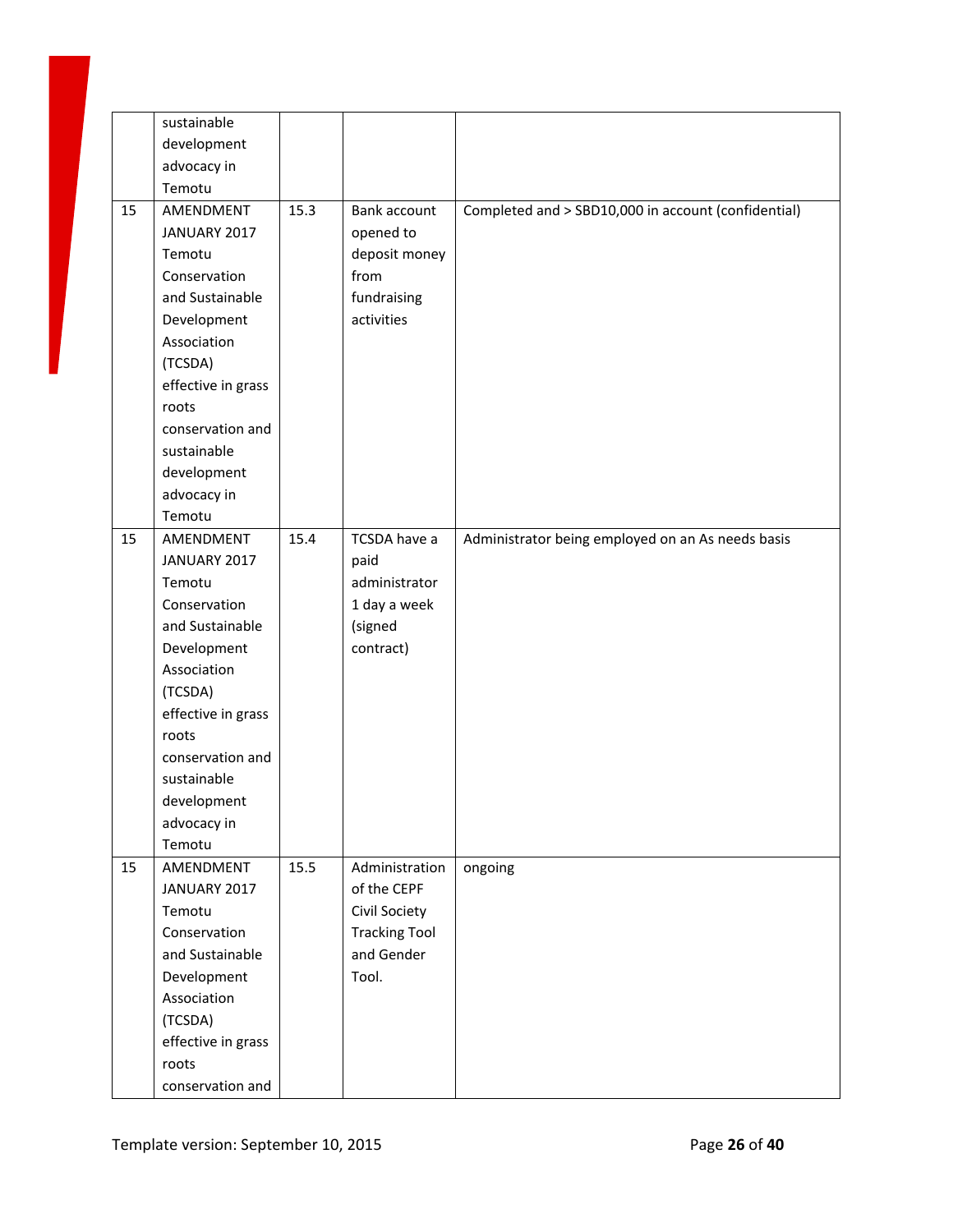|    | sustainable       |      |                 |                                                          |
|----|-------------------|------|-----------------|----------------------------------------------------------|
|    | development       |      |                 |                                                          |
|    | advocacy in       |      |                 |                                                          |
|    | Temotu            |      |                 |                                                          |
| 17 | AMENDMENT         | 17.1 | Courses:        | Completed but we have found that Money Works is not      |
|    | JANUARY 2017      |      | Understanding   | sufficient to our needs so are using Xero instead now.   |
|    | OceansWatch       |      | and Using       |                                                          |
|    | book keeper       |      | MoneyWorks      |                                                          |
|    | Arantxi Arrieta   |      | Effectively and |                                                          |
|    | competent in      |      | Advanced        |                                                          |
|    | running           |      | MoneyWorks      |                                                          |
|    | MoneyWorks        |      | Capabilities    |                                                          |
|    | software          |      | completed       |                                                          |
|    | program and       |      |                 |                                                          |
|    | OceansWatch       |      |                 |                                                          |
|    | accounts          |      |                 |                                                          |
|    | recording and     |      |                 |                                                          |
|    | reporting         |      |                 |                                                          |
|    | spreadsheets      |      |                 |                                                          |
| 17 | AMENDMENT         | 17.2 | In house 1 day  | 2 days in house training completed and we now have a     |
|    | JANUARY 2017      |      | Excel           | very effective spreadsheet that can be used for          |
|    | OceansWatch       |      | advanced        | budgeting, as a cashbook and produce instant DTR's.      |
|    | book keeper       |      | training        |                                                          |
|    | Arantxi Arrieta   |      | completed       |                                                          |
|    | competent in      |      |                 |                                                          |
|    | running           |      |                 |                                                          |
|    | MoneyWorks        |      |                 |                                                          |
|    | software          |      |                 |                                                          |
|    | program and       |      |                 |                                                          |
|    | OceansWatch       |      |                 |                                                          |
|    | accounts          |      |                 |                                                          |
|    | recording and     |      |                 |                                                          |
|    | reporting         |      |                 |                                                          |
|    | spreadsheets      |      |                 |                                                          |
| 18 | AMENDMENT         | 18.1 | Prior to        | From this deliverable on I cannot report as CEPF did not |
|    | <b>JUNE 2017</b>  |      | commenceme      | process these amendments (although working in good       |
|    | Protection of the |      | nt of field     | faith of the amendments being accepted, several          |
|    | Santa Cruz        |      | work            | deliverables have progressed).                           |
|    | Ground Dove       |      | permission will |                                                          |
|    | through           |      | be granted to   |                                                          |
|    | conducting        |      | work on         |                                                          |
|    | surveys,          |      | Tinakula from   |                                                          |
|    | developing and    |      | Minivi and      |                                                          |
|    | implementing a    |      | Neo             |                                                          |
|    | biosecurity       |      | communities     |                                                          |
|    |                   |      |                 |                                                          |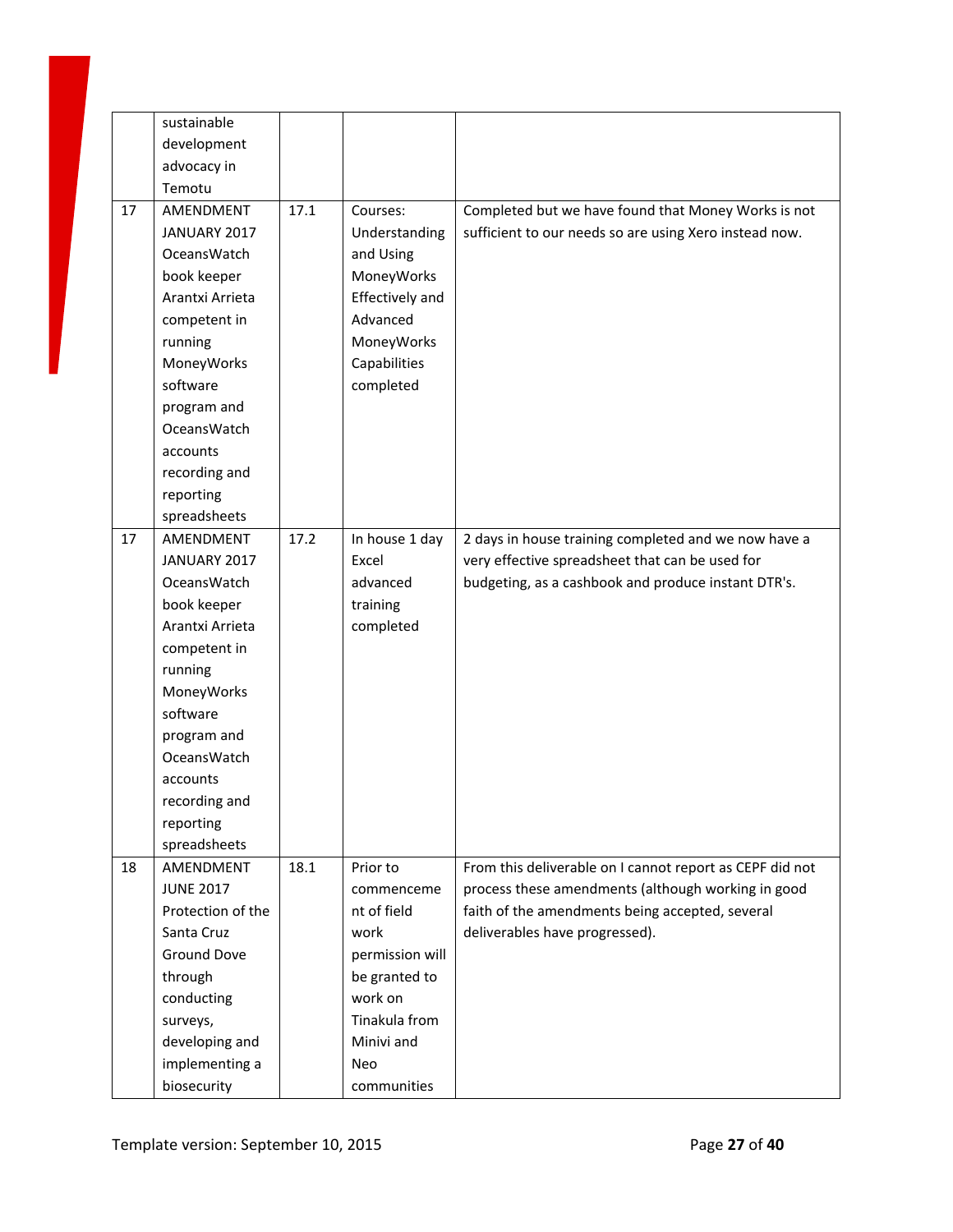|    | management on                                |      | as evidenced                               |  |
|----|----------------------------------------------|------|--------------------------------------------|--|
|    | Tinakula Island.                             |      | by a signed                                |  |
|    |                                              |      | MOU.                                       |  |
| 18 | AMENDMENT                                    | 18.2 | By November                                |  |
|    | <b>JUNE 2017</b>                             |      | 2017 surveys                               |  |
|    | Protection of the                            |      | of the age                                 |  |
|    | Santa Cruz                                   |      | distribution of                            |  |
|    | Ground Dove                                  |      | Santa Cruz                                 |  |
|    | through                                      |      | <b>Ground Dove</b>                         |  |
|    | conducting                                   |      | and habitat                                |  |
|    | surveys,                                     |      | distribution of                            |  |
|    | developing and                               |      | the Little Fire                            |  |
|    | implementing a                               |      | Ant will have                              |  |
|    | biosecurity                                  |      | been                                       |  |
|    | management on                                |      | completed,                                 |  |
|    | Tinakula Island.                             |      | results and a                              |  |
|    |                                              |      | draft                                      |  |
|    |                                              |      | biosecurity                                |  |
|    |                                              |      | management                                 |  |
|    |                                              |      | plan                                       |  |
|    |                                              |      | presented to                               |  |
|    |                                              |      | communities.                               |  |
| 19 | AMENDMENT                                    | 19.1 | By September                               |  |
|    | <b>JUNE 2017 A</b>                           |      | 1 meeting will                             |  |
|    | Temotu                                       |      | have been                                  |  |
|    | Sustainable                                  |      | held with the                              |  |
|    | Development                                  |      | Au, NZ and Eu                              |  |
|    | Strategic                                    |      | consulate                                  |  |
|    | Development                                  |      | representative                             |  |
|    | Plan (TSDSDP) to                             |      | s in Honiara to                            |  |
|    | guide                                        |      | explain and                                |  |
|    | development in                               |      | solicit support                            |  |
|    | Temotu as a                                  |      | for the                                    |  |
|    | viable                                       |      | TSDSDP and                                 |  |
|    | alternative to                               |      | associated                                 |  |
|    | logging and                                  |      | workshop                                   |  |
|    | mining                                       |      |                                            |  |
| 19 | AMENDMENT                                    | 19.2 | By Oct 2017 a                              |  |
|    | <b>JUNE 2017 A</b>                           |      | Temotu                                     |  |
|    | Temotu                                       |      | Sustainable                                |  |
|    | Sustainable                                  |      | economic                                   |  |
|    | Development                                  |      | development                                |  |
|    |                                              |      |                                            |  |
|    |                                              |      |                                            |  |
|    |                                              |      |                                            |  |
|    | Strategic<br>Development<br>Plan (TSDSDP) to |      | workshop will<br>have been<br>planned with |  |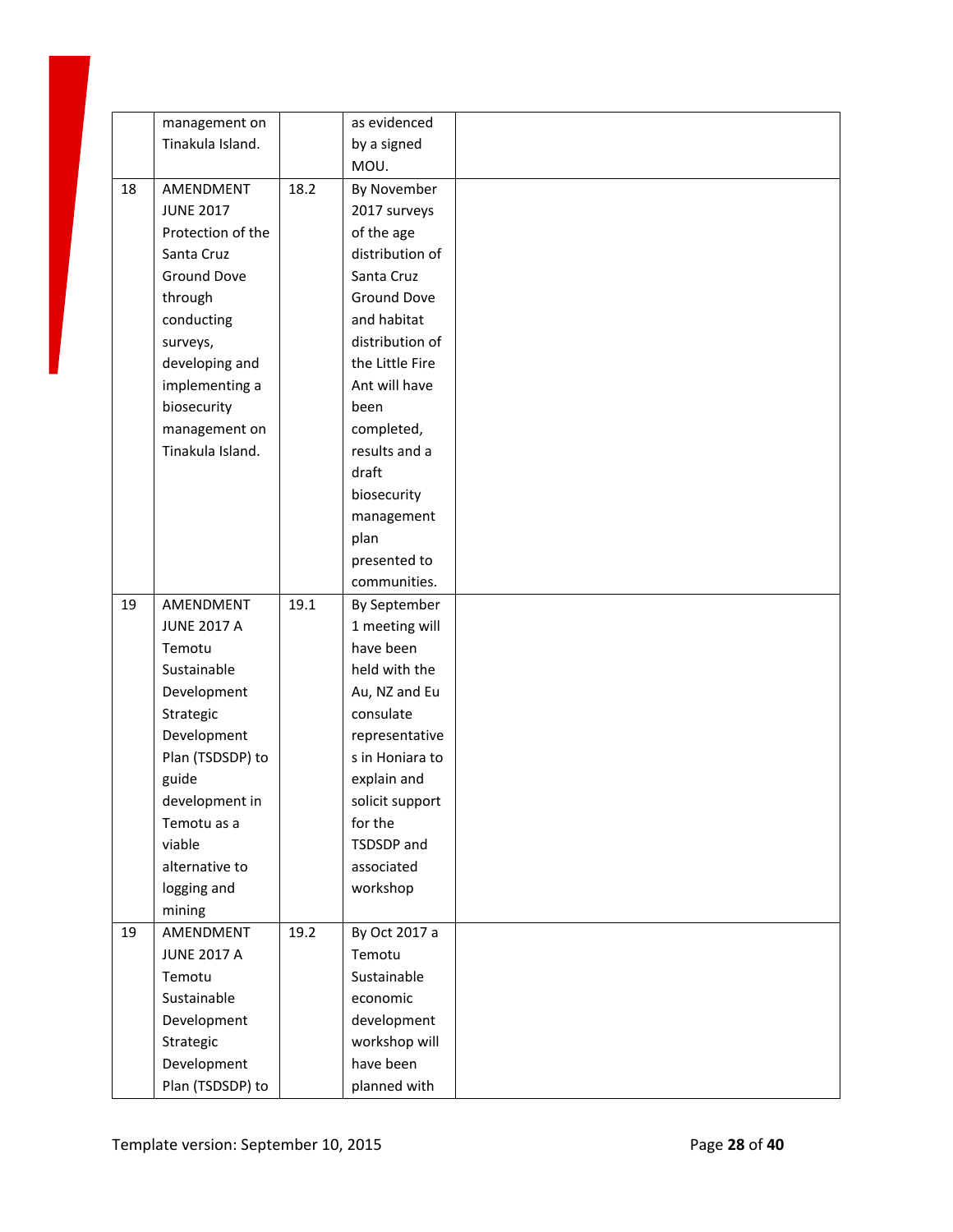|    | guide              |      | local business     |  |
|----|--------------------|------|--------------------|--|
|    | development in     |      | owners,            |  |
|    | Temotu as a        |      | TCSDA, OWSI,       |  |
|    | viable             |      | Au Consulate       |  |
|    | alternative to     |      | and other          |  |
|    | logging and        |      | stakeholders       |  |
|    | mining             |      | TBC. Agenda,       |  |
|    |                    |      | speakers and       |  |
|    |                    |      | attendees          |  |
|    |                    |      | lists.             |  |
| 19 | AMENDMENT          | 19.3 | <b>By Dec 2017</b> |  |
|    | <b>JUNE 2017 A</b> |      | the Temotu         |  |
|    | Temotu             |      | Sustainable        |  |
|    | Sustainable        |      | economic           |  |
|    | Development        |      | development        |  |
|    | Strategic          |      | workshop will      |  |
|    | Development        |      | have been          |  |
|    | Plan (TSDSDP) to   |      | held in Lata       |  |
|    | guide              |      | and a draft        |  |
|    | development in     |      | Strategic Plan     |  |
|    | Temotu as a        |      | produced.          |  |
|    | viable             |      |                    |  |
|    | alternative to     |      |                    |  |
|    | logging and        |      |                    |  |
|    | mining             |      |                    |  |
| 19 | AMENDMENT          | 19.4 | By March 2018      |  |
|    | <b>JUNE 2017 A</b> |      | a Temotu           |  |
|    | Temotu             |      | Sustainable        |  |
|    | Sustainable        |      | Economic           |  |
|    | Development        |      | Development        |  |
|    | Strategic          |      | Strategic Plan     |  |
|    | Development        |      | will have been     |  |
|    | Plan (TSDSDP) to   |      | approved by        |  |
|    | guide              |      | stakeholders       |  |
|    | development in     |      | and published      |  |
|    | Temotu as a        |      |                    |  |
|    | viable             |      |                    |  |
|    | alternative to     |      |                    |  |
|    | logging and        |      |                    |  |
|    | mining             |      |                    |  |
| 19 | AMENDMENT          | 19.5 | By April 2018      |  |
|    | <b>JUNE 2017 A</b> |      | the Temotu         |  |
|    | Temotu             |      | Sustainable        |  |
|    | Sustainable        |      | Economic           |  |
|    | Development        |      | Development        |  |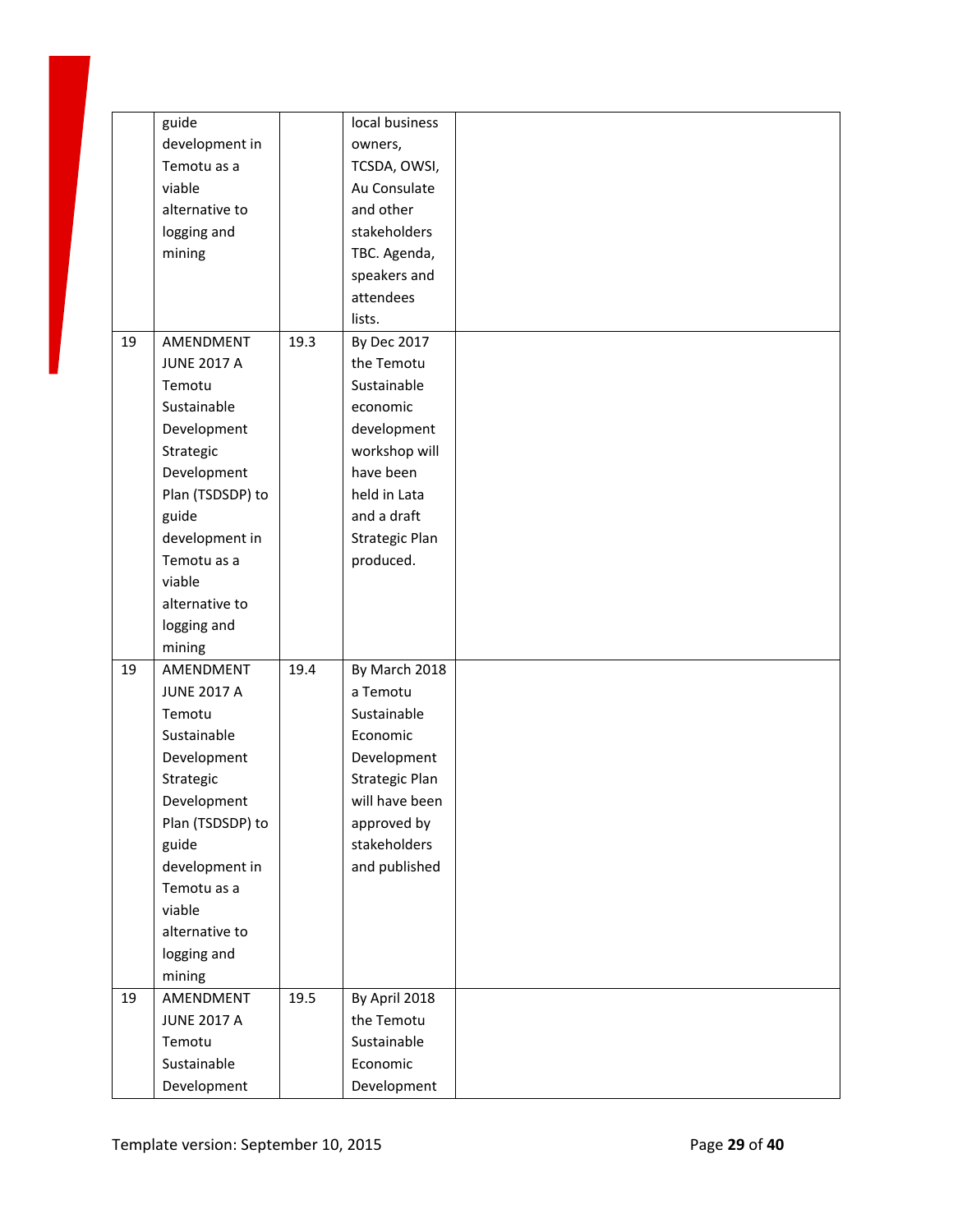|    | Strategic          |      | Strategic Plan  |  |
|----|--------------------|------|-----------------|--|
|    | Development        |      | will have been  |  |
|    | Plan (TSDSDP) to   |      | distributed to  |  |
|    | guide              |      | stakeholders.   |  |
|    | development in     |      |                 |  |
|    | Temotu as a        |      |                 |  |
|    | viable             |      |                 |  |
|    | alternative to     |      |                 |  |
|    | logging and        |      |                 |  |
|    | mining             |      |                 |  |
| 19 | AMENDMENT          | 19.6 | The Temotu      |  |
|    | <b>JUNE 2017 A</b> |      | Sustainable     |  |
|    | Temotu             |      | Economic        |  |
|    | Sustainable        |      |                 |  |
|    |                    |      | Development     |  |
|    | Development        |      | Strategic Plan  |  |
|    | Strategic          |      | will be used as |  |
|    | Development        |      | a guiding       |  |
|    | Plan (TSDSDP) to   |      | document for    |  |
|    | guide              |      | development     |  |
|    | development in     |      | in Temotu and   |  |
|    | Temotu as a        |      | used as a core  |  |
|    | viable             |      | document for    |  |
|    | alternative to     |      | further         |  |
|    | logging and        |      | funding         |  |
|    | mining             |      | applications. 5 |  |
|    |                    |      | funding         |  |
|    |                    |      | applications    |  |
|    |                    |      | submitted by    |  |
|    |                    |      | the end of the  |  |
|    |                    |      | project period. |  |
| 20 | AMENDMENT          | 20.1 | By November     |  |
|    | JUNE 2017 A        |      | 2017 2 SI       |  |
|    | viable             |      | Rangers (1      |  |
|    | ecotourism 1 day   |      | from Banepa)    |  |
|    | excursion will be  |      | will be trained |  |
|    | developed and      |      | in delivering a |  |
|    | marketed as a      |      | 1 day bird      |  |
|    | means of           |      | watching        |  |
|    | developing a       |      | excursion trip  |  |
|    | small income for   |      | as evidenced    |  |
|    | the community      |      | by a short      |  |
|    | of Banepa.         |      | promotional     |  |
|    |                    |      | video loaded    |  |
|    |                    |      | on the          |  |
|    |                    |      |                 |  |
|    |                    |      | Destination     |  |
|    |                    |      | Temotu          |  |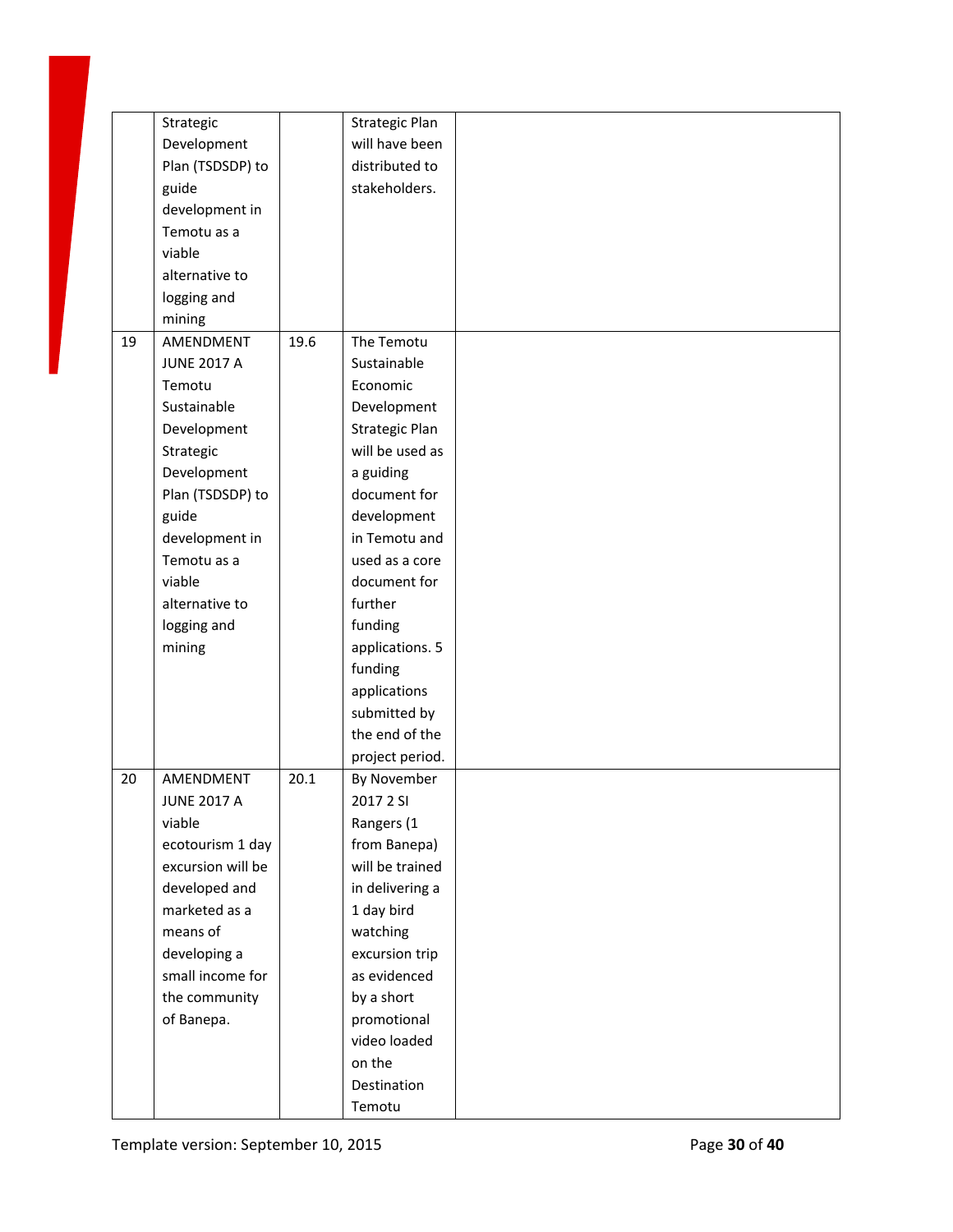|    |                    |      | website.         |  |
|----|--------------------|------|------------------|--|
| 20 | AMENDMENT          | 20.2 | By February      |  |
|    | <b>JUNE 2017 A</b> |      | 2018 a flyer     |  |
|    | viable             |      | highlighting     |  |
|    | ecotourism 1 day   |      | the bird         |  |
|    | excursion will be  |      | watching         |  |
|    | developed and      |      | excursion trip,  |  |
|    | marketed as a      |      | suitable for     |  |
|    | means of           |      | handing out to   |  |
|    | developing a       |      | visiting yachts  |  |
|    | small income for   |      | and cruise ship  |  |
|    | the community      |      | guests will be   |  |
|    | of Banepa.         |      | produced         |  |
| 21 | AMENDMENT          | 21.1 | By November      |  |
|    | <b>JUNE 2017 A</b> |      | 2017 a           |  |
|    | study that         |      | feasibility      |  |
|    | assesses the       |      | study on         |  |
|    | economic           |      | sustainable      |  |
|    | viability of       |      | milling will     |  |
|    | milling as an      |      | have been        |  |
|    | alternative to     |      | completed and    |  |
|    | logging and        |      | a draft report   |  |
|    | mining in Nende    |      | made             |  |
|    |                    |      | available for    |  |
|    |                    |      | the economic     |  |
|    |                    |      | development      |  |
|    |                    |      | seminar          |  |
|    |                    |      | (19.2).          |  |
| 22 | AMENDMENT          | 22.1 | By November      |  |
|    | JUNE 2017 Virgin   |      | 2017 an          |  |
|    | Coconut Oil        |      | electric         |  |
|    | production using   |      | scraper VCO      |  |
|    | electric scrapers. |      | upgrade will     |  |
|    |                    |      | have been        |  |
|    |                    |      | installed in our |  |
|    |                    |      | Lata depot and   |  |
|    |                    |      | 4 trainers       |  |
|    |                    |      | trained as       |  |
|    |                    |      | evidenced by     |  |
|    |                    |      | our updated      |  |
|    |                    |      | VCO              |  |
|    |                    |      | operational      |  |
|    |                    |      | manual and       |  |
|    |                    |      | 20ltr VCO sold.  |  |
| 23 | AMENDMENT          | 23.1 | By October       |  |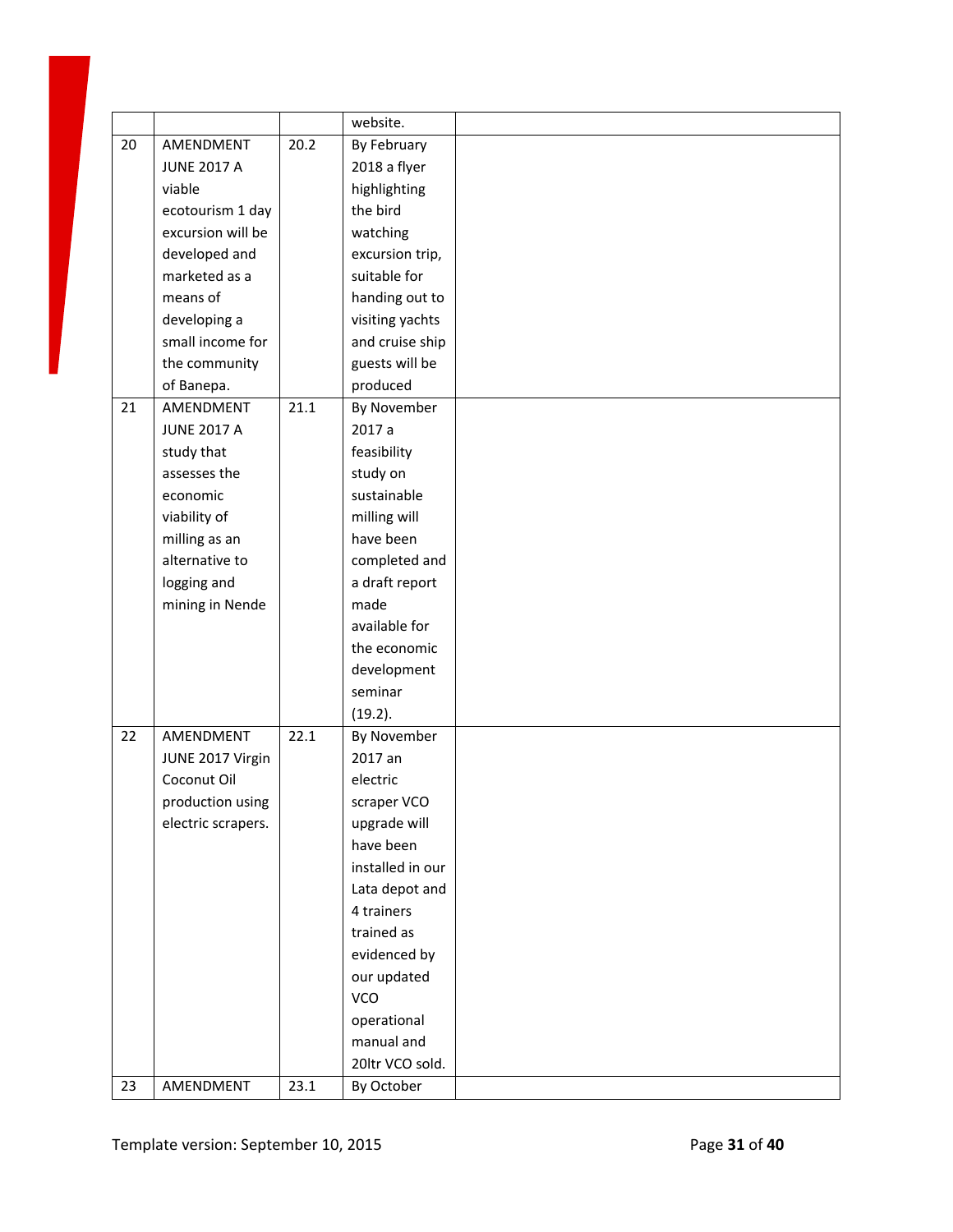|    | <b>JUNE 2017 All</b> |      | 2017 illegal         |  |
|----|----------------------|------|----------------------|--|
|    | logging and          |      | logging              |  |
|    | mining activities    |      | practices in         |  |
|    | on Nende will        |      | Vanikoro and         |  |
|    | have been            |      | breaches of          |  |
|    | prevented and        |      | logging &            |  |
|    | further logging      |      | mining               |  |
|    | activities on        |      | application          |  |
|    | Vanikoro halted      |      | procedures in        |  |
|    |                      |      | Nende have           |  |
|    |                      |      | been                 |  |
|    |                      |      | documented,          |  |
|    |                      |      | as evidenced         |  |
|    |                      |      | by legal briefs      |  |
|    |                      |      | completed.           |  |
|    |                      |      | Partners are         |  |
|    |                      |      | SIELA & EDO          |  |
| 23 | AMENDMENT            | 23.2 | By November          |  |
|    | <b>JUNE 2017 All</b> |      | 2017, 4 court        |  |
|    | logging and          |      | cases will have      |  |
|    | mining activities    |      | been                 |  |
|    | on Nende will        |      | presented to         |  |
|    | have been            |      | the SI High          |  |
|    | prevented and        |      | Court as             |  |
|    | further logging      |      | evidenced by         |  |
|    | activities on        |      | court records.       |  |
|    | Vanikoro halted      |      |                      |  |
| 23 | AMENDMENT            | 23.3 | By Jan 2019          |  |
|    | <b>JUNE 2017 All</b> |      | court cases for      |  |
|    | logging and          |      | Vanikoro             |  |
|    | mining activities    |      | logging, Noipe       |  |
|    | on Nende will        |      | and Banepa           |  |
|    | have been            |      | <b>Timber Rights</b> |  |
|    | prevented and        |      | Hearings and         |  |
|    | further logging      |      | Noipe Mining         |  |
|    | activities on        |      | Prospecting          |  |
|    | Vanikoro halted      |      | Licenses shall       |  |
|    |                      |      | have been            |  |
|    |                      |      | heard, ruled         |  |
|    |                      |      | on and rulings       |  |
|    |                      |      | disseminated         |  |
|    |                      |      | to all               |  |
|    |                      |      | stakeholders.        |  |
| 23 | AMENDMENT            | 23.4 | A National and       |  |
|    | <b>JUNE 2017 All</b> |      | International        |  |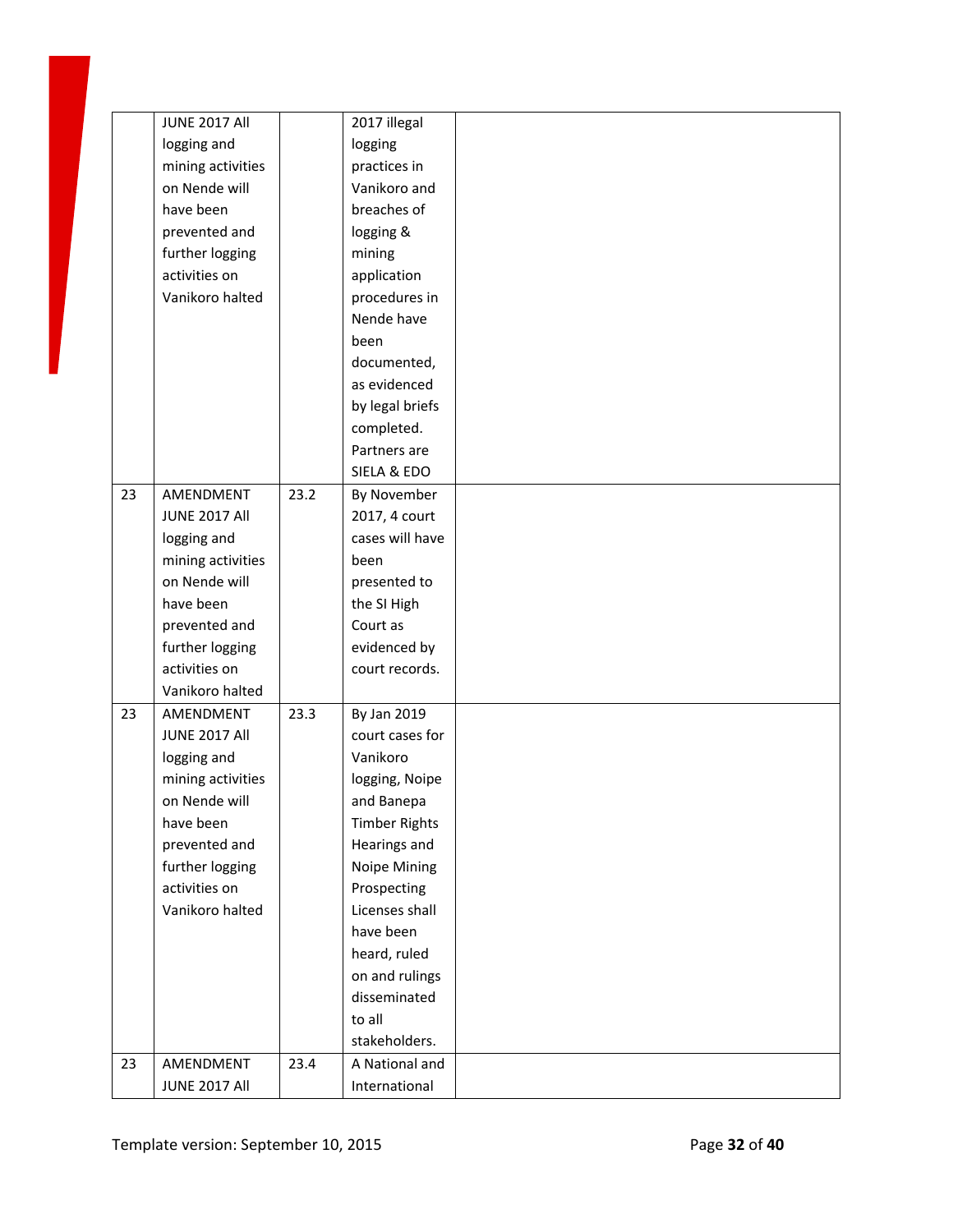|    | logging and       |      | press release    |  |
|----|-------------------|------|------------------|--|
|    | mining activities |      | covering the     |  |
|    | on Nende will     |      | cases will be    |  |
|    | have been         |      | written and      |  |
|    | prevented and     |      | sent out to our  |  |
|    | further logging   |      | media list       |  |
|    | activities on     |      | after each       |  |
|    | Vanikoro halted   |      | case.            |  |
| 24 | AMENDMENT         | 24.1 | By October       |  |
|    | JUNE 2017 Raise   |      | 2017 22          |  |
|    | awareness of      |      | communities      |  |
|    | dangers of        |      | throughout       |  |
|    | logging and       |      | Nende and        |  |
|    | mining and        |      | Utupua Islands   |  |
|    | possible          |      | will have had    |  |
|    | advantages of     |      | an awareness     |  |
|    | alternative       |      | program          |  |
|    | sustainable       |      | delivered to     |  |
|    | development in    |      | them. As         |  |
|    | 22 villages on    |      | evidenced by     |  |
|    | Nende and         |      |                  |  |
|    |                   |      | an awareness     |  |
|    | Utupua            |      | report           |  |
|    |                   |      | covering         |  |
|    |                   |      | attendee         |  |
|    |                   |      | numbers,         |  |
|    |                   |      | questions and    |  |
|    |                   |      | show of hands    |  |
|    |                   |      | assessment.      |  |
| 24 | AMENDMENT         | 24.2 | By January       |  |
|    | JUNE 2017 Raise   |      | 2019 8,000       |  |
|    | awareness of      |      | conservation     |  |
|    | dangers of        |      | awareness        |  |
|    | logging and       |      | flyers will have |  |
|    | mining and        |      | been             |  |
|    | possible          |      | distributed to   |  |
|    | advantages of     |      | all Temotu       |  |
|    | alternative       |      | land owners      |  |
|    | sustainable       |      | (LO), absentee   |  |
|    | development in    |      | LO in Honiara,   |  |
|    | 22 villages on    |      | SIELA and        |  |
|    | Nende and         |      | LALSU. As        |  |
|    | Utupua            |      | evidenced by a   |  |
|    |                   |      | distribution     |  |
|    |                   |      | report           |  |
|    |                   |      | showing how      |  |
|    |                   |      | many flyers      |  |
|    |                   |      |                  |  |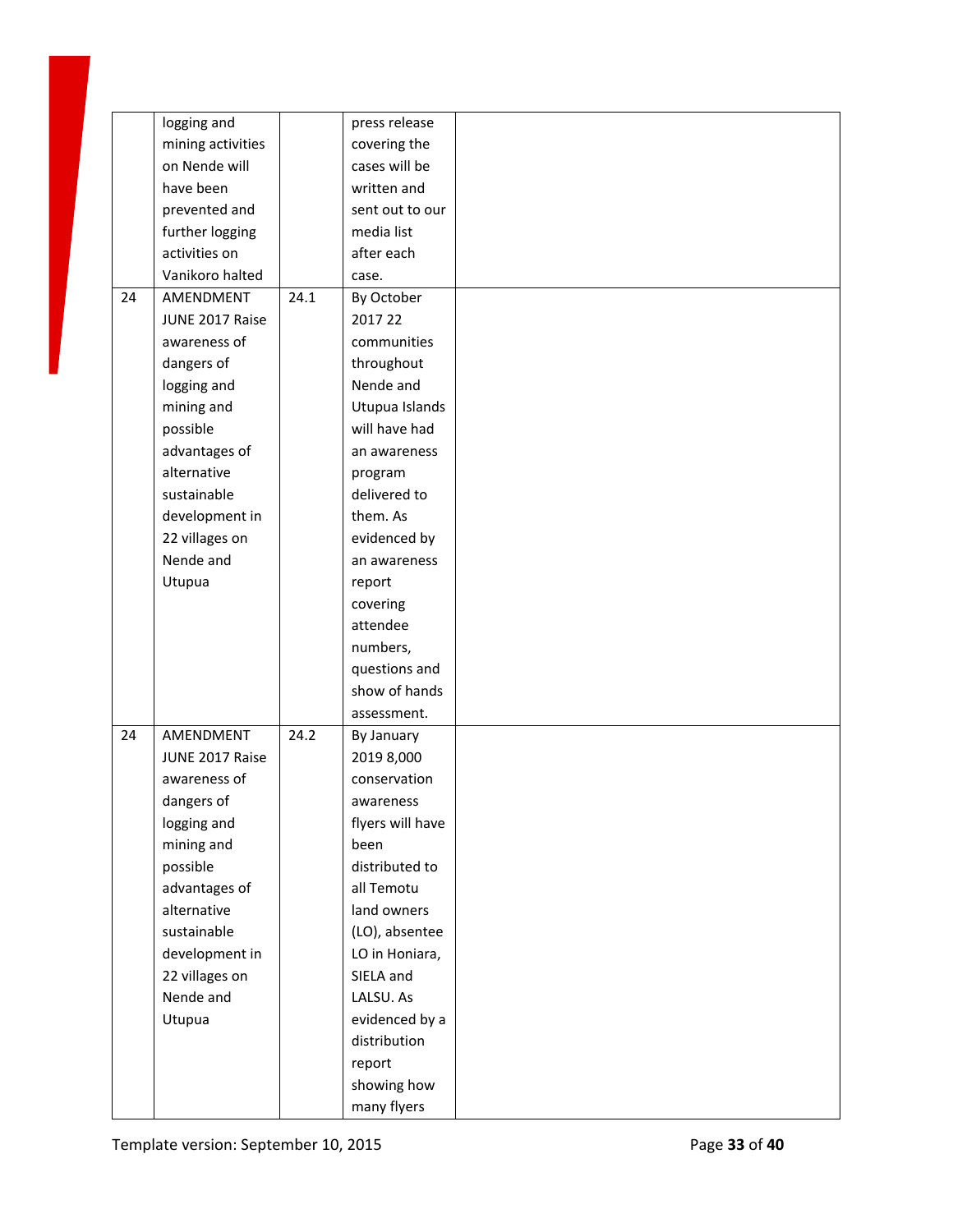|    |                    |      | were sent to       |  |
|----|--------------------|------|--------------------|--|
|    |                    |      | each               |  |
|    |                    |      | community.         |  |
| 25 | AMENDMENT          | 25.1 | By August          |  |
|    | JUNE 2017 Build    |      | 2017 an office     |  |
|    | the capacity of    |      | in Honiara will    |  |
|    | <b>OceansWatch</b> |      | have been          |  |
|    | Solomon Islands    |      | leased and an      |  |
|    | to run its own     |      | office manager     |  |
|    | programs and       |      | recruited and      |  |
|    | longer term        |      | employed. As       |  |
|    | funding secured    |      | evidenced by       |  |
|    | for                |      | an office lease    |  |
|    | <b>OceansWatch</b> |      | agreement          |  |
|    | New Zealand        |      | and                |  |
|    |                    |      | employment         |  |
|    |                    |      | contract.          |  |
| 25 | AMENDMENT          | 25.2 | By October         |  |
|    | JUNE 2017 Build    |      | 2017 our           |  |
|    | the capacity of    |      | Honiara and        |  |
|    | <b>OceansWatch</b> |      | Lata office        |  |
|    | Solomon Islands    |      | managers and       |  |
|    | to run its own     |      | directors will     |  |
|    | programs and       |      | have received      |  |
|    | longer term        |      | 3 days training    |  |
|    | funding secured    |      | in office and      |  |
|    | for                |      | financial          |  |
|    | <b>OceansWatch</b> |      | management.        |  |
|    | New Zealand        |      | As evidenced       |  |
|    |                    |      | by completed       |  |
|    |                    |      | feedback           |  |
|    |                    |      | forms.             |  |
| 25 | AMENDMENT          | 25.3 | By June 2020       |  |
|    | JUNE 2017 Build    |      | <b>OceansWatch</b> |  |
|    | the capacity of    |      | New Zealand        |  |
|    | <b>OceansWatch</b> |      | will have          |  |
|    | Solomon Islands    |      | secured            |  |
|    | to run its own     |      | US\$216,000        |  |
|    | programs and       |      | pa long term       |  |
|    | longer term        |      | funding,           |  |
|    | funding secured    |      | covering office    |  |
|    | for                |      | costs and          |  |
|    | OceansWatch        |      | staffing           |  |
|    | New Zealand        |      | requirements.      |  |
|    |                    |      | As evidenced       |  |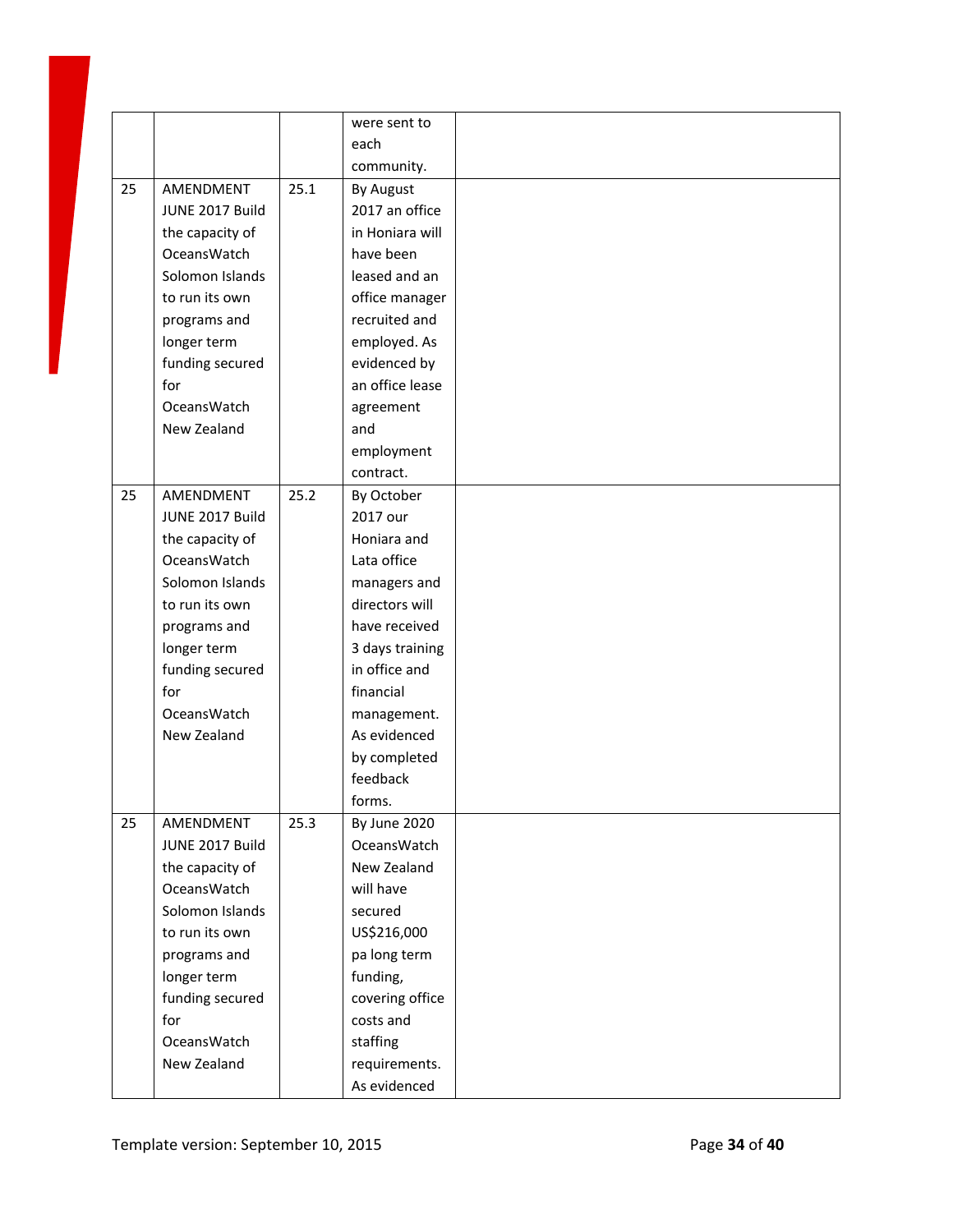|    |                 |      | by financial         |  |
|----|-----------------|------|----------------------|--|
|    |                 |      | reports.             |  |
| 26 | AMENDMENT       | 26.1 | By July 2017         |  |
|    | JUNE 2017 CEPF  |      | our project          |  |
|    | project         |      | planning             |  |
|    | management      |      | documents            |  |
|    | and monitoring. |      | will be              |  |
|    |                 |      | complete and         |  |
|    |                 |      | permit               |  |
|    |                 |      | applications         |  |
|    |                 |      | submitted.           |  |
| 26 | AMENDMENT       | 26.2 | By July 2017         |  |
|    | JUNE 2017 CEPF  |      | all required         |  |
|    | project         |      | equipment to         |  |
|    | management      |      | complete all         |  |
|    | and monitoring. |      | components           |  |
|    |                 |      | will have been       |  |
|    |                 |      | ordered and          |  |
|    |                 |      | sent to the          |  |
|    |                 |      | field sites as       |  |
|    |                 |      | evidenced by         |  |
|    |                 |      | project              |  |
|    |                 |      | inventory list.      |  |
| 26 | AMENDMENT       | 26.3 | Preparation          |  |
|    | JUNE 2017 CEPF  |      | and                  |  |
|    | project         |      | submission of        |  |
|    | management      |      | baseline and         |  |
|    | and monitoring. |      | final Gender         |  |
|    |                 |      | <b>Tracking tool</b> |  |
|    |                 |      | and Civil            |  |
|    |                 |      | Society              |  |
|    |                 |      | Tracking tool        |  |
| 26 | AMENDMENT       | 26.4 | Safeguard            |  |
|    | JUNE 2017 CEPF  |      | Policies on          |  |
|    | project         |      | indigenous           |  |
|    | management      |      | peoples are          |  |
|    | and monitoring. |      | effectively          |  |
|    |                 |      | monitored,           |  |
|    |                 |      | evaluated,           |  |
|    |                 |      | implemented,         |  |
|    |                 |      | and follow-up        |  |
|    |                 |      | reports are          |  |
|    |                 |      | prepared             |  |
|    |                 |      | every six            |  |
|    |                 |      | months for           |  |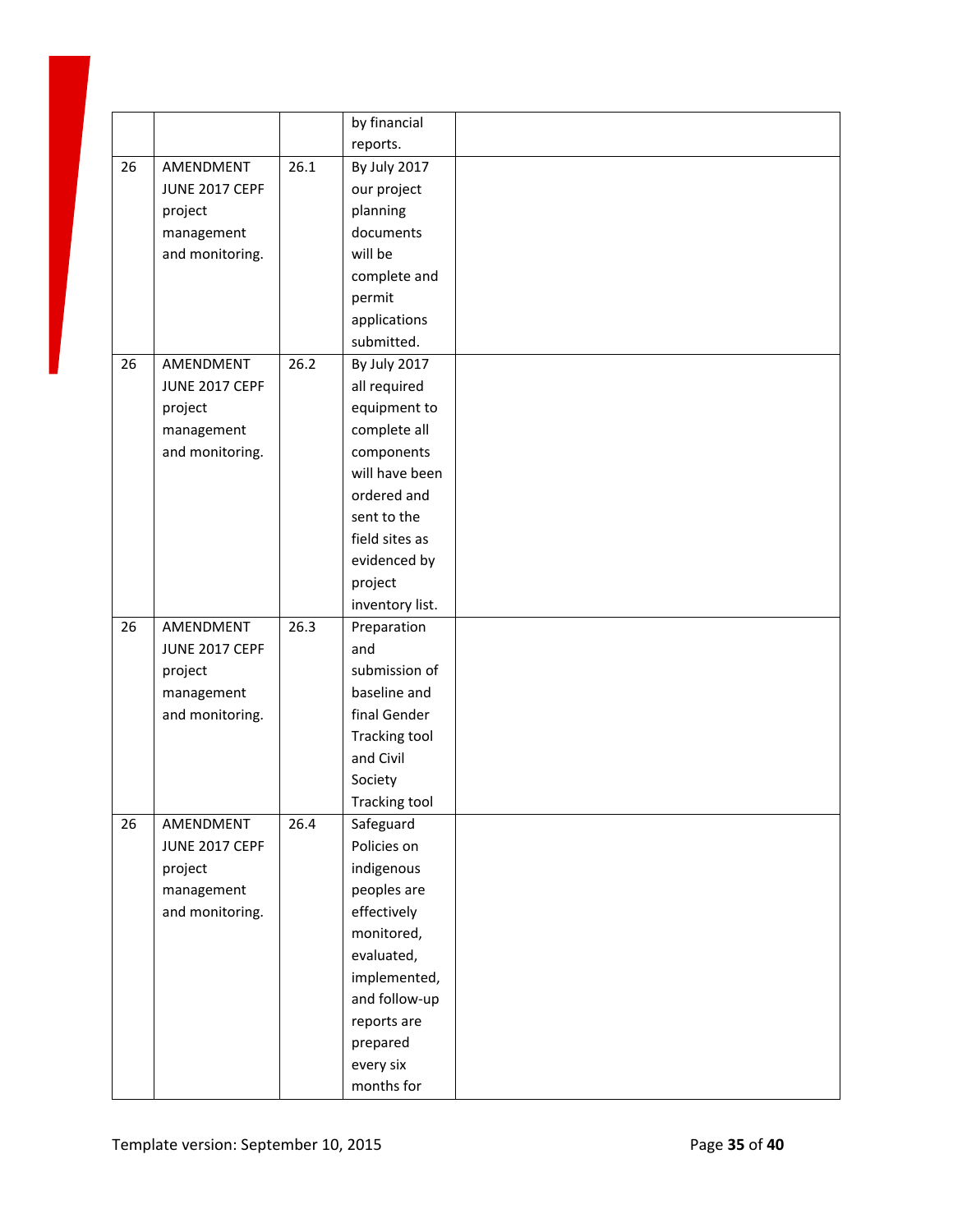|    |                 |      | <b>CEPF</b>   |  |
|----|-----------------|------|---------------|--|
| 26 | AMENDMENT       | 26.5 | Obtain formal |  |
|    | JUNE 2017 CEPF  |      | endorsement   |  |
|    | project         |      | from          |  |
|    | management      |      | indigenous    |  |
|    | and monitoring. |      | authorities   |  |
|    |                 |      | under the     |  |
|    |                 |      | Indigenous    |  |
|    |                 |      | Peoples       |  |
|    |                 |      | Safeguard     |  |
|    |                 |      | prior to      |  |
|    |                 |      | working in    |  |
|    |                 |      | their tribal  |  |
|    |                 |      | land. The     |  |
|    |                 |      | formal        |  |
|    |                 |      | endorsement   |  |
|    |                 |      | will be       |  |
|    |                 |      | submitted to  |  |
|    |                 |      | CEPF and RIT  |  |
| 26 | AMENDMENT       | 26.6 | By the end of |  |
|    | JUNE 2017 CEPF  |      | the project   |  |
|    | project         |      | period CEPF   |  |
|    | management      |      | will have     |  |
|    | and monitoring. |      | received      |  |
|    |                 |      | financial and |  |
|    |                 |      | programmatic  |  |
|    |                 |      | reports       |  |
|    |                 |      | submitted on  |  |
|    |                 |      | time and      |  |
|    |                 |      | accurately    |  |
| 26 | AMENDMENT       | 26.7 | A complaints  |  |
|    | JUNE 2017 CEPF  |      | system is     |  |
|    | project         |      | developed,    |  |
|    | management      |      | disseminated  |  |
|    | and monitoring. |      | and monitored |  |
|    |                 |      | with          |  |
|    |                 |      | beneficiaries |  |
|    |                 |      | and project   |  |
|    |                 |      | partners by   |  |
|    |                 |      | August 2017   |  |
| 26 | AMENDMENT       | 26.8 | Data base set |  |
|    | JUNE 2017 CEPF  |      | up to monitor |  |
|    | project         |      | and report on |  |
|    | management      |      | <b>CEPF</b>   |  |
|    | and monitoring. |      | monitoring    |  |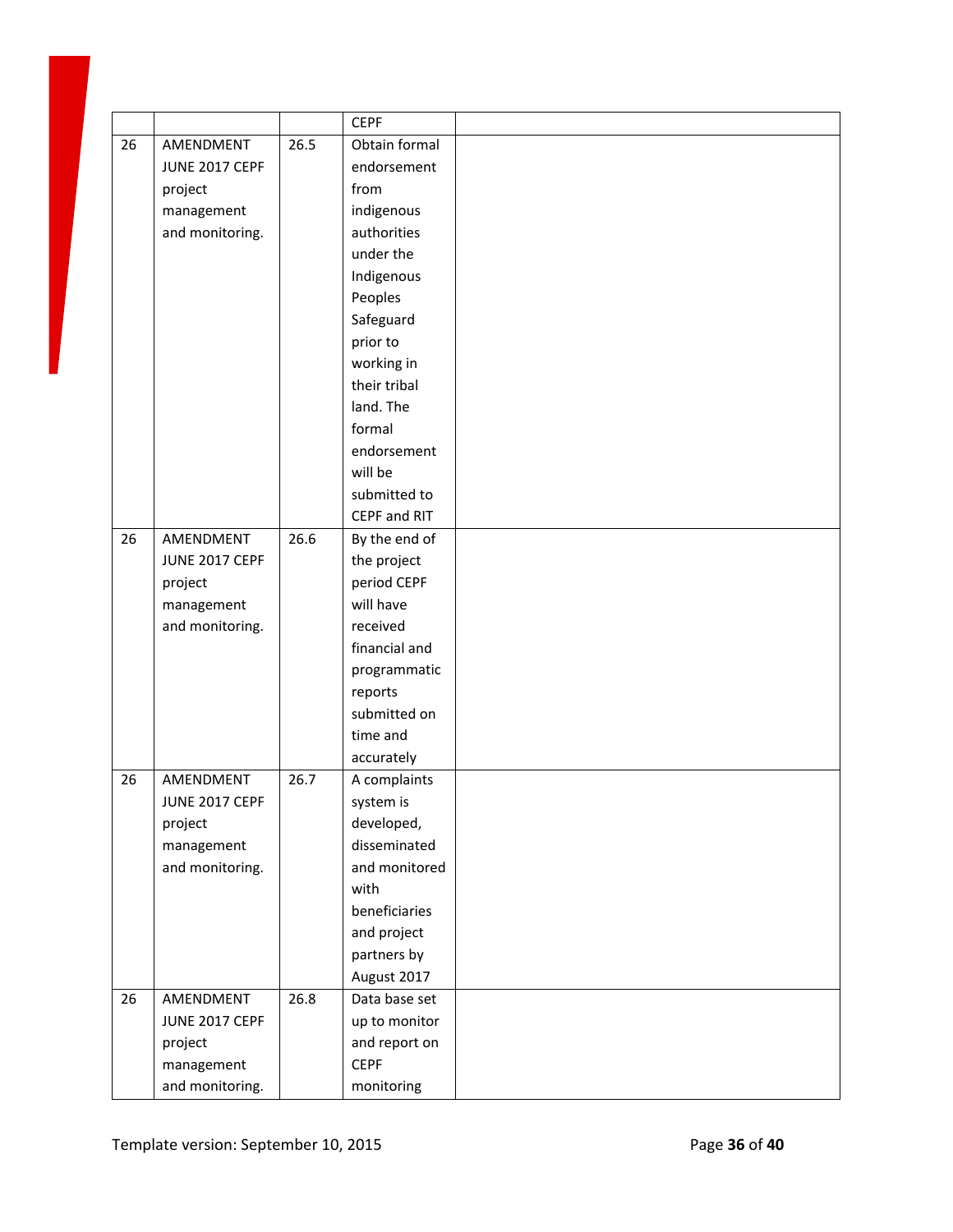|    |                 |       | indicators by  |  |
|----|-----------------|-------|----------------|--|
|    |                 |       | August 2017    |  |
| 26 | AMENDMENT       | 26.9  | A complaints   |  |
|    | JUNE 2017 CEPF  |       | system is      |  |
|    | project         |       | developed,     |  |
|    | management      |       | disseminated   |  |
|    | and monitoring. |       | and monitored  |  |
|    |                 |       | with           |  |
|    |                 |       | beneficiaries  |  |
|    |                 |       | and project    |  |
|    |                 |       | partners by    |  |
|    |                 |       | August 2017.   |  |
|    |                 |       | Data base set  |  |
|    |                 |       | up to monitor  |  |
|    |                 |       | and report on  |  |
|    |                 |       | <b>CEPF</b>    |  |
|    |                 |       | monitoring     |  |
|    |                 |       | indicators by  |  |
|    |                 |       | August 2017    |  |
| 26 | AMENDMENT       | 26.10 | All            |  |
|    | JUNE 2017 CEPF  |       | professional   |  |
|    | project         |       | service        |  |
|    | management      |       | contracts      |  |
|    | and monitoring. |       | procured,      |  |
|    |                 |       | prepared,      |  |
|    |                 |       | approved and   |  |
|    |                 |       | monitored in   |  |
|    |                 |       | accordance     |  |
|    |                 |       | with CEPF      |  |
|    |                 |       | policy, and    |  |
|    |                 |       | formally       |  |
|    |                 |       | registered as  |  |
|    |                 |       | such in a data |  |
|    |                 |       | base and       |  |
|    |                 |       | quarterly      |  |
|    |                 |       | report to CEPF |  |
| 26 | AMENDMENT       | 26.11 | Project audit  |  |
|    | JUNE 2017 CEPF  |       | at end of 2017 |  |
|    | project         |       | and at the end |  |
|    | management      |       | of the project |  |
|    | and monitoring. |       | period.        |  |
| 26 | AMENDMENT       | 26.12 | Send CEPF      |  |
|    | JUNE 2017 CEPF  |       | formal         |  |
|    | project         |       | endorsements   |  |
|    | management      |       | of indigenous  |  |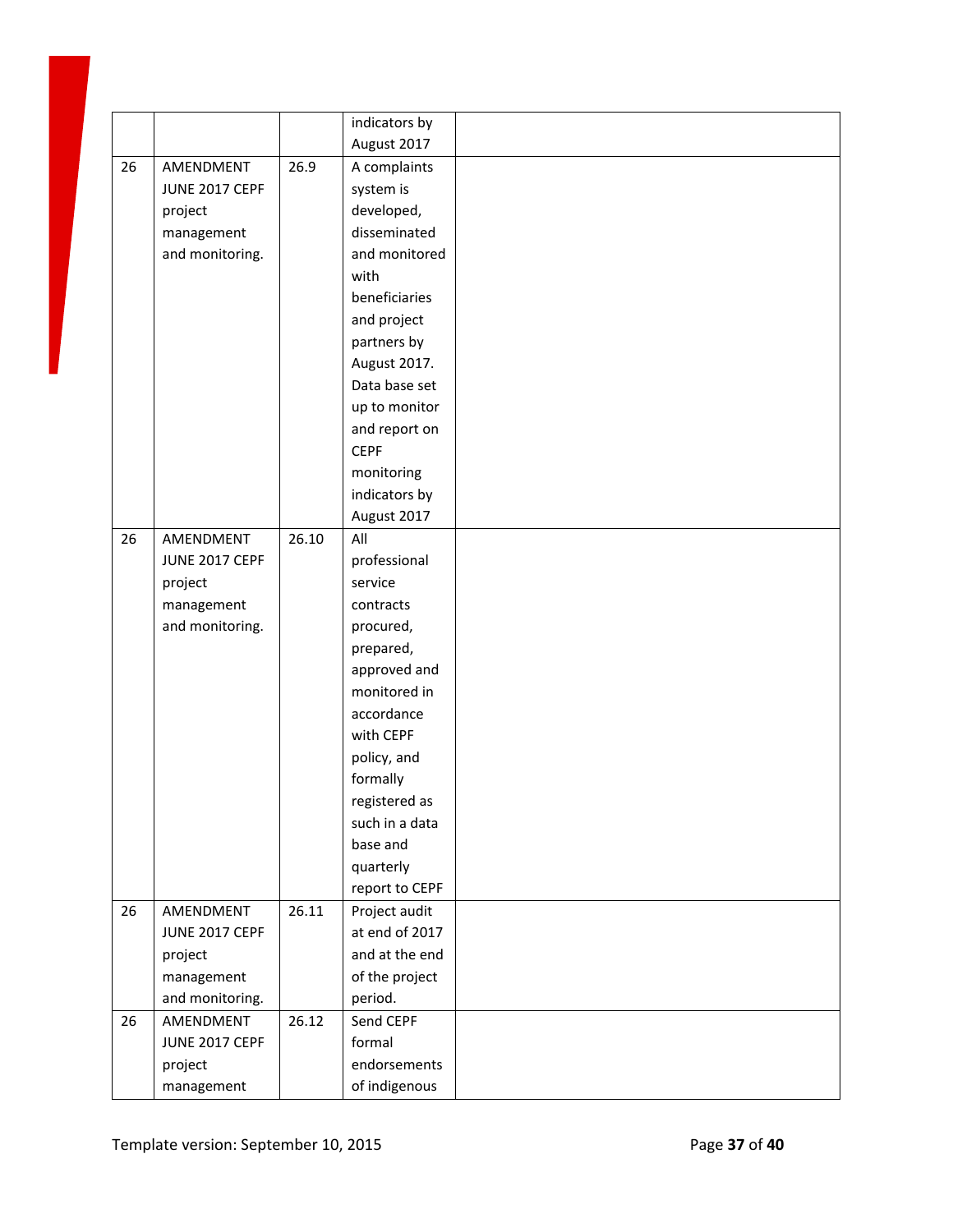| and monitoring. | authorities |  |
|-----------------|-------------|--|
|                 | prior to    |  |
|                 | starting    |  |
|                 | project     |  |
|                 | activities  |  |

Please describe and submit any tools, products, or methodologies that resulted from this project or contributed to the results.

**N/A**

# **Lessons Learned**

Describe any lessons learned during the design and implementation of the project, as well as any related to organizational development and capacity building.

Consider lessons that would inform:

- Project Design Process *(aspects of the project design that contributed to its success/shortcomings)*
- Project Implementation *(aspects of the project execution that contributed to its success/shortcomings)*
- Describe any other lessons learned relevant to the conservation community

**Chris Bone expected too much from local people working part time. We need more empowered and better educated local people working in Temotu. We need 2 people in Temotu because otherwise one person loses direction and empowerment and feels overwhelmed and can feel threatened by pro** loggers and miners. We also need our Nende staff to have a better work ethic, this may be better **developed in someone who has recently been to University.**

We need a full time manager in Honiara with the capacity to work with lawyers on logging and mining issues. This person needs to have a strong personailty so that they are not intimidated by others and **they need an understanding of the law so that they can ensure legal counsel is doing their work effectively and not tricking clients into unneccessary expenses. We need someone in Honiara to do** accounts one day a week and an extra day at the end of the month. We need a Honiara office that we **think could evolve into a strong body working against logging and mining and for Carbon Trading. Our** office needs to be in a very public place so staff cannot be intimidated. There is an urgent need in the **Solomon Islands for a more powerful and well resourced anti extractive industry civil society organisation, which is a role we could develop.**

# **Sustainability / Replication**

Summarize the success or challenges in ensuring the project will be sustained or replicated, including any unplanned activities that are likely to result in increased sustainability or replicability.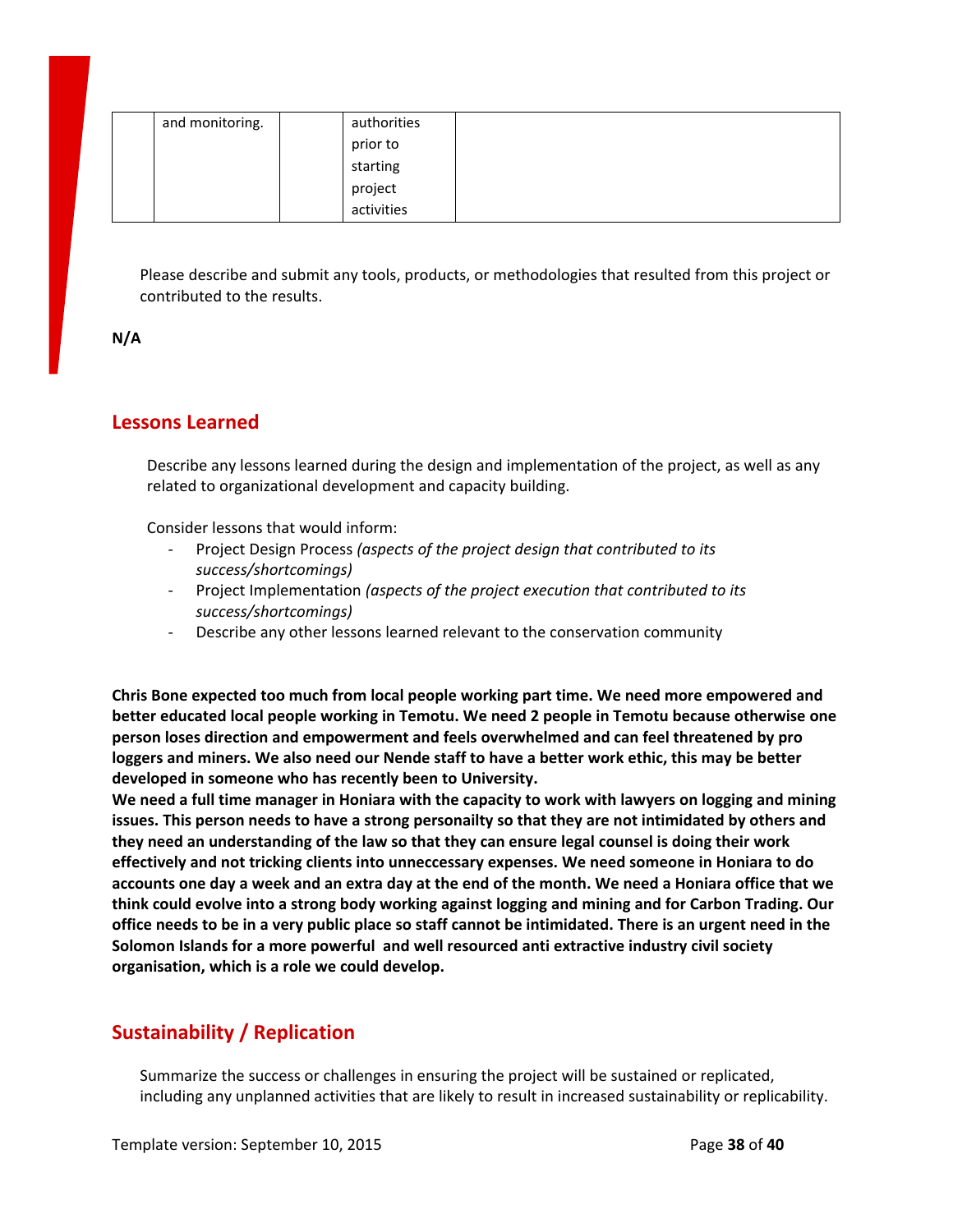**The overwhelming issue that constrains sustainability of environmental initiatives in the Solomon Islands is corruption and lack of economic development in Temotu, which keeps the population poor and also makes the Temotu Provincial Government TPG) vulnerable to overtures from logging and mining companies. The TPG seem incapable of developing business in Temotu and thus cannot generate income for essential services and government wages. Politicians, pro miners and loggers constantly lie about the effects of mining, logging and conservation. They have no real understanding of Carbon Trading because they are uninterested as it will not benefit them personally. Frankly** without political change or funding for court cases it will be very hard to protect the forests and land of Temotu long term. There are 2 main priorities in Temotu now. Priority one is political change and we are hopeful of this as there is an election in early 2019. CEPF and OceansWatch cannot be involved **in Solomon Islands politics but Chris Bone is looking at funding possibilities for TCSDA to run awareness programs about democracy and human rights. For these issues we hope that TCSDA can work with Transparency Solomon Islands.**

Priority two is to initiate a program that will bring in significant revenue to both local land owners and **the TPG. We think that the best project would be REDD+ Carbon Trading projects. As these projects take a long time to implement there needs to be short term economic development projects running** at the same time. We would suggest organic certification of all crops in Temotu and support for Virgin **Coconut Oil, Cacao, Kava and Coffee, all of which can be exported.**

**The best way to ensure replicability of our anti logging and mining initiatives would be to employ Ruddy Oti full time as our Honiara Office manager and provide him sufficient resources for frequent trips back to Temotu.**

#### **Safeguards**

If not listed as a separate Project Component and described above, summarize the implementation of any required action related to social, environmental, or pest management safeguards

**No action has been required.**

#### **Additional Comments/Recommendations**

Use this space to provide any further comments or recommendations in relation to your project or **CEPF** 

We need to talk to CEPF about making this report public as if it's read by politicians it is likely to cause **our organisation to be closed down.**

## **Additional Funding**